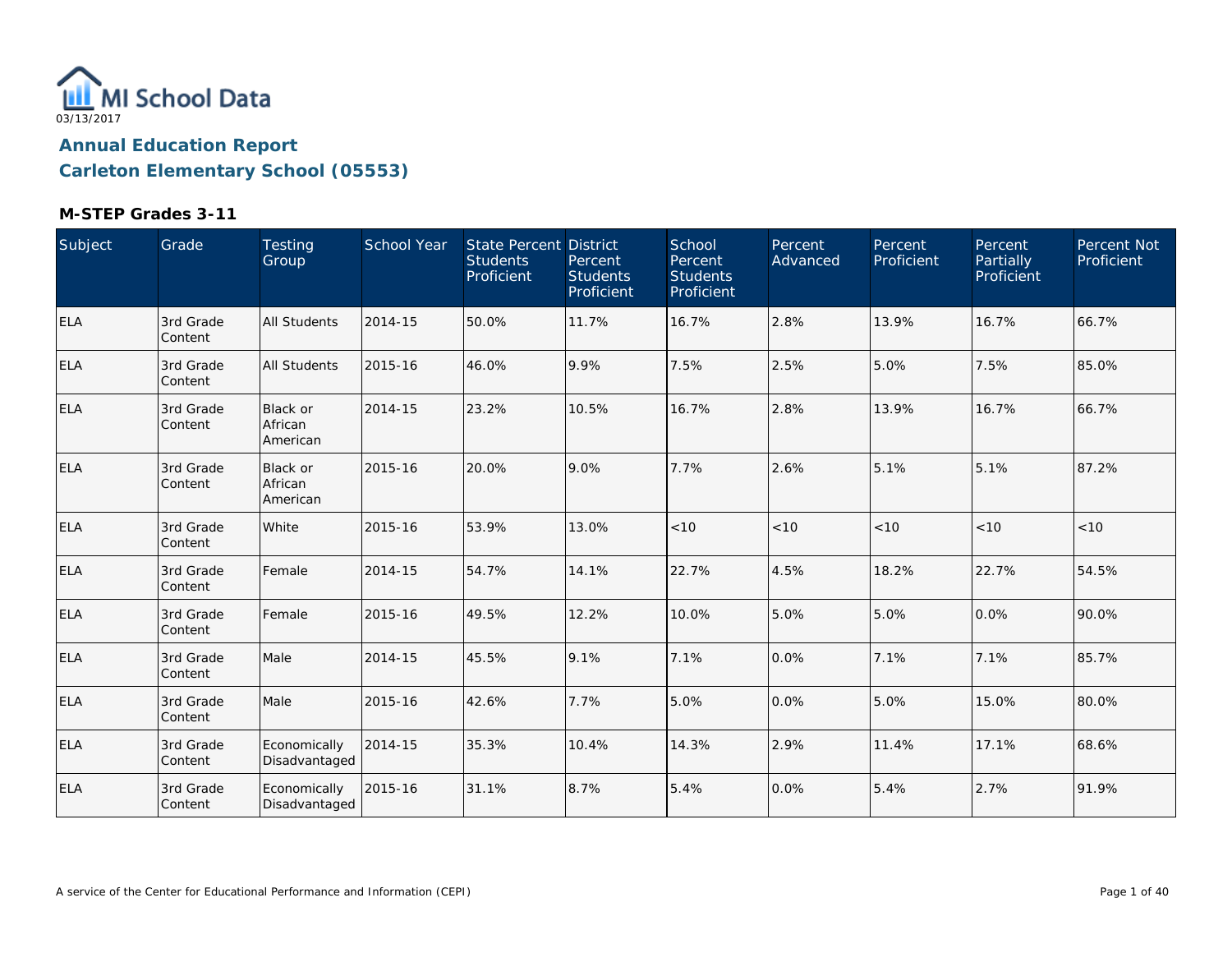

| Subject    | Grade                 | Testing<br>Group                            | School Year | State Percent District<br><b>Students</b><br>Proficient | Percent<br><b>Students</b><br>Proficient | School<br>Percent<br><b>Students</b><br>Proficient | Percent<br>Advanced | Percent<br>Proficient | Percent<br><b>Partially</b><br>Proficient | Percent Not<br>Proficient |
|------------|-----------------------|---------------------------------------------|-------------|---------------------------------------------------------|------------------------------------------|----------------------------------------------------|---------------------|-----------------------|-------------------------------------------|---------------------------|
| ELA        | 3rd Grade<br>Content  | English<br>Language<br>Learners             | 2015-16     | 31.9%                                                   | 12.8%                                    | $<10$                                              | < 10                | < 10                  | < 10                                      | < 10                      |
| <b>ELA</b> | 3rd Grade<br>Content  | Students With<br><b>Disabilities</b>        | 2014-15     | 23.3%                                                   | 7.9%                                     | $<10$                                              | < 10                | < 10                  | < 10                                      | < 10                      |
| ELA        | 3rd Grade<br>Content  | <b>Students With</b><br><b>Disabilities</b> | 2015-16     | 20.7%                                                   | 6.4%                                     | $<10$                                              | < 10                | < 10                  | < 10                                      | < 10                      |
| <b>ELA</b> | 4th Grade<br>Content  | All Students                                | 2014-15     | 46.6%                                                   | 11.5%                                    | 10.2%                                              | 2.0%                | 8.2%                  | 14.3%                                     | 75.5%                     |
| <b>ELA</b> | 4th Grade<br>Content  | <b>All Students</b>                         | 2015-16     | 46.3%                                                   | 10.9%                                    | 9.5%                                               | 2.4%                | 7.1%                  | 14.3%                                     | 76.2%                     |
| <b>ELA</b> | 4th Grade<br>Content  | American<br>Indian or<br>Alaska Native      | 2014-15     | 36.9%                                                   | 6.7%                                     | < 10                                               | < 10                | < 10                  | < 10                                      | < 10                      |
| ELA        | 4th Grade<br> Content | <b>Black or</b><br>African<br>American      | 2014-15     | 21.2%                                                   | 10.6%                                    | 8.3%                                               | 0.0%                | 8.3%                  | 14.6%                                     | 77.1%                     |
| <b>ELA</b> | 4th Grade<br>Content  | Black or<br>African<br>American             | 2015-16     | 20.4%                                                   | 9.7%                                     | 9.5%                                               | 2.4%                | 7.1%                  | 14.3%                                     | 76.2%                     |
| ELA        | 4th Grade<br>Content  | Female                                      | 2014-15     | 51.5%                                                   | 14.5%                                    | 25.0%                                              | 5.0%                | 20.0%                 | 20.0%                                     | 55.0%                     |
| <b>ELA</b> | 4th Grade<br>Content  | Female                                      | 2015-16     | 50.9%                                                   | 13.0%                                    | 30.8%                                              | 7.7%                | 23.1%                 | 23.1%                                     | 46.2%                     |
| <b>ELA</b> | 4th Grade<br>Content  | Male                                        | 2014-15     | 41.8%                                                   | 8.7%                                     | 0.0%                                               | 0.0%                | 0.0%                  | 10.3%                                     | 89.7%                     |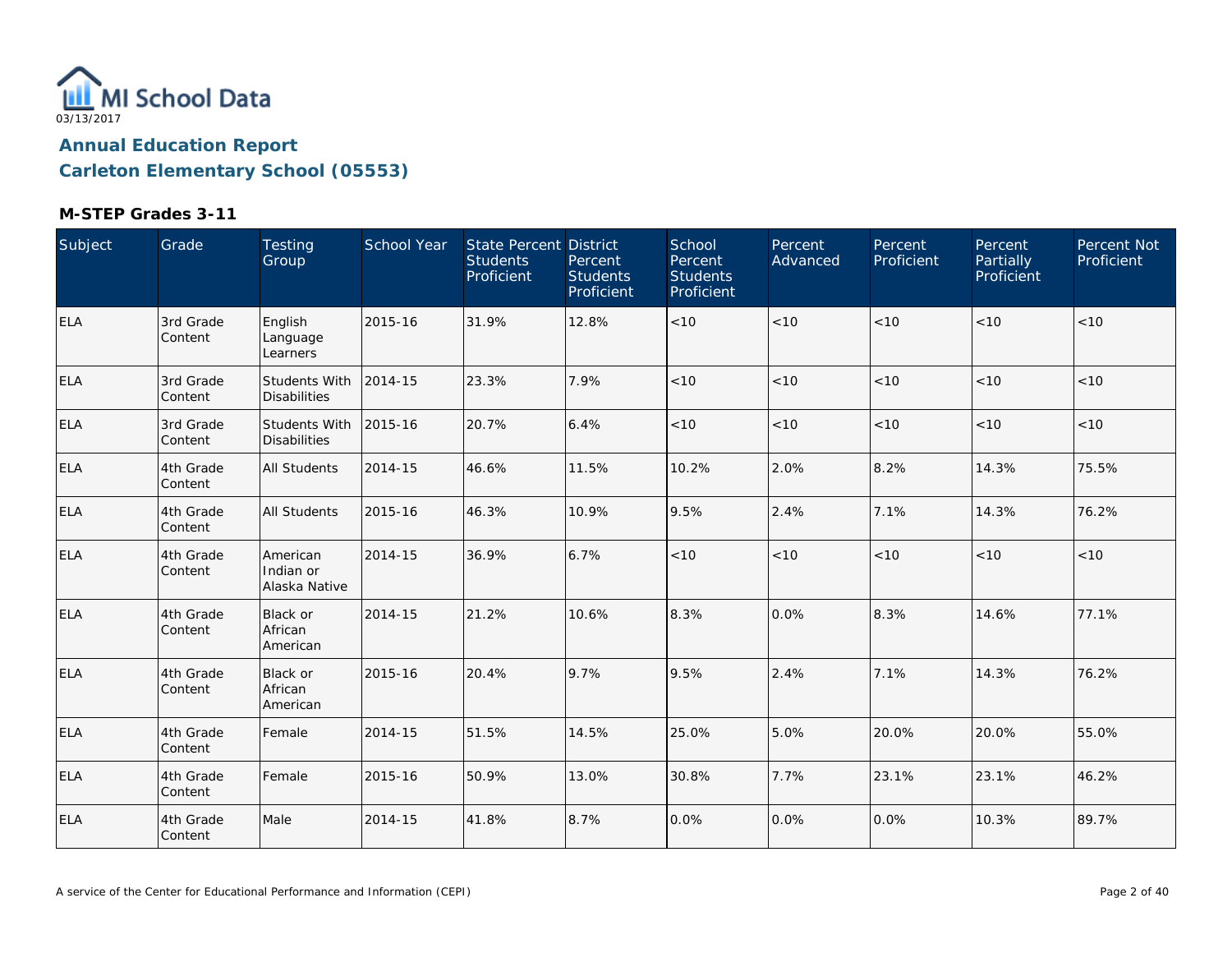

| Subject    | Grade                | Testing<br>Group                            | School Year | State Percent District<br><b>Students</b><br>Proficient | Percent<br><b>Students</b><br>Proficient | School<br>Percent<br><b>Students</b><br>Proficient | Percent<br>Advanced | Percent<br>Proficient | Percent<br>Partially<br>Proficient | Percent Not<br>Proficient |
|------------|----------------------|---------------------------------------------|-------------|---------------------------------------------------------|------------------------------------------|----------------------------------------------------|---------------------|-----------------------|------------------------------------|---------------------------|
| <b>ELA</b> | 4th Grade<br>Content | Male                                        | 2015-16     | 41.8%                                                   | 8.7%                                     | 0.0%                                               | 0.0%                | 0.0%                  | 10.3%                              | 89.7%                     |
| <b>ELA</b> | 4th Grade<br>Content | Economically<br>Disadvantaged               | 2014-15     | 30.9%                                                   | 10.0%                                    | 10.4%                                              | 2.1%                | 8.3%                  | 14.6%                              | 75.0%                     |
| <b>ELA</b> | 4th Grade<br>Content | Economically<br>Disadvantaged               | 2015-16     | 30.8%                                                   | 10.1%                                    | 7.7%                                               | 0.0%                | 7.7%                  | 15.4%                              | 76.9%                     |
| <b>ELA</b> | 4th Grade<br>Content | Students With<br><b>Disabilities</b>        | 2014-15     | 17.2%                                                   | 3.8%                                     | 0.0%                                               | 0.0%                | $0.0\%$               | 18.2%                              | 81.8%                     |
| <b>ELA</b> | 4th Grade<br>Content | <b>Students With</b><br><b>Disabilities</b> | 2015-16     | 17.5%                                                   | 4.5%                                     | 0.0%                                               | 0.0%                | 0.0%                  | 0.0%                               | 100.0%                    |
| <b>ELA</b> | 5th Grade<br>Content | <b>All Students</b>                         | 2014-15     | 48.7%                                                   | 12.7%                                    | 8.5%                                               | 2.1%                | 6.4%                  | 21.3%                              | 70.2%                     |
| <b>ELA</b> | 5th Grade<br>Content | <b>All Students</b>                         | 2015-16     | 50.6%                                                   | 12.8%                                    | 14.6%                                              | 0.0%                | 14.6%                 | 19.5%                              | 65.9%                     |
| <b>ELA</b> | 5th Grade<br>Content | American<br>Indian or<br>Alaska Native      | 2015-16     | 43.0%                                                   | 7.7%                                     | < 10                                               | < 10                | < 10                  | < 10                               | < 10                      |
| <b>ELA</b> | 5th Grade<br>Content | Black or<br>African<br>American             | 2014-15     | 22.5%                                                   | 11.4%                                    | 8.5%                                               | 2.1%                | 6.4%                  | 21.3%                              | 70.2%                     |
| <b>ELA</b> | 5th Grade<br>Content | <b>Black or</b><br>African<br>American      | 2015-16     | 23.7%                                                   | 12.3%                                    | 12.8%                                              | 0.0%                | 12.8%                 | 20.5%                              | 66.7%                     |
| <b>ELA</b> | 5th Grade<br>Content | White                                       | 2015-16     | 58.1%                                                   | 16.0%                                    | < 10                                               | < 10                | < 10                  | < 10                               | $<10$                     |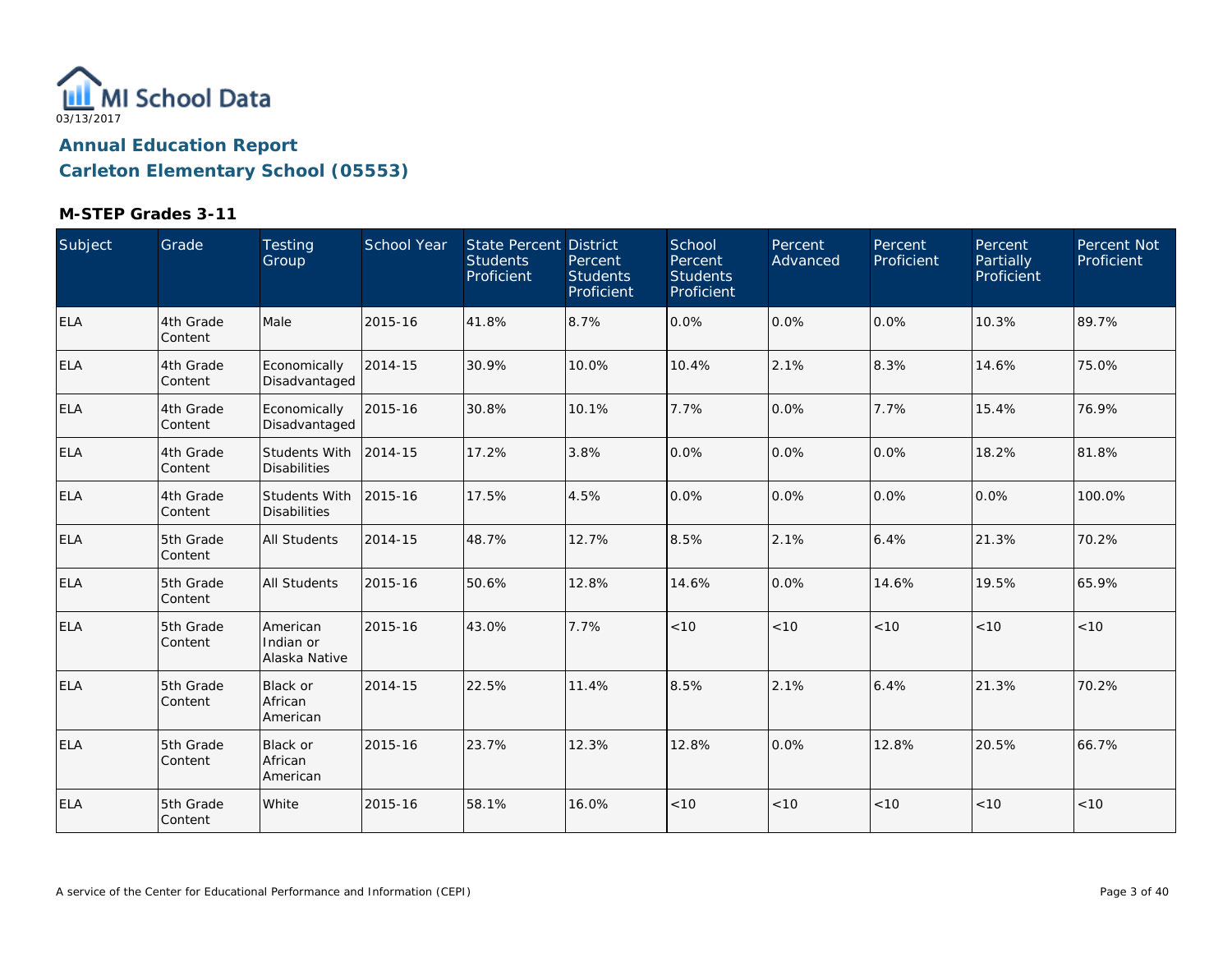

| Subject     | Grade                | Testing<br>Group                     | School Year | <b>State Percent District</b><br><b>Students</b><br>Proficient | Percent<br><b>Students</b><br>Proficient | School<br>Percent<br><b>Students</b><br>Proficient | Percent<br>Advanced | Percent<br>Proficient | <b>Percent</b><br>Partially<br>Proficient | Percent Not<br>Proficient |
|-------------|----------------------|--------------------------------------|-------------|----------------------------------------------------------------|------------------------------------------|----------------------------------------------------|---------------------|-----------------------|-------------------------------------------|---------------------------|
| ELA         | 5th Grade<br>Content | Female                               | 2014-15     | 54.3%                                                          | 14.6%                                    | 12.9%                                              | 3.2%                | 9.7%                  | 25.8%                                     | 61.3%                     |
| <b>ELA</b>  | 5th Grade<br>Content | Female                               | 2015-16     | 55.8%                                                          | 15.4%                                    | 29.4%                                              | 0.0%                | 29.4%                 | 23.5%                                     | 47.1%                     |
| <b>ELA</b>  | 5th Grade<br>Content | Male                                 | 2014-15     | 43.3%                                                          | 10.8%                                    | 0.0%                                               | 0.0%                | 0.0%                  | 12.5%                                     | 87.5%                     |
| <b>ELA</b>  | 5th Grade<br>Content | Male                                 | 2015-16     | 45.5%                                                          | 10.4%                                    | 4.2%                                               | 0.0%                | 4.2%                  | 16.7%                                     | 79.2%                     |
| ELA         | 5th Grade<br>Content | Economically<br>Disadvantaged        | 2014-15     | 32.6%                                                          | 10.8%                                    | 7.0%                                               | 2.3%                | 4.7%                  | 20.9%                                     | 72.1%                     |
| <b>ELA</b>  | 5th Grade<br>Content | Economically<br>Disadvantaged        | 2015-16     | 34.4%                                                          | 11.3%                                    | 13.9%                                              | 0.0%                | 13.9%                 | 19.4%                                     | 66.7%                     |
| <b>ELA</b>  | 5th Grade<br>Content | Students With<br><b>Disabilities</b> | 2014-15     | 14.6%                                                          | 5.7%                                     | < 10                                               | < 10                | < 10                  | < 10                                      | < 10                      |
| <b>ELA</b>  | 5th Grade<br>Content | Students With<br><b>Disabilities</b> | 2015-16     | 16.1%                                                          | 4.5%                                     | < 10                                               | < 10                | < 10                  | < 10                                      | < 10                      |
| Mathematics | 3rd Grade<br>Content | <b>All Students</b>                  | 2014-15     | 48.8%                                                          | 12.8%                                    | 14.7%                                              | 0.0%                | 14.7%                 | 35.3%                                     | 50.0%                     |
| Mathematics | 3rd Grade<br>Content | All Students                         | 2015-16     | 45.2%                                                          | 10.4%                                    | 5.0%                                               | 0.0%                | 5.0%                  | 15.0%                                     | 80.0%                     |
| Mathematics | 3rd Grade<br>Content | Black or<br>African<br>American      | 2014-15     | 20.3%                                                          | 11.5%                                    | 14.7%                                              | 0.0%                | 14.7%                 | 35.3%                                     | 50.0%                     |
| Mathematics | 3rd Grade<br>Content | Black or<br>African<br>American      | 2015-16     | 17.9%                                                          | 9.2%                                     | 5.1%                                               | 0.0%                | 5.1%                  | 12.8%                                     | 82.1%                     |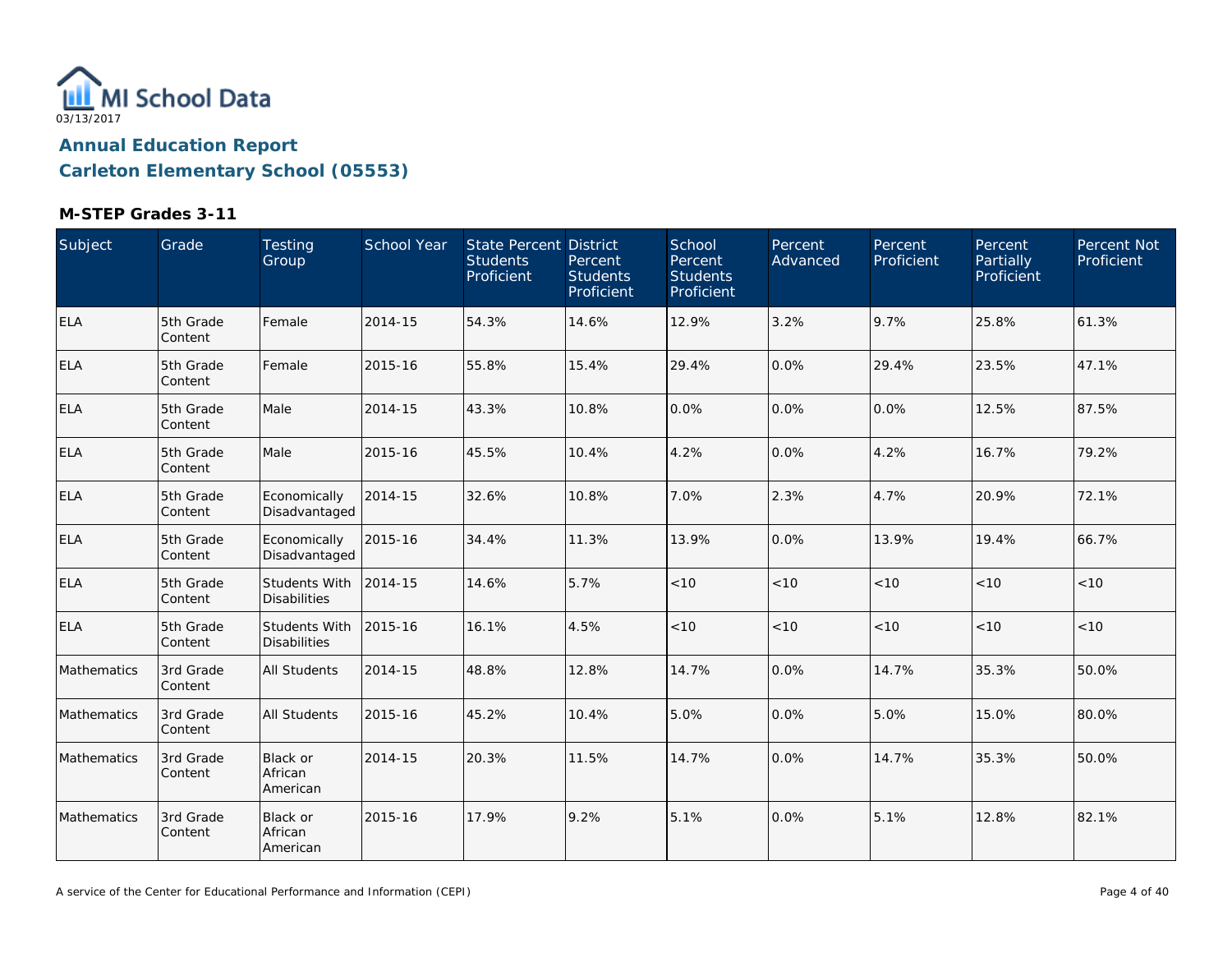

| Subject     | Grade                 | Testing<br>Group                     | School Year | State Percent District<br><b>Students</b><br>Proficient | Percent<br><b>Students</b><br>Proficient | School<br>Percent<br><b>Students</b><br>Proficient | Percent<br>Advanced | Percent<br>Proficient | Percent<br>Partially<br>Proficient | Percent Not<br>Proficient |
|-------------|-----------------------|--------------------------------------|-------------|---------------------------------------------------------|------------------------------------------|----------------------------------------------------|---------------------|-----------------------|------------------------------------|---------------------------|
| Mathematics | 3rd Grade<br>Content  | White                                | 2015-16     | 53.2%                                                   | 15.9%                                    | $<10$                                              | < 10                | < 10                  | < 10                               | < 10                      |
| Mathematics | 3rd Grade<br>Content  | Female                               | 2014-15     | 48.1%                                                   | 12.9%                                    | 20.0%                                              | 0.0%                | 20.0%                 | 45.0%                              | 35.0%                     |
| Mathematics | 3rd Grade<br> Content | Female                               | 2015-16     | 43.7%                                                   | 10.0%                                    | 0.0%                                               | 0.0%                | 0.0%                  | 20.0%                              | 80.0%                     |
| Mathematics | 3rd Grade<br>Content  | Male                                 | 2014-15     | 49.5%                                                   | 12.7%                                    | 7.1%                                               | 0.0%                | 7.1%                  | 21.4%                              | 71.4%                     |
| Mathematics | 3rd Grade<br>Content  | Male                                 | 2015-16     | 46.6%                                                   | 10.8%                                    | 10.0%                                              | 0.0%                | 10.0%                 | 10.0%                              | 80.0%                     |
| Mathematics | 3rd Grade<br>Content  | Economically<br>Disadvantaged        | 2014-15     | 33.5%                                                   | 11.4%                                    | 12.1%                                              | 0.0%                | 12.1%                 | 36.4%                              | 51.5%                     |
| Mathematics | 3rd Grade<br>Content  | Economically<br>Disadvantaged        | 2015-16     | 30.1%                                                   | 9.8%                                     | 5.4%                                               | 0.0%                | 5.4%                  | 8.1%                               | 86.5%                     |
| Mathematics | 3rd Grade<br>Content  | English<br>Language<br>Learners      | 2015-16     | 37.8%                                                   | 15.8%                                    | < 10                                               | < 10                | < 10                  | < 10                               | < 10                      |
| Mathematics | 3rd Grade<br>Content  | Students With<br><b>Disabilities</b> | 2014-15     | 24.5%                                                   | 9.9%                                     | $<10$                                              | $<10$               | < 10                  | < 10                               | < 10                      |
| Mathematics | 3rd Grade<br>Content  | Students With<br><b>Disabilities</b> | 2015-16     | 21.4%                                                   | 7.1%                                     | < 10                                               | < 10                | < 10                  | < 10                               | < 10                      |
| Mathematics | 4th Grade<br>Content  | <b>All Students</b>                  | 2014-15     | 41.4%                                                   | 7.6%                                     | 16.7%                                              | 0.0%                | 16.7%                 | 31.3%                              | 52.1%                     |
| Mathematics | 4th Grade<br>Content  | <b>All Students</b>                  | 2015-16     | 44.0%                                                   | 7.2%                                     | 4.8%                                               | 0.0%                | 4.8%                  | 31.0%                              | 64.3%                     |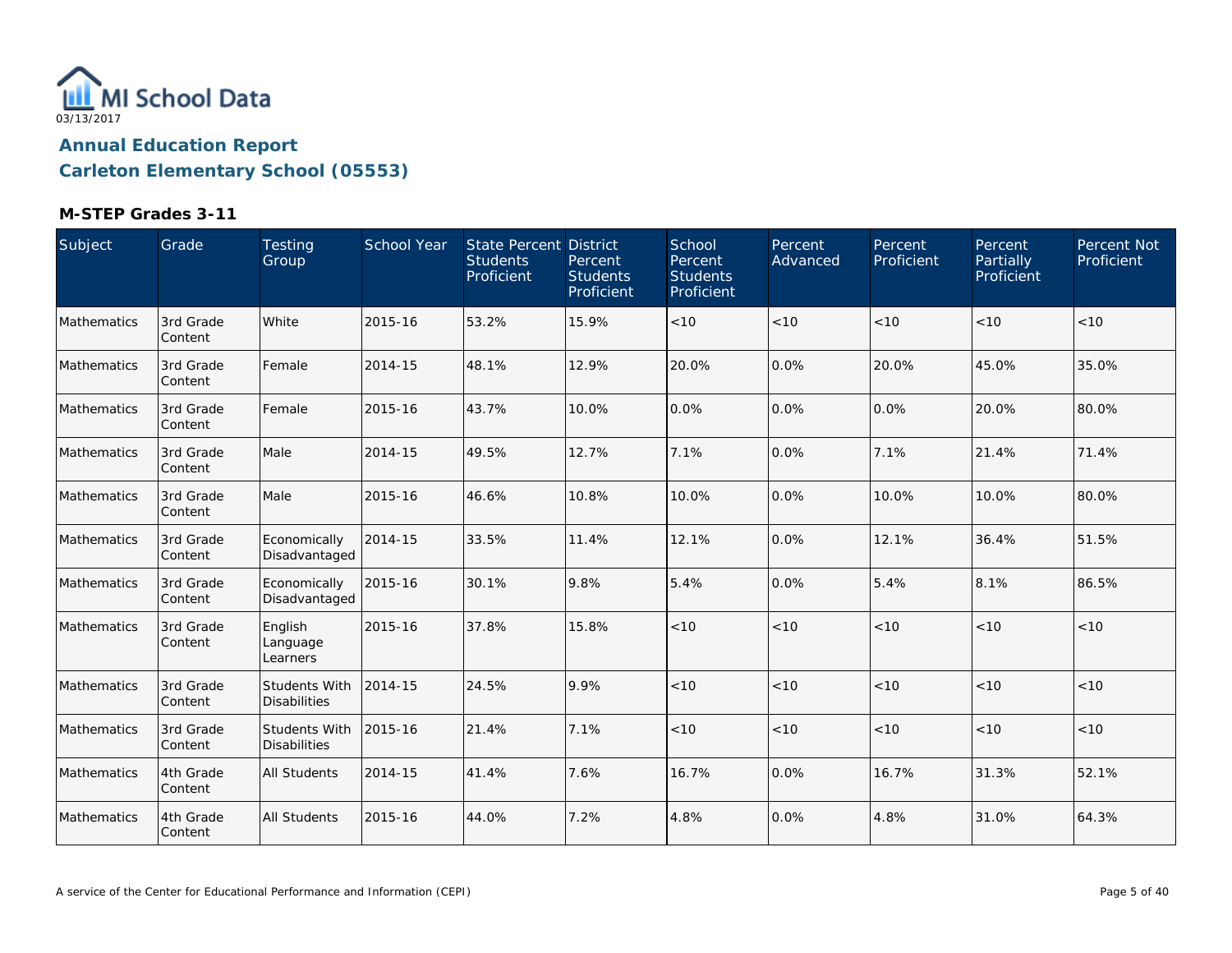

| Subject     | Grade                | Testing<br>Group                            | School Year | State Percent District<br><b>Students</b><br>Proficient | Percent<br><b>Students</b><br>Proficient | School<br>Percent<br><b>Students</b><br>Proficient | Percent<br>Advanced | Percent<br>Proficient | Percent<br>Partially<br>Proficient | Percent Not<br>Proficient |
|-------------|----------------------|---------------------------------------------|-------------|---------------------------------------------------------|------------------------------------------|----------------------------------------------------|---------------------|-----------------------|------------------------------------|---------------------------|
| Mathematics | 4th Grade<br>Content | American<br>Indian or<br>Alaska Native      | 2014-15     | 31.9%                                                   | 7.1%                                     | < 10                                               | < 10                | < 10                  | < 10                               | < 10                      |
| Mathematics | 4th Grade<br>Content | Black or<br>African<br>American             | 2014-15     | 13.2%                                                   | 6.2%                                     | 14.9%                                              | 0.0%                | 14.9%                 | 31.9%                              | 53.2%                     |
| Mathematics | 4th Grade<br>Content | Black or<br>African<br>American             | 2015-16     | 15.1%                                                   | 5.9%                                     | 4.8%                                               | 0.0%                | 4.8%                  | 31.0%                              | 64.3%                     |
| Mathematics | 4th Grade<br>Content | Female                                      | 2014-15     | 40.3%                                                   | 7.9%                                     | 35.0%                                              | 0.0%                | 35.0%                 | 25.0%                              | 40.0%                     |
| Mathematics | 4th Grade<br>Content | Female                                      | 2015-16     | 42.1%                                                   | 7.8%                                     | 15.4%                                              | 0.0%                | 15.4%                 | 46.2%                              | 38.5%                     |
| Mathematics | 4th Grade<br>Content | Male                                        | 2014-15     | 42.4%                                                   | 7.4%                                     | 3.6%                                               | 0.0%                | 3.6%                  | 35.7%                              | 60.7%                     |
| Mathematics | 4th Grade<br>Content | Male                                        | 2015-16     | 45.8%                                                   | 6.6%                                     | 0.0%                                               | 0.0%                | $0.0\%$               | 24.1%                              | 75.9%                     |
| Mathematics | 4th Grade<br>Content | Economically<br>Disadvantaged               | 2014-15     | 25.4%                                                   | 6.9%                                     | 17.0%                                              | 0.0%                | 17.0%                 | 29.8%                              | 53.2%                     |
| Mathematics | 4th Grade<br>Content | Economically<br>Disadvantaged               | 2015-16     | 27.9%                                                   | 6.6%                                     | 2.6%                                               | 0.0%                | 2.6%                  | 33.3%                              | 64.1%                     |
| Mathematics | 4th Grade<br>Content | <b>Students With</b><br><b>Disabilities</b> | 2014-15     | 17.2%                                                   | 3.7%                                     | 10.0%                                              | 0.0%                | 10.0%                 | 20.0%                              | 70.0%                     |
| Mathematics | 4th Grade<br>Content | Students With<br><b>Disabilities</b>        | 2015-16     | 19.2%                                                   | 3.7%                                     | 0.0%                                               | 0.0%                | $0.0\%$               | 15.4%                              | 84.6%                     |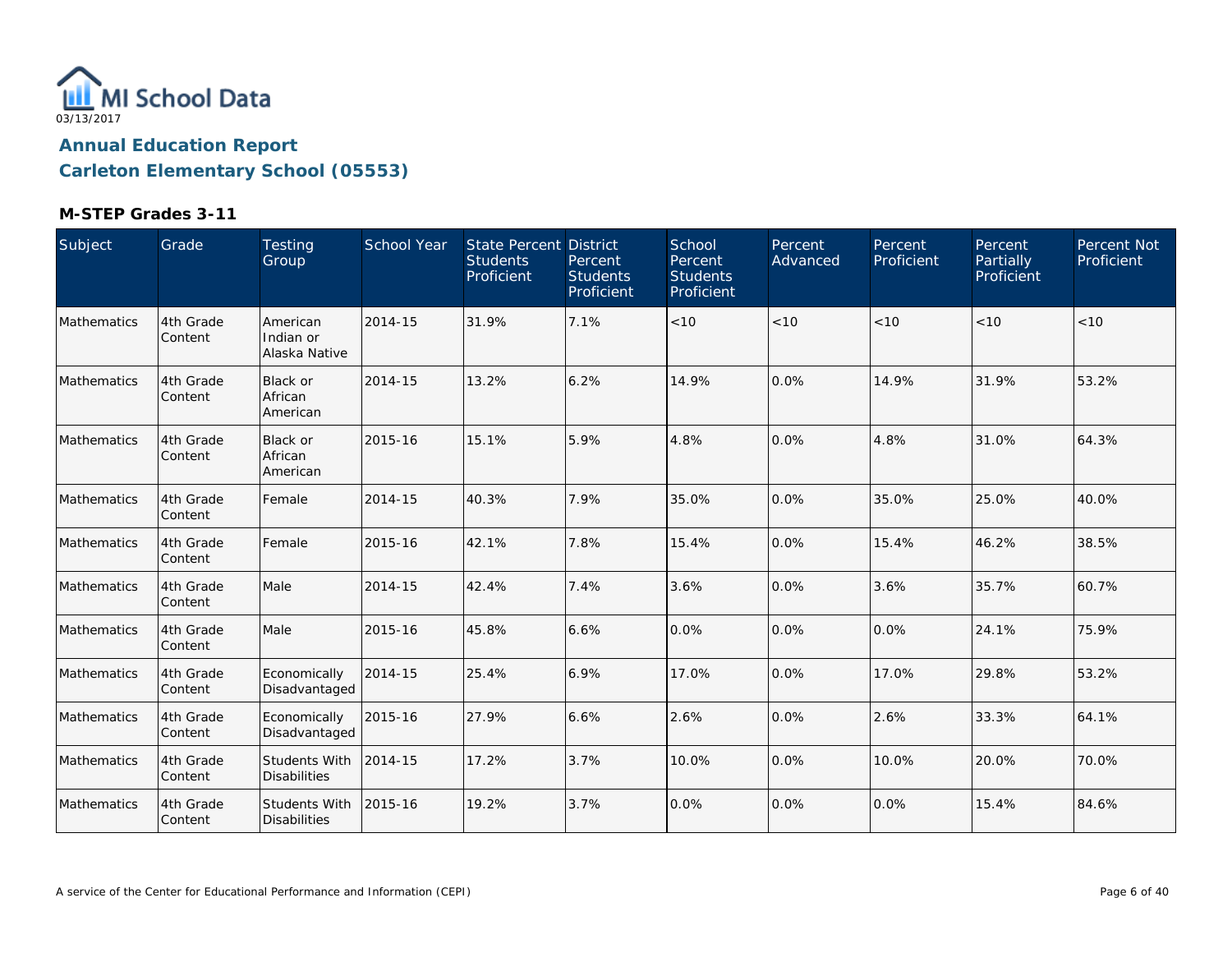

| Subject     | Grade                | Testing<br>Group                       | School Year | State Percent District<br><b>Students</b><br>Proficient | Percent<br><b>Students</b><br>Proficient | School<br>Percent<br><b>Students</b><br>Proficient | Percent<br>Advanced | Percent<br>Proficient | Percent<br>Partially<br>Proficient | Percent Not<br>Proficient |
|-------------|----------------------|----------------------------------------|-------------|---------------------------------------------------------|------------------------------------------|----------------------------------------------------|---------------------|-----------------------|------------------------------------|---------------------------|
| Mathematics | 5th Grade<br>Content | <b>All Students</b>                    | 2014-15     | 33.4%                                                   | 4.1%                                     | 6.4%                                               | 2.1%                | 4.3%                  | 34.0%                              | 59.6%                     |
| Mathematics | 5th Grade<br>Content | <b>All Students</b>                    | 2015-16     | 33.8%                                                   | 2.5%                                     | 2.4%                                               | 0.0%                | 2.4%                  | 14.6%                              | 82.9%                     |
| Mathematics | 5th Grade<br>Content | American<br>Indian or<br>Alaska Native | 2015-16     | 26.0%                                                   | 0.0%                                     | < 10                                               | < 10                | < 10                  | < 10                               | < 10                      |
| Mathematics | 5th Grade<br>Content | <b>Black or</b><br>African<br>American | 2014-15     | 9.1%                                                    | 3.2%                                     | 6.4%                                               | 2.1%                | 4.3%                  | 34.0%                              | 59.6%                     |
| Mathematics | 5th Grade<br>Content | <b>Black or</b><br>African<br>American | 2015-16     | 8.2%                                                    | 2.1%                                     | 2.6%                                               | 0.0%                | 2.6%                  | 12.8%                              | 84.6%                     |
| Mathematics | 5th Grade<br>Content | White                                  | 2015-16     | 41.0%                                                   | 6.1%                                     | < 10                                               | < 10                | < 10                  | < 10                               | < 10                      |
| Mathematics | 5th Grade<br>Content | Female                                 | 2014-15     | 32.6%                                                   | 4.0%                                     | 9.7%                                               | 3.2%                | 6.5%                  | 29.0%                              | 61.3%                     |
| Mathematics | 5th Grade<br>Content | Female                                 | 2015-16     | 31.7%                                                   | 2.2%                                     | 5.9%                                               | 0.0%                | 5.9%                  | 23.5%                              | 70.6%                     |
| Mathematics | 5th Grade<br>Content | Male                                   | 2014-15     | 34.1%                                                   | 4.1%                                     | 0.0%                                               | 0.0%                | 0.0%                  | 43.8%                              | 56.3%                     |
| Mathematics | 5th Grade<br>Content | Male                                   | 2015-16     | 35.8%                                                   | 2.8%                                     | 0.0%                                               | 0.0%                | 0.0%                  | 8.3%                               | 91.7%                     |
| Mathematics | 5th Grade<br>Content | Economically<br>Disadvantaged          | 2014-15     | 18.2%                                                   | 3.4%                                     | 4.7%                                               | 2.3%                | 2.3%                  | 32.6%                              | 62.8%                     |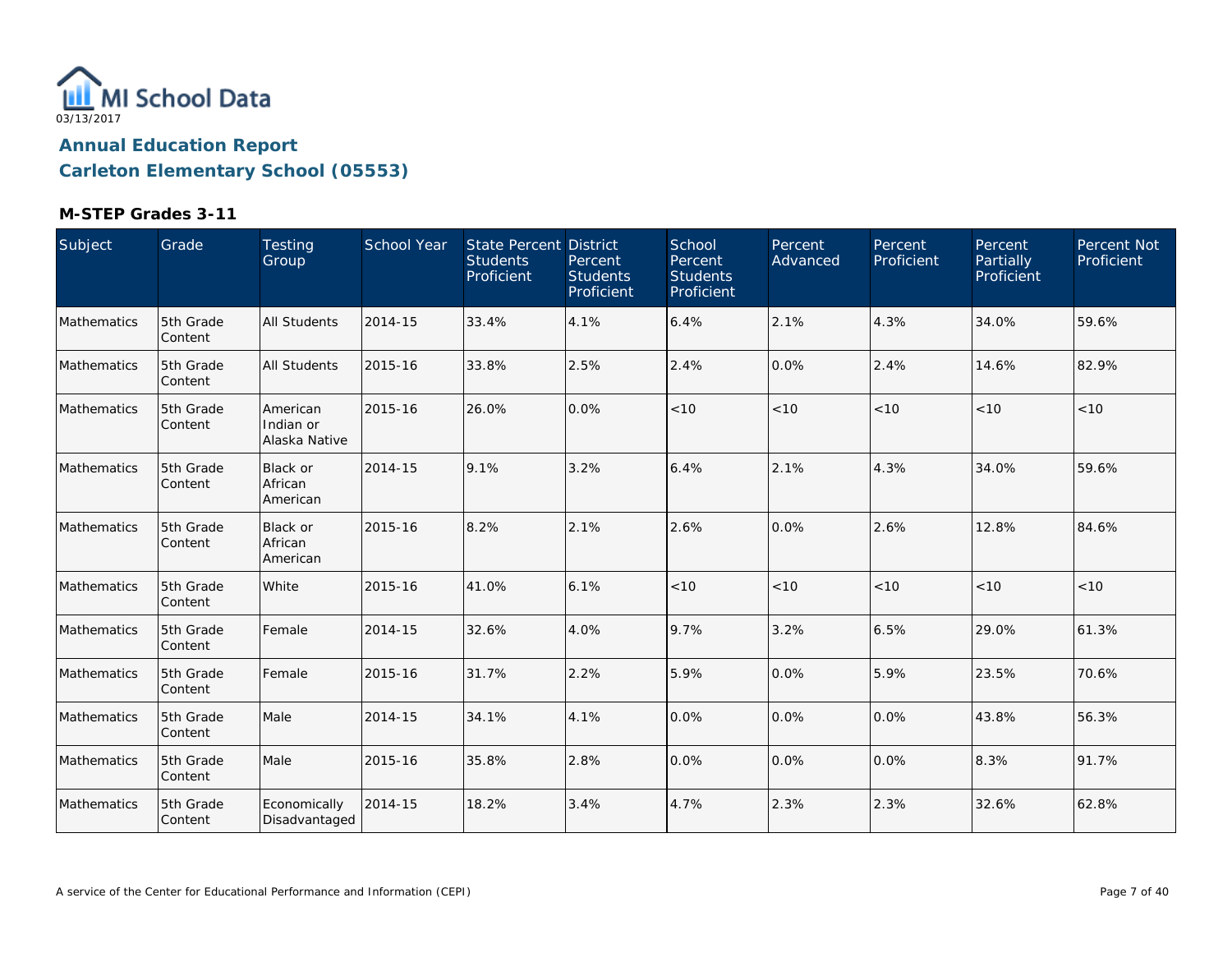

| Subject     | Grade                | Testing<br>Group                       | School Year | State Percent District<br><b>Students</b><br>Proficient | Percent<br><b>Students</b><br>Proficient | School<br>Percent<br><b>Students</b><br>Proficient | Percent<br>Advanced | Percent<br>Proficient | <b>Percent</b><br><b>Partially</b><br>Proficient | Percent Not<br>Proficient |
|-------------|----------------------|----------------------------------------|-------------|---------------------------------------------------------|------------------------------------------|----------------------------------------------------|---------------------|-----------------------|--------------------------------------------------|---------------------------|
| Mathematics | 5th Grade<br>Content | Economically<br>Disadvantaged          | 2015-16     | 17.7%                                                   | 2.0%                                     | 0.0%                                               | 0.0%                | 0.0%                  | 16.7%                                            | 83.3%                     |
| Mathematics | 5th Grade<br>Content | Students With<br><b>Disabilities</b>   | 2014-15     | 9.4%                                                    | 1.3%                                     | < 10                                               | < 10                | < 10                  | < 10                                             | < 10                      |
| Mathematics | 5th Grade<br>Content | Students With<br><b>Disabilities</b>   | 2015-16     | 10.2%                                                   | 1.1%                                     | < 10                                               | < 10                | < 10                  | < 10                                             | < 10                      |
| Science     | 4th Grade<br>Content | <b>All Students</b>                    | 2014-15     | 12.4%                                                   | 1.4%                                     | 0.0%                                               | 0.0%                | 0.0%                  | 31.3%                                            | 68.8%                     |
| Science     | 4th Grade<br>Content | <b>All Students</b>                    | 2015-16     | 14.7%                                                   | 1.8%                                     | 2.6%                                               | 0.0%                | 2.6%                  | 2.6%                                             | 94.9%                     |
| Science     | 4th Grade<br>Content | American<br>Indian or<br>Alaska Native | 2014-15     | 8.7%                                                    | 0.0%                                     | < 10                                               | < 10                | < 10                  | < 10                                             | < 10                      |
| Science     | 4th Grade<br>Content | <b>Black or</b><br>African<br>American | 2014-15     | 2.0%                                                    | 1.0%                                     | 0.0%                                               | 0.0%                | 0.0%                  | 29.8%                                            | 70.2%                     |
| Science     | 4th Grade<br>Content | <b>Black or</b><br>African<br>American | 2015-16     | 2.4%                                                    | 1.8%                                     | 2.6%                                               | 0.0%                | 2.6%                  | 2.6%                                             | 94.9%                     |
| Science     | 4th Grade<br>Content | Female                                 | 2014-15     | 10.4%                                                   | 1.0%                                     | 0.0%                                               | 0.0%                | 0.0%                  | 50.0%                                            | 50.0%                     |
| Science     | 4th Grade<br>Content | Female                                 | 2015-16     | 13.0%                                                   | 1.8%                                     | 8.3%                                               | 0.0%                | 8.3%                  | 8.3%                                             | 83.3%                     |
| Science     | 4th Grade<br>Content | Male                                   | 2014-15     | 14.3%                                                   | 1.8%                                     | 0.0%                                               | 0.0%                | 0.0%                  | 17.9%                                            | 82.1%                     |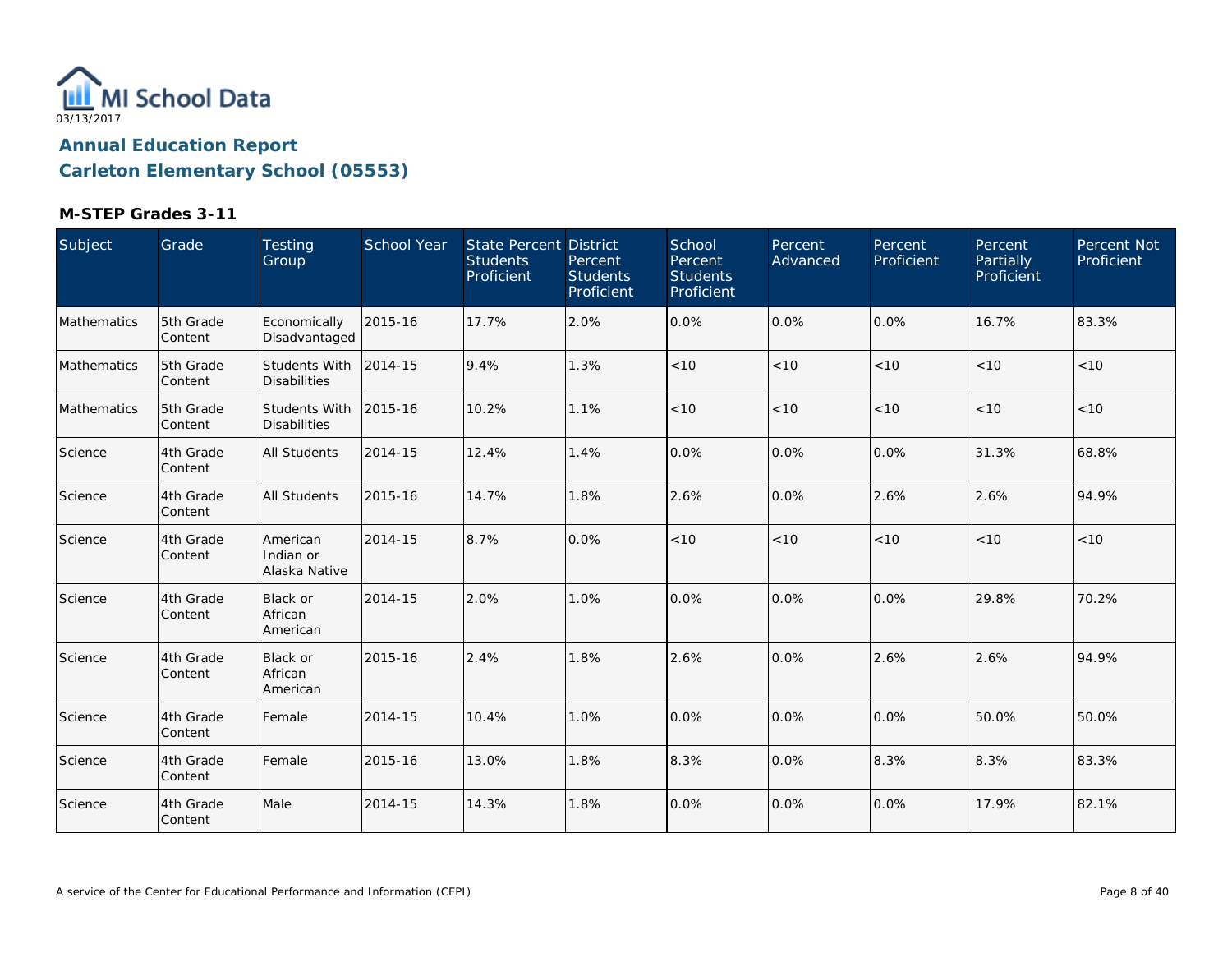

| Subject        | Grade                | Testing<br>Group                            | School Year | State Percent District<br><b>Students</b><br>Proficient | Percent<br><b>Students</b><br>Proficient | School<br>Percent<br><b>Students</b><br>Proficient | Percent<br>Advanced | Percent<br>Proficient | Percent<br>Partially<br>Proficient | Percent Not<br>Proficient |
|----------------|----------------------|---------------------------------------------|-------------|---------------------------------------------------------|------------------------------------------|----------------------------------------------------|---------------------|-----------------------|------------------------------------|---------------------------|
| Science        | 4th Grade<br>Content | Male                                        | 2015-16     | 16.4%                                                   | 1.8%                                     | 0.0%                                               | 0.0%                | 0.0%                  | 0.0%                               | 100.0%                    |
| Science        | 4th Grade<br>Content | Economically<br>Disadvantaged               | 2014-15     | 5.5%                                                    | 1.3%                                     | 0.0%                                               | 0.0%                | 0.0%                  | 31.9%                              | 68.1%                     |
| Science        | 4th Grade<br>Content | Economically<br>Disadvantaged               | 2015-16     | 6.6%                                                    | 1.8%                                     | 2.8%                                               | 0.0%                | 2.8%                  | 0.0%                               | 97.2%                     |
| Science        | 4th Grade<br>Content | <b>Students With</b><br><b>Disabilities</b> | 2014-15     | 4.6%                                                    | 0.5%                                     | 0.0%                                               | 0.0%                | 0.0%                  | 0.0%                               | 100.0%                    |
| Science        | 4th Grade<br>Content | <b>Students With</b><br><b>Disabilities</b> | 2015-16     | 5.3%                                                    | 0.7%                                     | 0.0%                                               | 0.0%                | 0.0%                  | 0.0%                               | 100.0%                    |
| Social Studies | 5th Grade<br>Content | <b>All Students</b>                         | 2014-15     | 22.2%                                                   | 3.2%                                     | 4.4%                                               | 0.0%                | 4.4%                  | 75.6%                              | 20.0%                     |
| Social Studies | 5th Grade<br>Content | <b>All Students</b>                         | 2015-16     | 18.9%                                                   | 2.8%                                     | 0.0%                                               | 0.0%                | 0.0%                  | 56.1%                              | 43.9%                     |
| Social Studies | 5th Grade<br>Content | American<br>Indian or<br>Alaska Native      | 2015-16     | 16.5%                                                   | 0.0%                                     | < 10                                               | < 10                | < 10                  | < 10                               | < 10                      |
| Social Studies | 5th Grade<br>Content | <b>Black or</b><br>African<br>American      | 2014-15     | 5.4%                                                    | 2.5%                                     | 4.4%                                               | 0.0%                | 4.4%                  | 75.6%                              | 20.0%                     |
| Social Studies | 5th Grade<br>Content | <b>Black or</b><br>African<br>American      | 2015-16     | 4.3%                                                    | 1.8%                                     | 0.0%                                               | 0.0%                | 0.0%                  | 53.8%                              | 46.2%                     |
| Social Studies | 5th Grade<br>Content | White                                       | 2015-16     | 23.0%                                                   | 9.6%                                     | < 10                                               | < 10                | < 10                  | < 10                               | < 10                      |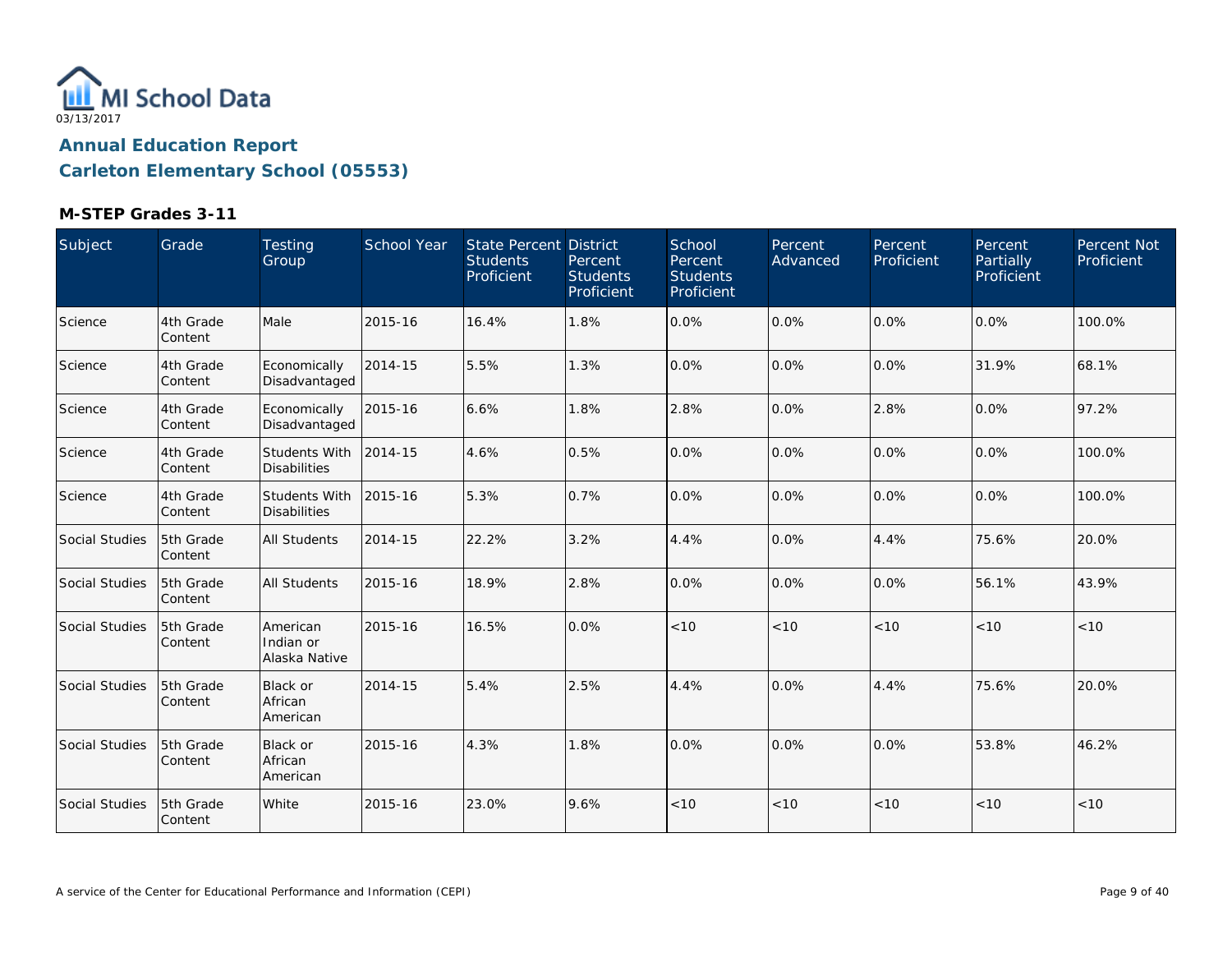

| Subject        | Grade                  | <b>Testing</b><br>Group              | <b>School Year</b> | <b>State Percent District</b><br><b>Students</b><br>Proficient | Percent<br><b>Students</b><br>Proficient | School<br>Percent<br>Students<br>Proficient | Percent<br>Advanced | Percent<br>Proficient | Percent<br>Partially<br>Proficient | Percent Not<br>Proficient |
|----------------|------------------------|--------------------------------------|--------------------|----------------------------------------------------------------|------------------------------------------|---------------------------------------------|---------------------|-----------------------|------------------------------------|---------------------------|
| Social Studies | 5th Grade<br> Content  | Female                               | 2014-15            | 20.6%                                                          | 3.3%                                     | 3.4%                                        | 0.0%                | 3.4%                  | 82.8%                              | 13.8%                     |
| Social Studies | 5th Grade<br> Content  | Female                               | 2015-16            | 16.7%                                                          | 2.8%                                     | 0.0%                                        | 0.0%                | 0.0%                  | 64.7%                              | 35.3%                     |
| Social Studies | 15th Grade<br> Content | Male                                 | 2014-15            | 23.8%                                                          | 3.2%                                     | 6.3%                                        | 0.0%                | 6.3%                  | 62.5%                              | 31.3%                     |
| Social Studies | 5th Grade<br> Content  | Male                                 | 2015-16            | 21.0%                                                          | 2.8%                                     | 0.0%                                        | 0.0%                | 0.0%                  | 50.0%                              | 50.0%                     |
| Social Studies | 5th Grade<br>lContent  | Economically<br>Disadvantaged        | 2014-15            | 10.9%                                                          | 2.6%                                     | 2.4%                                        | 0.0%                | 2.4%                  | 78.0%                              | 19.5%                     |
| Social Studies | 5th Grade<br> Content  | Economically<br>Disadvantaged        | 2015-16            | 8.5%                                                           | 2.4%                                     | 0.0%                                        | 0.0%                | 0.0%                  | 55.6%                              | 44.4%                     |
| Social Studies | 5th Grade<br> Content  | Students With<br><b>Disabilities</b> | 2014-15            | 6.9%                                                           | 2.4%                                     | < 10                                        | < 10                | < 10                  | < 10                               | <10                       |
| Social Studies | 5th Grade<br> Content  | Students With<br><b>Disabilities</b> | 2015-16            | 5.6%                                                           | 1.2%                                     | < 10                                        | < 10                | < 10                  | < 10                               | < 10                      |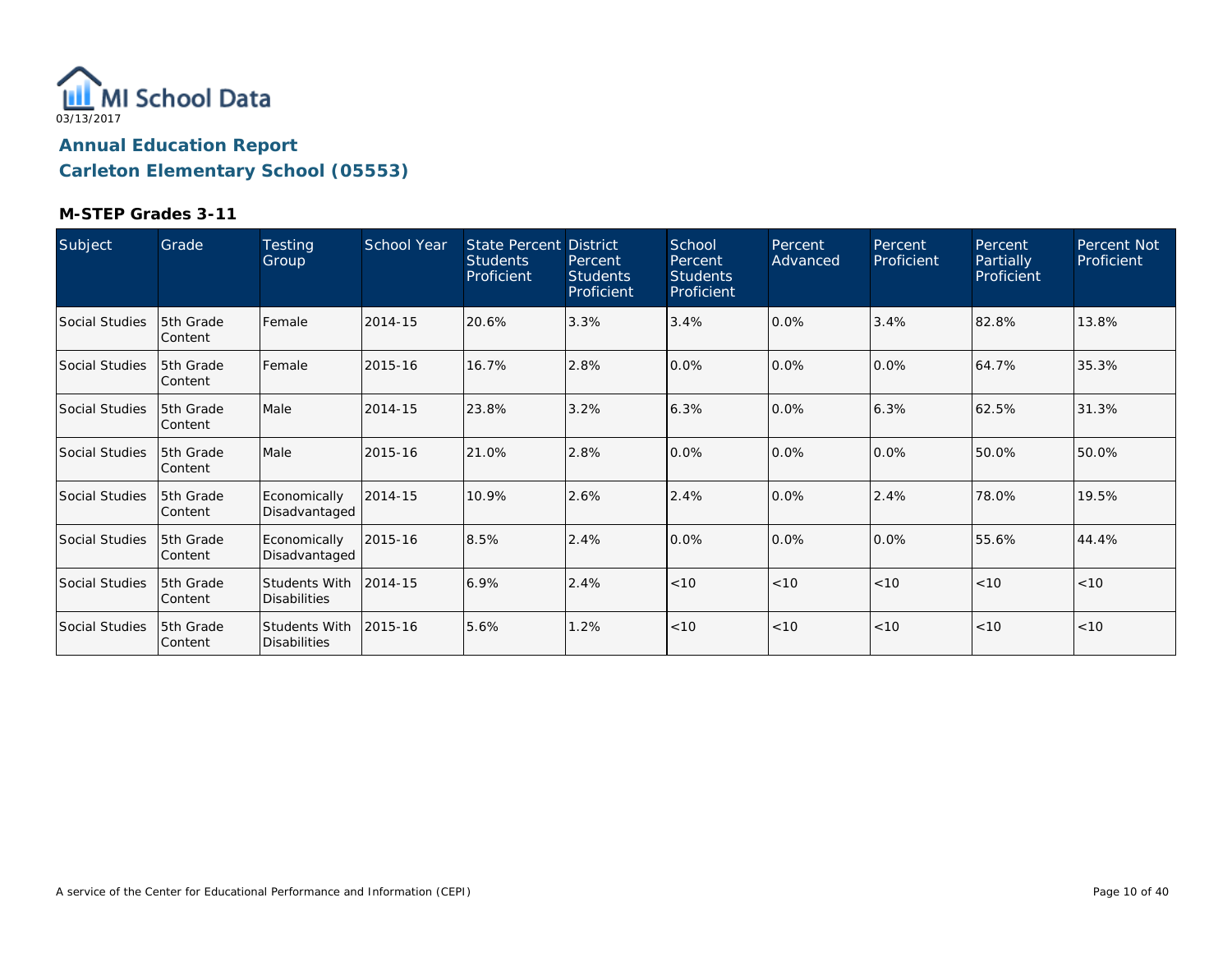

**SAT**

| Location<br><b>Name</b> | School Year | Subject | <b>Student</b><br>Group | Mean SAT<br>Score | <b>Benchmark</b> | Met or<br>Exceeded | % Met or<br>Exceeded <sup>1</sup> | Did Not Meet 9% Did Not \ | Meet | <b>Number</b><br>Assessed |
|-------------------------|-------------|---------|-------------------------|-------------------|------------------|--------------------|-----------------------------------|---------------------------|------|---------------------------|
|-------------------------|-------------|---------|-------------------------|-------------------|------------------|--------------------|-----------------------------------|---------------------------|------|---------------------------|

No Data to Display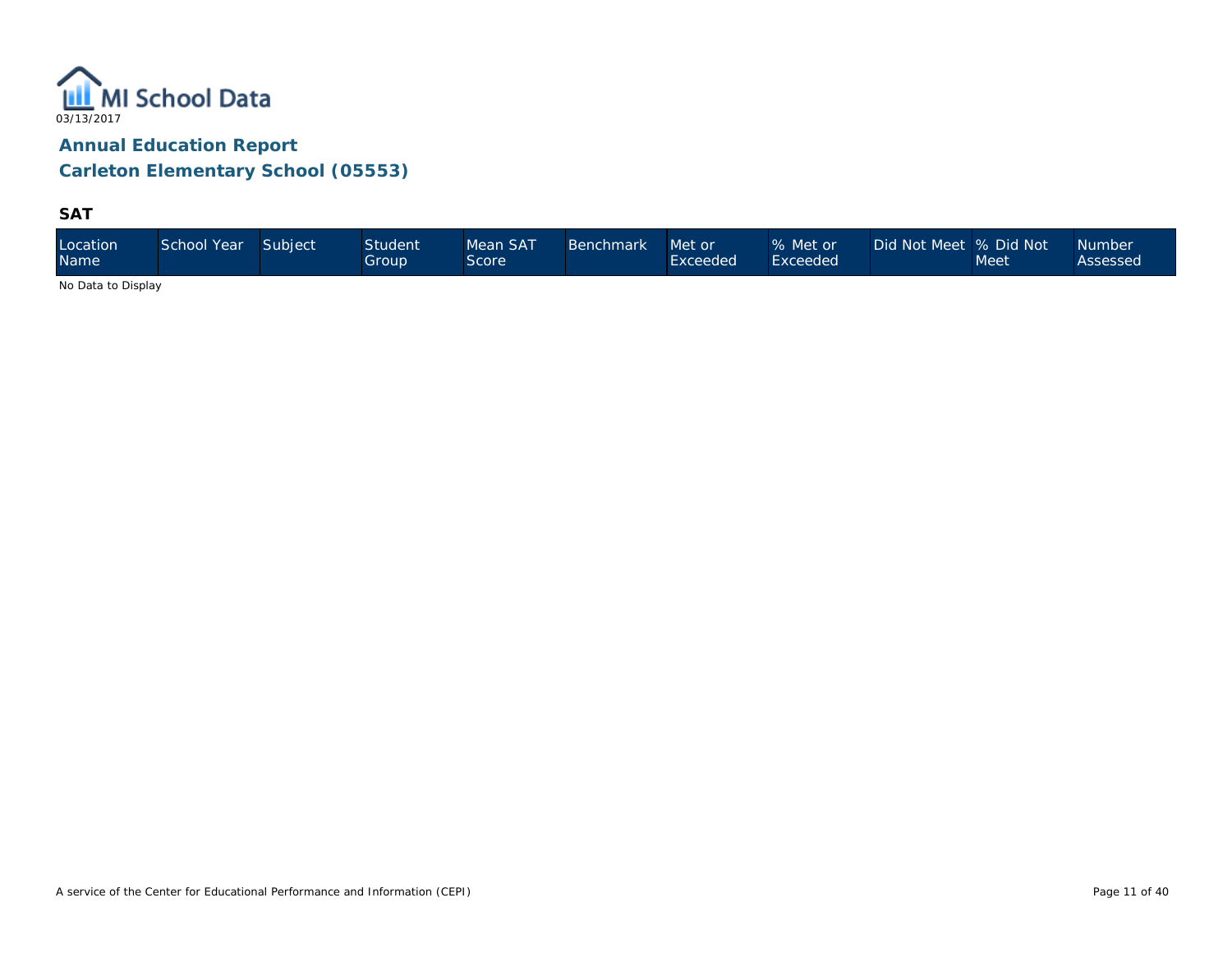

### **MI-Access Functional Independence**

| Subject     | Grade                | Testing Group School Year           |         | <b>State Percent</b><br><b>Students</b><br>Proficient | <b>District</b><br>Percent<br><b>Students</b><br>Proficient | School Percent Percent<br><b>Students</b><br><b>Proficient</b> | Surpassed | Percent<br>Attained | Percent<br>Emerging |
|-------------|----------------------|-------------------------------------|---------|-------------------------------------------------------|-------------------------------------------------------------|----------------------------------------------------------------|-----------|---------------------|---------------------|
| <b>ELA</b>  | 3rd Grade<br>Content | <b>All Students</b>                 | 2014-15 | 69.2%                                                 | 57.7%                                                       | < 10                                                           | < 10      | < 10                | < 10                |
| <b>ELA</b>  | 3rd Grade<br>Content | <b>All Students</b>                 | 2015-16 | 86.0%                                                 | 75.3%                                                       | $<10$                                                          | $<10$     | $<10$               | < 10                |
| Mathematics | 3rd Grade<br>Content | <b>All Students</b>                 | 2014-15 | 71.1%                                                 | 50.8%                                                       | < 10                                                           | < 10      | < 10                | < 10                |
| Mathematics | 3rd Grade<br>Content | <b>All Students</b>                 | 2015-16 | 64.9%                                                 | 37.7%                                                       | < 10                                                           | < 10      | < 10                | $<10$               |
| ELA         | 3rd Grade<br>Content | Black or African<br>American        | 2014-15 | 64.2%                                                 | 57.7%                                                       | < 10                                                           | < 10      | < 10                | < 10                |
| <b>ELA</b>  | 3rd Grade<br>Content | <b>Black or African</b><br>American | 2015-16 | 82.2%                                                 | 77.8%                                                       | $<10$                                                          | < 10      | < 10                | < 10                |
| Mathematics | 3rd Grade<br>Content | Black or African<br>American        | 2014-15 | 65.4%                                                 | 50.8%                                                       | $<10$                                                          | < 10      | < 10                | < 10                |
| Mathematics | 3rd Grade<br>Content | Black or African<br>American        | 2015-16 | 59.7%                                                 | 38.8%                                                       | $<10$                                                          | $<10$     | $<10$               | $<10$               |
| <b>ELA</b>  | 3rd Grade<br>Content | Female                              | 2014-15 | 69.3%                                                 | 50.0%                                                       | $<10$                                                          | $<10$     | $<10$               | $<10$               |
| Mathematics | 3rd Grade<br>Content | Female                              | 2014-15 | 69.4%                                                 | 45.5%                                                       | < 10                                                           | < 10      | < 10                | < 10                |
| <b>ELA</b>  | 3rd Grade<br>Content | Male                                | 2014-15 | 69.2%                                                 | 61.8%                                                       | < 10                                                           | < 10      | < 10                | < 10                |
| <b>ELA</b>  | 3rd Grade<br>Content | Male                                | 2015-16 | 86.2%                                                 | 85.0%                                                       | < 10                                                           | < 10      | < 10                | < 10                |
| Mathematics | 3rd Grade<br>Content | Male                                | 2014-15 | 71.9%                                                 | 53.7%                                                       | $<10$                                                          | $<10$     | $<10$               | $<10$               |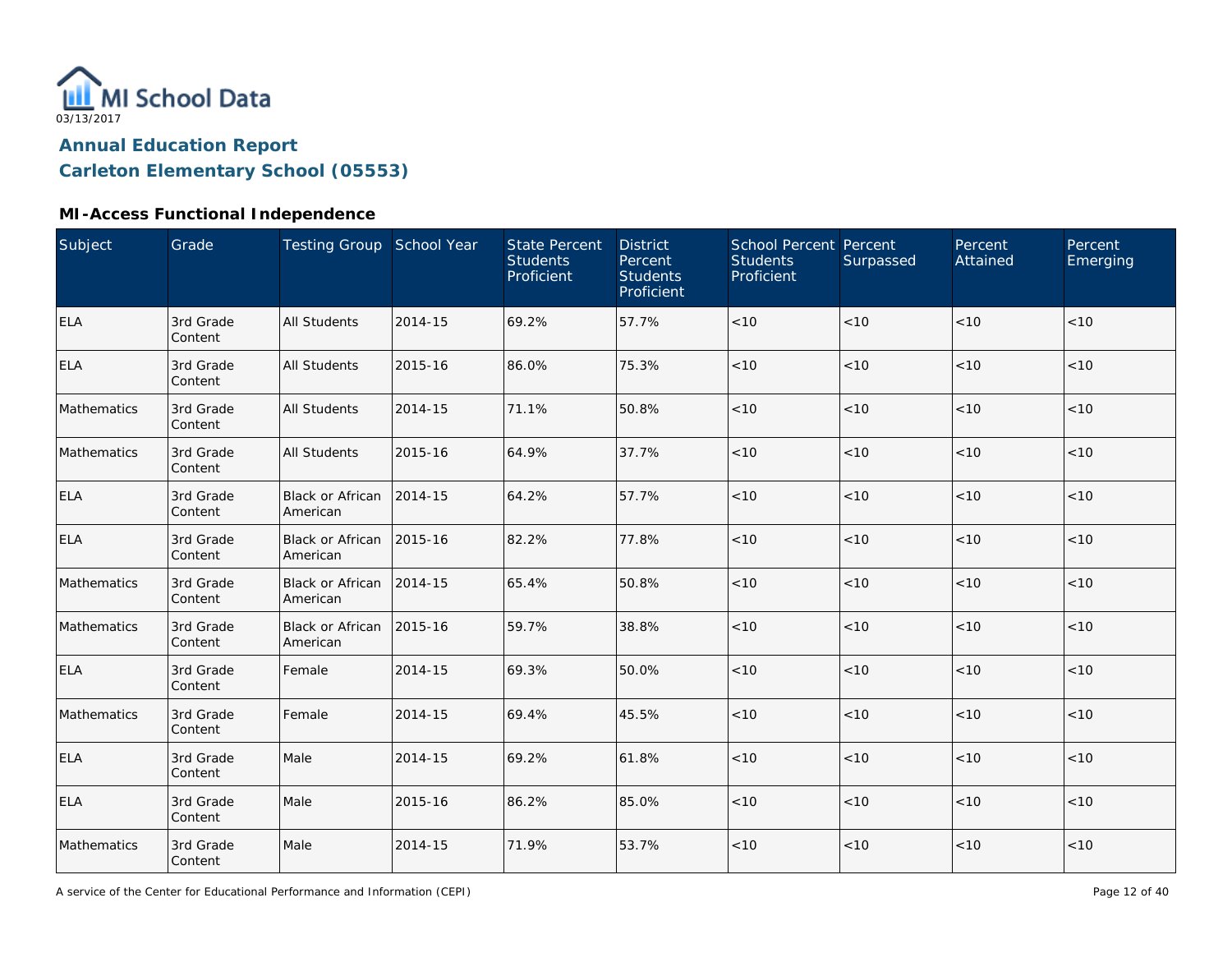

#### **MI-Access Functional Independence**

| Subject     | Grade                | Testing Group School Year           |         | <b>State Percent</b><br><b>Students</b><br>Proficient | <b>District</b><br>Percent<br><b>Students</b><br>Proficient | School Percent Percent<br><b>Students</b><br>Proficient | Surpassed | Percent<br>Attained | Percent<br>Emerging |
|-------------|----------------------|-------------------------------------|---------|-------------------------------------------------------|-------------------------------------------------------------|---------------------------------------------------------|-----------|---------------------|---------------------|
| Mathematics | 3rd Grade<br>Content | Male                                | 2015-16 | 66.6%                                                 | 40.5%                                                       | < 10                                                    | < 10      | < 10                | < 10                |
| <b>ELA</b>  | 3rd Grade<br>Content | Economically<br>Disadvantaged       | 2014-15 | 68.9%                                                 | 57.1%                                                       | < 10                                                    | < 10      | < 10                | < 10                |
| <b>ELA</b>  | 3rd Grade<br>Content | Economically<br>Disadvantaged       | 2015-16 | 85.6%                                                 | 79.4%                                                       | < 10                                                    | < 10      | < 10                | < 10                |
| Mathematics | 3rd Grade<br>Content | Economically<br>Disadvantaged       | 2014-15 | 71.7%                                                 | 49.1%                                                       | < 10                                                    | < 10      | < 10                | < 10                |
| Mathematics | 3rd Grade<br>Content | Economically<br>Disadvantaged       | 2015-16 | 65.3%                                                 | 42.4%                                                       | < 10                                                    | < 10      | < 10                | < 10                |
| <b>ELA</b>  | 4th Grade<br>Content | <b>All Students</b>                 | 2014-15 | 69.7%                                                 | 48.8%                                                       | $<10$                                                   | < 10      | < 10                | < 10                |
| <b>ELA</b>  | 4th Grade<br>Content | <b>All Students</b>                 | 2015-16 | 78.2%                                                 | 59.3%                                                       | < 10                                                    | < 10      | < 10                | < 10                |
| Mathematics | 4th Grade<br>Content | <b>All Students</b>                 | 2014-15 | 72.4%                                                 | 50.0%                                                       | < 10                                                    | < 10      | < 10                | < 10                |
| Mathematics | 4th Grade<br>Content | <b>All Students</b>                 | 2015-16 | 73.2%                                                 | 50.5%                                                       | $<10$                                                   | < 10      | < 10                | < 10                |
| Science     | 4th Grade<br>Content | <b>All Students</b>                 | 2014-15 | 59.1%                                                 | 36.4%                                                       | $<10$                                                   | < 10      | < 10                | < 10                |
| Science     | 4th Grade<br>Content | <b>All Students</b>                 | 2015-16 | 54.3%                                                 | 28.1%                                                       | $<10$                                                   | < 10      | < 10                | < 10                |
| <b>ELA</b>  | 4th Grade<br>Content | <b>Black or African</b><br>American | 2014-15 | 64.9%                                                 | 50.7%                                                       | < 10                                                    | < 10      | < 10                | < 10                |
| <b>ELA</b>  | 4th Grade<br>Content | <b>Black or African</b><br>American | 2015-16 | 71.6%                                                 | 57.1%                                                       | < 10                                                    | < 10      | < 10                | < 10                |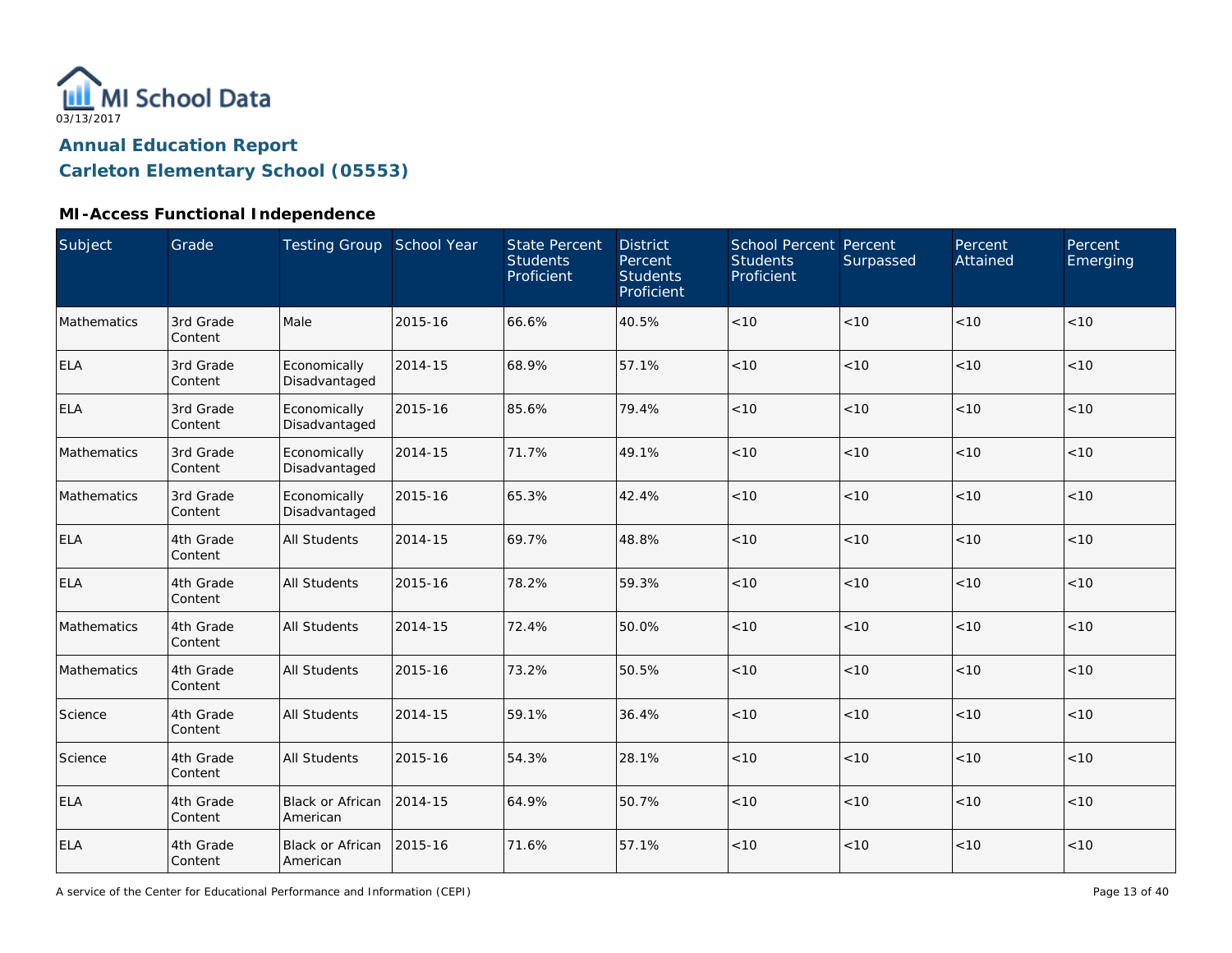

### **MI-Access Functional Independence**

| Subject     | Grade                | Testing Group School Year            |         | <b>State Percent</b><br><b>Students</b><br>Proficient | <b>District</b><br>Percent<br><b>Students</b><br>Proficient | School Percent Percent<br><b>Students</b><br>Proficient | Surpassed | Percent<br>Attained | Percent<br>Emerging |
|-------------|----------------------|--------------------------------------|---------|-------------------------------------------------------|-------------------------------------------------------------|---------------------------------------------------------|-----------|---------------------|---------------------|
| Mathematics | 4th Grade<br>Content | <b>Black or African</b><br>American  | 2014-15 | 63.6%                                                 | 49.4%                                                       | $<10$                                                   | < 10      | < 10                | < 10                |
| Mathematics | 4th Grade<br>Content | Black or African 2015-16<br>American |         | 66.0%                                                 | 49.4%                                                       | < 10                                                    | < 10      | < 10                | < 10                |
| Science     | 4th Grade<br>Content | <b>Black or African</b><br>American  | 2014-15 | 46.7%                                                 | 35.2%                                                       | < 10                                                    | < 10      | < 10                | < 10                |
| Science     | 4th Grade<br>Content | Black or African<br>American         | 2015-16 | 44.4%                                                 | 25.9%                                                       | < 10                                                    | < 10      | <10                 | $<10$               |
| <b>ELA</b>  | 4th Grade<br>Content | Female                               | 2015-16 | 78.5%                                                 | 56.7%                                                       | < 10                                                    | < 10      | < 10                | < 10                |
| Mathematics | 4th Grade<br>Content | Female                               | 2015-16 | 69.0%                                                 | 54.5%                                                       | < 10                                                    | < 10      | < 10                | < 10                |
| Science     | 4th Grade<br>Content | Female                               | 2015-16 | 51.0%                                                 | 33.3%                                                       | < 10                                                    | < 10      | < 10                | < 10                |
| <b>ELA</b>  | 4th Grade<br>Content | Male                                 | 2014-15 | 68.4%                                                 | 50.9%                                                       | $<10$                                                   | < 10      | < 10                | < 10                |
| Mathematics | 4th Grade<br>Content | Male                                 | 2014-15 | 74.0%                                                 | 52.2%                                                       | $<10$                                                   | < 10      | < 10                | < 10                |
| Science     | 4th Grade<br>Content | Male                                 | 2014-15 | 61.7%                                                 | 36.2%                                                       | $<10$                                                   | < 10      | < 10                | < 10                |
| <b>ELA</b>  | 4th Grade<br>Content | Economically<br>Disadvantaged        | 2014-15 | 69.7%                                                 | 48.6%                                                       | < 10                                                    | < 10      | < 10                | < 10                |
| <b>ELA</b>  | 4th Grade<br>Content | Economically<br>Disadvantaged        | 2015-16 | 79.1%                                                 | 55.1%                                                       | < 10                                                    | < 10      | < 10                | < 10                |
| Mathematics | 4th Grade<br>Content | Economically<br>Disadvantaged        | 2014-15 | 73.3%                                                 | 53.1%                                                       | < 10                                                    | $<10$     | < 10                | < 10                |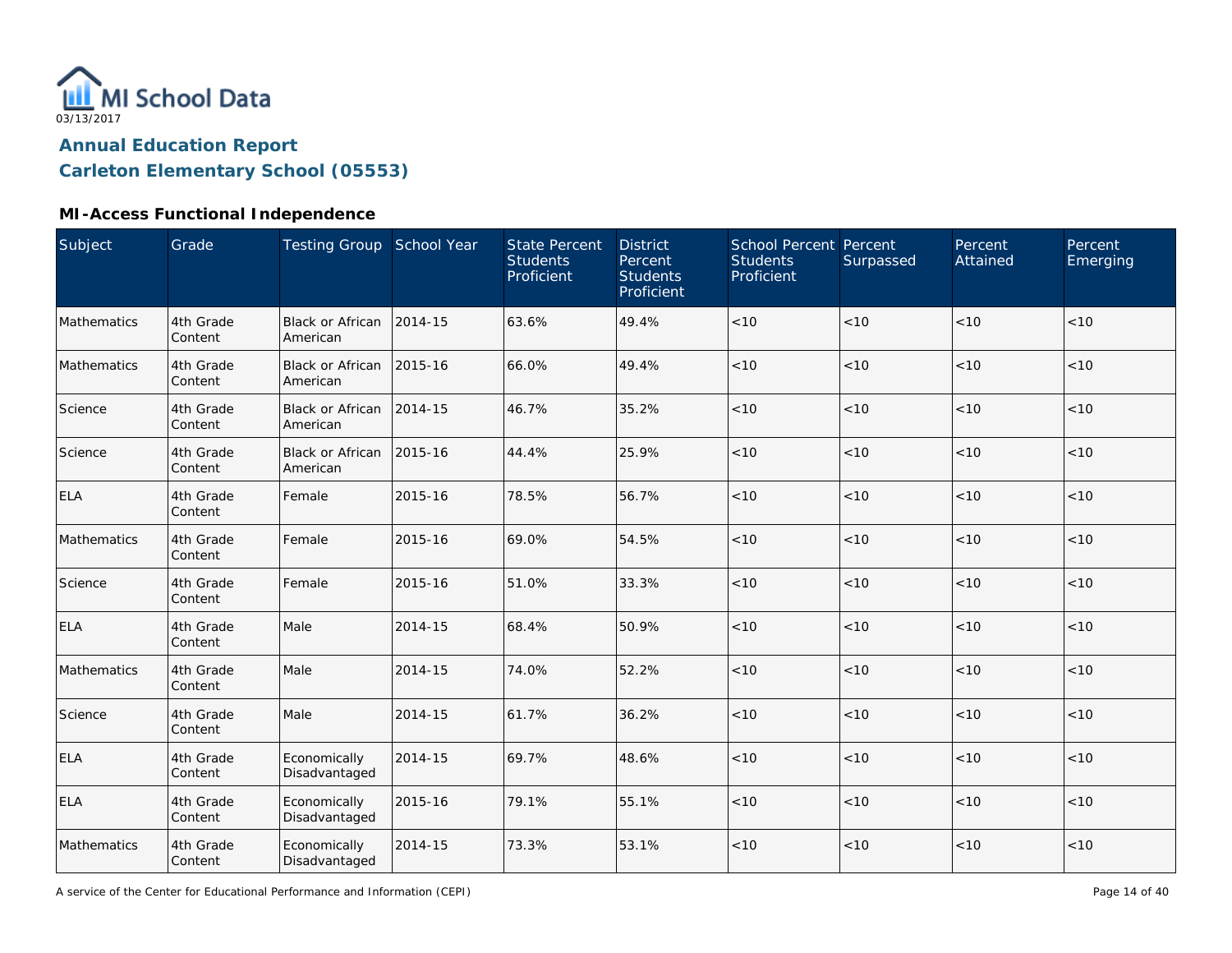

#### **MI-Access Functional Independence**

| Subject        | Grade                | Testing Group School Year            |         | <b>State Percent</b><br><b>Students</b><br>Proficient | <b>District</b><br>Percent<br><b>Students</b><br>Proficient | <b>School Percent Percent</b><br><b>Students</b><br>Proficient | Surpassed | Percent<br>Attained | Percent<br>Emerging |
|----------------|----------------------|--------------------------------------|---------|-------------------------------------------------------|-------------------------------------------------------------|----------------------------------------------------------------|-----------|---------------------|---------------------|
| Mathematics    | 4th Grade<br>Content | Economically<br>Disadvantaged        | 2015-16 | 73.3%                                                 | 48.7%                                                       | $<10$                                                          | < 10      | < 10                | < 10                |
| Science        | 4th Grade<br>Content | Economically<br>Disadvantaged        | 2014-15 | 60.7%                                                 | 37.3%                                                       | < 10                                                           | < 10      | < 10                | < 10                |
| Science        | 4th Grade<br>Content | Economically<br>Disadvantaged        | 2015-16 | 55.7%                                                 | 26.3%                                                       | < 10                                                           | < 10      | < 10                | < 10                |
| <b>ELA</b>     | 5th Grade<br>Content | <b>All Students</b>                  | 2014-15 | 66.4%                                                 | 48.7%                                                       | < 10                                                           | < 10      | < 10                | < 10                |
| <b>ELA</b>     | 5th Grade<br>Content | All Students                         | 2015-16 | 80.4%                                                 | 63.9%                                                       | < 10                                                           | < 10      | < 10                | < 10                |
| Mathematics    | 5th Grade<br>Content | <b>All Students</b>                  | 2014-15 | 65.5%                                                 | 50.5%                                                       | < 10                                                           | < 10      | < 10                | < 10                |
| Mathematics    | 5th Grade<br>Content | <b>All Students</b>                  | 2015-16 | 59.5%                                                 | 30.1%                                                       | < 10                                                           | < 10      | < 10                | < 10                |
| Social Studies | 5th Grade<br>Content | <b>All Students</b>                  | 2014-15 | 39.7%                                                 | 18.8%                                                       | < 10                                                           | < 10      | < 10                | < 10                |
| Social Studies | 5th Grade<br>Content | <b>All Students</b>                  | 2015-16 | 37.3%                                                 | 23.0%                                                       | < 10                                                           | < 10      | < 10                | < 10                |
| <b>ELA</b>     | 5th Grade<br>Content | Black or African<br>American         | 2014-15 | 56.1%                                                 | 53.6%                                                       | $<10$                                                          | < 10      | < 10                | < 10                |
| <b>ELA</b>     | 5th Grade<br>Content | Black or African<br>American         | 2015-16 | 72.7%                                                 | 64.3%                                                       | < 10                                                           | < 10      | < 10                | < 10                |
| Mathematics    | 5th Grade<br>Content | Black or African<br>American         | 2014-15 | 57.9%                                                 | 51.6%                                                       | < 10                                                           | < 10      | < 10                | < 10                |
| Mathematics    | 5th Grade<br>Content | Black or African 2015-16<br>American |         | 48.8%                                                 | 30.2%                                                       | < 10                                                           | < 10      | < 10                | < 10                |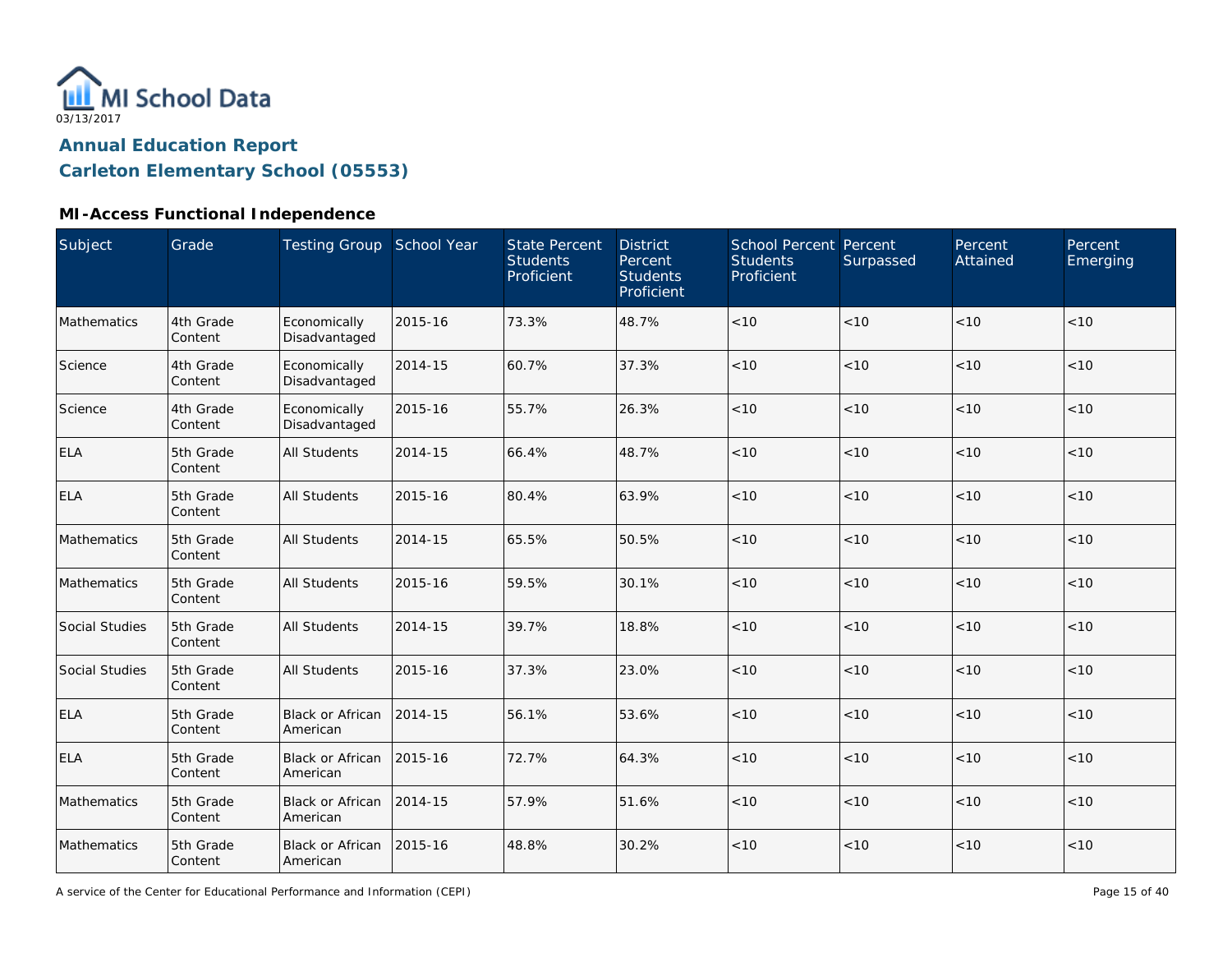

#### **MI-Access Functional Independence**

| Subject               | Grade                | Testing Group School Year     |         | <b>State Percent</b><br><b>Students</b><br>Proficient | <b>District</b><br>Percent<br><b>Students</b><br>Proficient | School Percent Percent<br><b>Students</b><br>Proficient | Surpassed | Percent<br>Attained | Percent<br>Emerging |
|-----------------------|----------------------|-------------------------------|---------|-------------------------------------------------------|-------------------------------------------------------------|---------------------------------------------------------|-----------|---------------------|---------------------|
| Social Studies        | 5th Grade<br>Content | Black or African<br>American  | 2014-15 | 30.4%                                                 | 18.3%                                                       | $<10$                                                   | < 10      | < 10                | < 10                |
| Social Studies        | 5th Grade<br>Content | Black or African<br>American  | 2015-16 | 28.2%                                                 | 21.8%                                                       | < 10                                                    | < 10      | < 10                | < 10                |
| <b>ELA</b>            | 5th Grade<br>Content | Female                        | 2014-15 | 68.3%                                                 | 50.0%                                                       | < 10                                                    | < 10      | < 10                | < 10                |
| Mathematics           | 5th Grade<br>Content | Female                        | 2014-15 | 61.4%                                                 | 44.7%                                                       | $<10$                                                   | < 10      | < 10                | < 10                |
| <b>Social Studies</b> | 5th Grade<br>Content | Female                        | 2014-15 | 38.5%                                                 | 18.4%                                                       | $<10$                                                   | < 10      | < 10                | < 10                |
| <b>ELA</b>            | 5th Grade<br>Content | Male                          | 2014-15 | 65.3%                                                 | 48.0%                                                       | $<10$                                                   | < 10      | < 10                | < 10                |
| <b>ELA</b>            | 5th Grade<br>Content | Male                          | 2015-16 | 80.1%                                                 | 60.8%                                                       | < 10                                                    | < 10      | < 10                | < 10                |
| Mathematics           | 5th Grade<br>Content | Male                          | 2014-15 | 67.8%                                                 | 53.8%                                                       | < 10                                                    | < 10      | < 10                | < 10                |
| Mathematics           | 5th Grade<br>Content | Male                          | 2015-16 | 62.9%                                                 | 30.2%                                                       | $<10$                                                   | < 10      | < 10                | < 10                |
| Social Studies        | 5th Grade<br>Content | Male                          | 2014-15 | 40.4%                                                 | 19.0%                                                       | $<10$                                                   | < 10      | < 10                | < 10                |
| Social Studies        | 5th Grade<br>Content | Male                          | 2015-16 | 39.1%                                                 | 17.3%                                                       | $<10$                                                   | < 10      | < 10                | < 10                |
| <b>ELA</b>            | 5th Grade<br>Content | Economically<br>Disadvantaged | 2014-15 | 66.0%                                                 | 47.1%                                                       | $<10$                                                   | < 10      | < 10                | < 10                |
| <b>ELA</b>            | 5th Grade<br>Content | Economically<br>Disadvantaged | 2015-16 | 82.1%                                                 | 64.4%                                                       | $<10$                                                   | < 10      | < 10                | < 10                |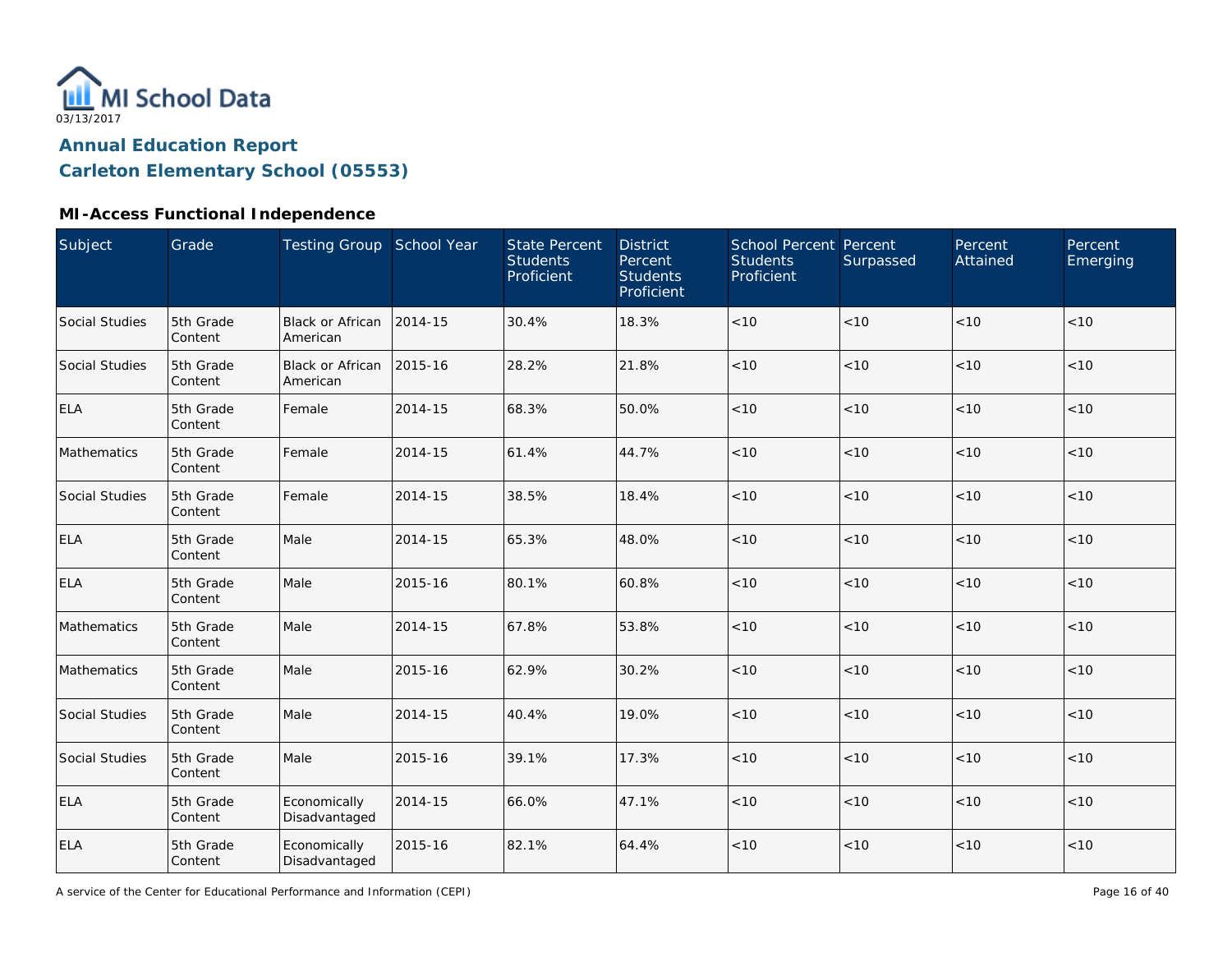

#### **MI-Access Functional Independence**

| Subject               | Grade                       | Testing Group                 | School Year | State Percent<br><b>Students</b><br>Proficient | <b>District</b><br>Percent<br><b>Students</b><br>Proficient | <b>School Percent Percent</b><br><b>Students</b><br>Proficient | Surpassed | Percent<br>Attained | Percent<br>Emerging |
|-----------------------|-----------------------------|-------------------------------|-------------|------------------------------------------------|-------------------------------------------------------------|----------------------------------------------------------------|-----------|---------------------|---------------------|
| <b>Mathematics</b>    | <b>5th Grade</b><br>Content | Economically<br>Disadvantaged | 2014-15     | 66.3%                                          | 50.5%                                                       | <10                                                            | <10       | < 10                | <10                 |
| <b>Mathematics</b>    | 5th Grade<br>Content        | Economically<br>Disadvantaged | 2015-16     | 60.3%                                          | 33.3%                                                       | <10                                                            | < 10      | < 10                | <10                 |
| <b>Social Studies</b> | 5th Grade<br>Content        | Economically<br>Disadvantaged | 2014-15     | 40.8%                                          | 20.2%                                                       | <10                                                            | < 10      | < 10                | <10                 |
| Social Studies        | 5th Grade<br>l Content      | Economically<br>Disadvantaged | 2015-16     | 38.0%                                          | 24.0%                                                       | < 10                                                           | < 10      | < 10                | <10                 |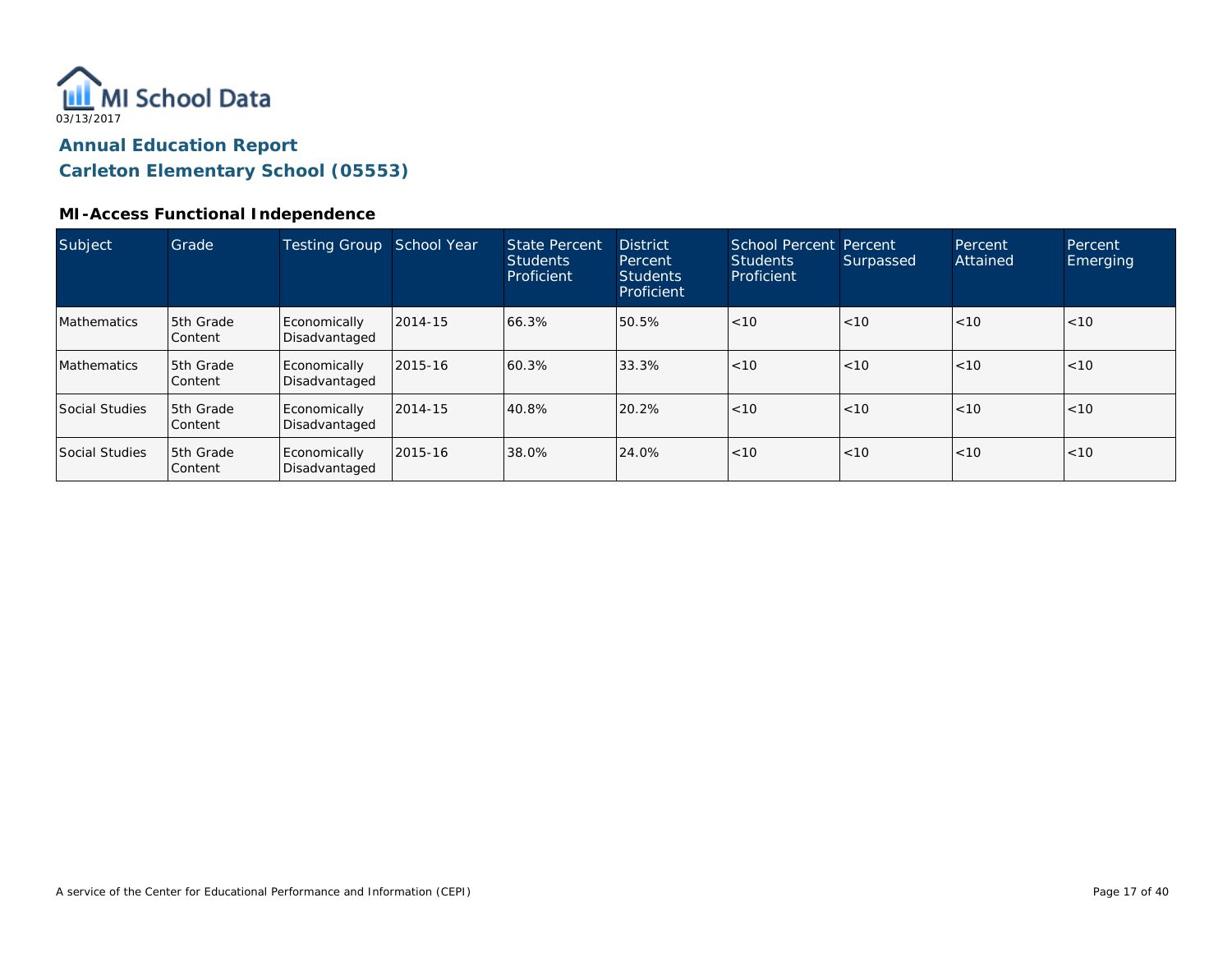

### **MI-Access Supported Independence**

| <b>Subject</b> | Grade                | <b>Testing Group School Year</b>    |         | <b>State Percent</b><br><b>Students</b><br>Proficient | <b>District</b><br>Percent<br><b>Students</b><br>Proficient | School Percent Percent<br><b>Students</b><br>Proficient | Surpassed | Percent<br>Attained | Percent<br>Emerging |
|----------------|----------------------|-------------------------------------|---------|-------------------------------------------------------|-------------------------------------------------------------|---------------------------------------------------------|-----------|---------------------|---------------------|
| <b>ELA</b>     | 3rd Grade<br>Content | <b>All Students</b>                 | 2014-15 | 80.6%                                                 | 87.0%                                                       | < 10                                                    | < 10      | < 10                | < 10                |
| Mathematics    | 3rd Grade<br>Content | <b>All Students</b>                 | 2014-15 | 73.8%                                                 | 84.8%                                                       | < 10                                                    | < 10      | < 10                | < 10                |
| <b>ELA</b>     | 3rd Grade<br>Content | <b>Black or African</b><br>American | 2014-15 | 78.2%                                                 | 87.8%                                                       | < 10                                                    | < 10      | < 10                | < 10                |
| Mathematics    | 3rd Grade<br>Content | <b>Black or African</b><br>American | 2014-15 | 76.3%                                                 | 82.9%                                                       | < 10                                                    | < 10      | < 10                | < 10                |
| <b>ELA</b>     | 3rd Grade<br>Content | Female                              | 2014-15 | 77.9%                                                 | 80.0%                                                       | < 10                                                    | < 10      | < 10                | < 10                |
| Mathematics    | 3rd Grade<br>Content | Female                              | 2014-15 | 72.8%                                                 | 80.0%                                                       | < 10                                                    | < 10      | < 10                | $<10$               |
| <b>ELA</b>     | 3rd Grade<br>Content | Male                                | 2014-15 | 81.7%                                                 | 90.3%                                                       | < 10                                                    | < 10      | < 10                | < 10                |
| Mathematics    | 3rd Grade<br>Content | Male                                | 2014-15 | 74.2%                                                 | 87.1%                                                       | < 10                                                    | < 10      | < 10                | < 10                |
| <b>ELA</b>     | 3rd Grade<br>Content | Economically<br>Disadvantaged       | 2014-15 | 81.0%                                                 | 89.5%                                                       | $<10$                                                   | < 10      | < 10                | $<10$               |
| Mathematics    | 3rd Grade<br>Content | Economically<br>Disadvantaged       | 2014-15 | 76.9%                                                 | 86.8%                                                       | $<10$                                                   | < 10      | < 10                | < 10                |
| <b>ELA</b>     | 4th Grade<br>Content | <b>All Students</b>                 | 2014-15 | 83.3%                                                 | 81.6%                                                       | $<10$                                                   | < 10      | < 10                | $<10$               |
| <b>ELA</b>     | 4th Grade<br>Content | <b>All Students</b>                 | 2015-16 | 78.6%                                                 | 82.7%                                                       | $<10$                                                   | < 10      | < 10                | < 10                |
| Mathematics    | 4th Grade<br>Content | <b>All Students</b>                 | 2014-15 | 79.2%                                                 | 92.1%                                                       | $<10$                                                   | <10       | < 10                | $<10$               |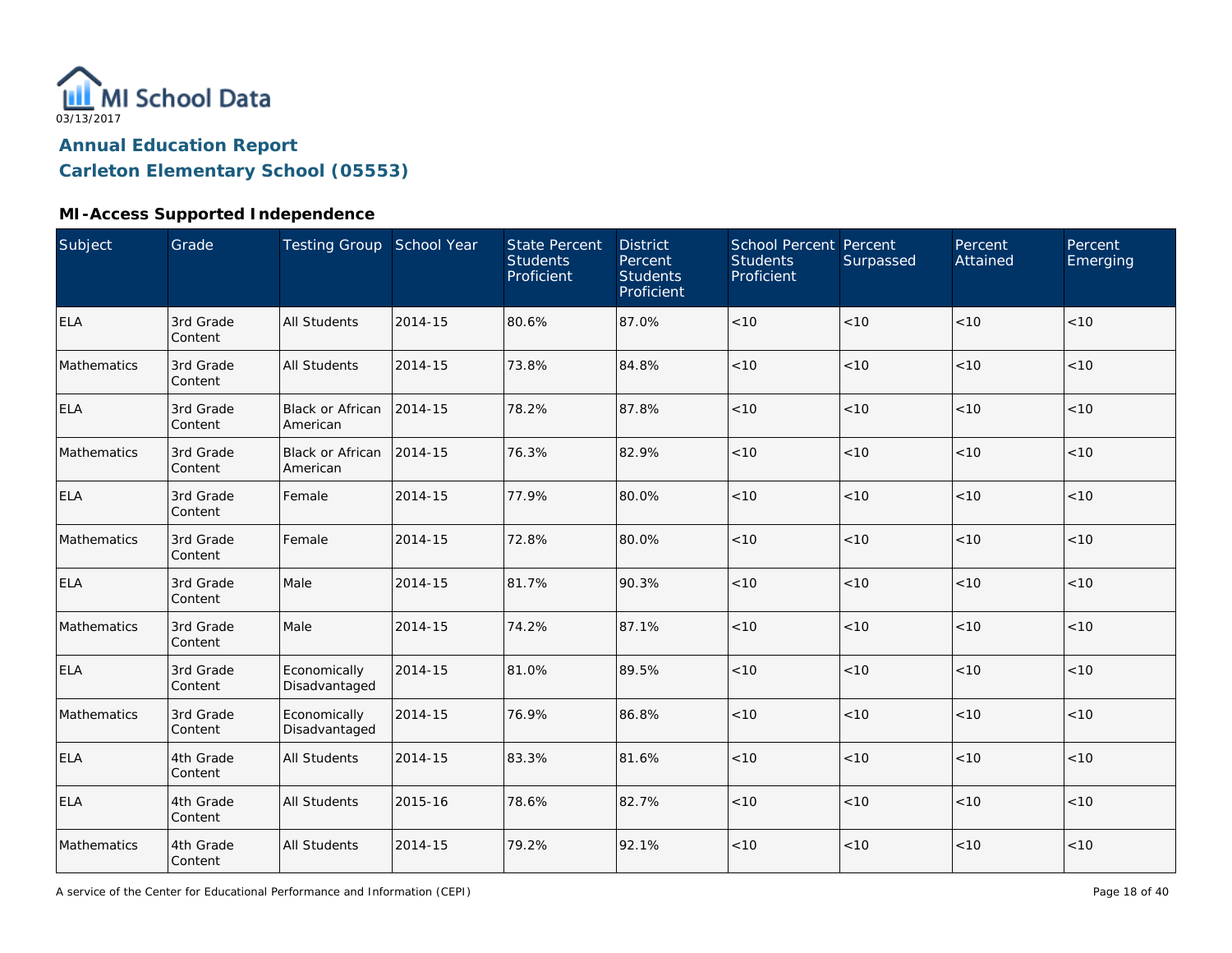

### **MI-Access Supported Independence**

| Subject     | Grade                | Testing Group School Year           |         | <b>State Percent</b><br><b>Students</b><br>Proficient | <b>District</b><br>Percent<br><b>Students</b><br>Proficient | <b>School Percent Percent</b><br><b>Students</b><br>Proficient | Surpassed | Percent<br>Attained | Percent<br>Emerging |
|-------------|----------------------|-------------------------------------|---------|-------------------------------------------------------|-------------------------------------------------------------|----------------------------------------------------------------|-----------|---------------------|---------------------|
| Mathematics | 4th Grade<br>Content | <b>All Students</b>                 | 2015-16 | 69.4%                                                 | 70.6%                                                       | $<10$                                                          | < 10      | < 10                | < 10                |
| Science     | 4th Grade<br>Content | <b>All Students</b>                 | 2014-15 | 89.3%                                                 | 92.1%                                                       | < 10                                                           | < 10      | < 10                | < 10                |
| Science     | 4th Grade<br>Content | <b>All Students</b>                 | 2015-16 | 84.6%                                                 | 92.3%                                                       | < 10                                                           | < 10      | < 10                | < 10                |
| <b>ELA</b>  | 4th Grade<br>Content | <b>Black or African</b><br>American | 2014-15 | 86.1%                                                 | 80.6%                                                       | < 10                                                           | < 10      | < 10                | $<10$               |
| <b>ELA</b>  | 4th Grade<br>Content | Black or African<br>American        | 2015-16 | 83.1%                                                 | 85.4%                                                       | < 10                                                           | < 10      | < 10                | < 10                |
| Mathematics | 4th Grade<br>Content | Black or African<br>American        | 2014-15 | 88.1%                                                 | 91.7%                                                       | < 10                                                           | < 10      | < 10                | < 10                |
| Mathematics | 4th Grade<br>Content | <b>Black or African</b><br>American | 2015-16 | 70.8%                                                 | 70.2%                                                       | < 10                                                           | < 10      | < 10                | < 10                |
| Science     | 4th Grade<br>Content | Black or African<br>American        | 2014-15 | 89.6%                                                 | 91.7%                                                       | < 10                                                           | < 10      | < 10                | < 10                |
| Science     | 4th Grade<br>Content | <b>Black or African</b><br>American | 2015-16 | 85.4%                                                 | 91.7%                                                       | < 10                                                           | < 10      | < 10                | $<10$               |
| <b>ELA</b>  | 4th Grade<br>Content | Male                                | 2014-15 | 83.2%                                                 | 82.8%                                                       | < 10                                                           | < 10      | < 10                | < 10                |
| <b>ELA</b>  | 4th Grade<br>Content | Male                                | 2015-16 | 77.2%                                                 | 82.1%                                                       | < 10                                                           | < 10      | < 10                | < 10                |
| Mathematics | 4th Grade<br>Content | Male                                | 2014-15 | 79.2%                                                 | 96.6%                                                       | < 10                                                           | < 10      | < 10                | < 10                |
| Mathematics | 4th Grade<br>Content | Male                                | 2015-16 | 67.6%                                                 | 65.8%                                                       | < 10                                                           | < 10      | < 10                | $<10$               |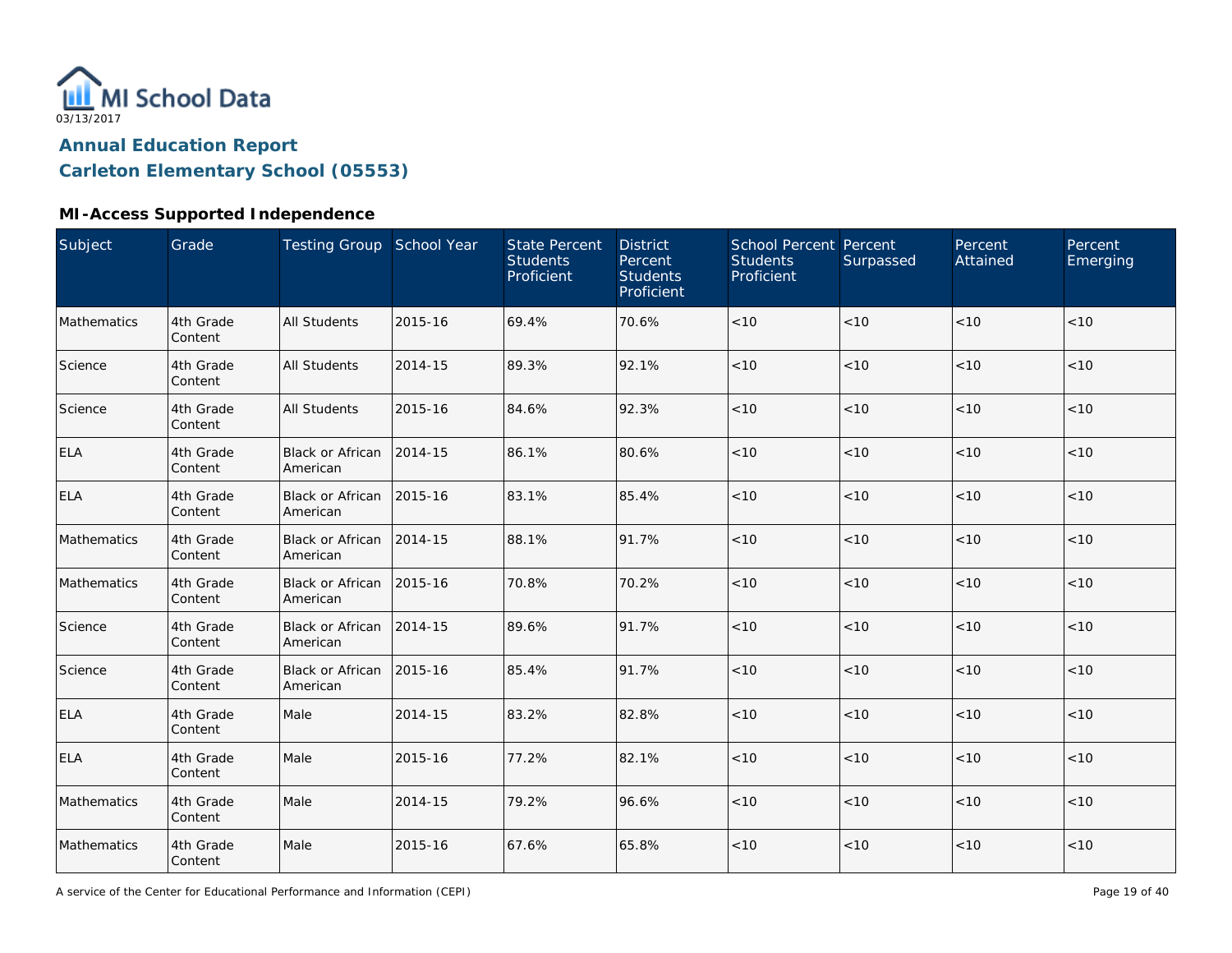

#### **MI-Access Supported Independence**

| Subject     | Grade                | Testing Group School Year     |         | <b>State Percent</b><br><b>Students</b><br>Proficient | <b>District</b><br>Percent<br><b>Students</b><br>Proficient | School Percent Percent<br><b>Students</b><br>Proficient | Surpassed | Percent<br>Attained | Percent<br>Emerging |
|-------------|----------------------|-------------------------------|---------|-------------------------------------------------------|-------------------------------------------------------------|---------------------------------------------------------|-----------|---------------------|---------------------|
| Science     | 4th Grade<br>Content | Male                          | 2014-15 | 89.4%                                                 | 93.1%                                                       | < 10                                                    | < 10      | < 10                | < 10                |
| Science     | 4th Grade<br>Content | Male                          | 2015-16 | 84.1%                                                 | 92.3%                                                       | < 10                                                    | < 10      | < 10                | < 10                |
| <b>ELA</b>  | 4th Grade<br>Content | Economically<br>Disadvantaged | 2014-15 | 84.5%                                                 | 81.3%                                                       | < 10                                                    | < 10      | < 10                | < 10                |
| <b>ELA</b>  | 4th Grade<br>Content | Economically<br>Disadvantaged | 2015-16 | 79.5%                                                 | 84.6%                                                       | < 10                                                    | < 10      | < 10                | < 10                |
| Mathematics | 4th Grade<br>Content | Economically<br>Disadvantaged | 2014-15 | 80.6%                                                 | 93.8%                                                       | < 10                                                    | < 10      | < 10                | < 10                |
| Mathematics | 4th Grade<br>Content | Economically<br>Disadvantaged | 2015-16 | 72.2%                                                 | 71.8%                                                       | $<10$                                                   | < 10      | < 10                | < 10                |
| Science     | 4th Grade<br>Content | Economically<br>Disadvantaged | 2014-15 | 91.3%                                                 | 90.6%                                                       | < 10                                                    | < 10      | < 10                | < 10                |
| Science     | 4th Grade<br>Content | Economically<br>Disadvantaged | 2015-16 | 86.4%                                                 | 89.7%                                                       | < 10                                                    | < 10      | < 10                | < 10                |
| <b>ELA</b>  | 5th Grade<br>Content | <b>All Students</b>           | 2014-15 | 86.8%                                                 | 90.7%                                                       | $<10$                                                   | < 10      | < 10                | < 10                |
| <b>ELA</b>  | 5th Grade<br>Content | <b>All Students</b>           | 2015-16 | 83.9%                                                 | 83.9%                                                       | < 10                                                    | < 10      | < 10                | < 10                |
| Mathematics | 5th Grade<br>Content | <b>All Students</b>           | 2014-15 | 82.6%                                                 | 88.4%                                                       | $<10$                                                   | < 10      | < 10                | < 10                |
| Mathematics | 5th Grade<br>Content | <b>All Students</b>           | 2015-16 | 82.2%                                                 | 86.7%                                                       | < 10                                                    | < 10      | < 10                | < 10                |
| <b>ELA</b>  | 5th Grade<br>Content | Black or African<br>American  | 2014-15 | 89.9%                                                 | 90.2%                                                       | $<10$                                                   | < 10      | < 10                | < 10                |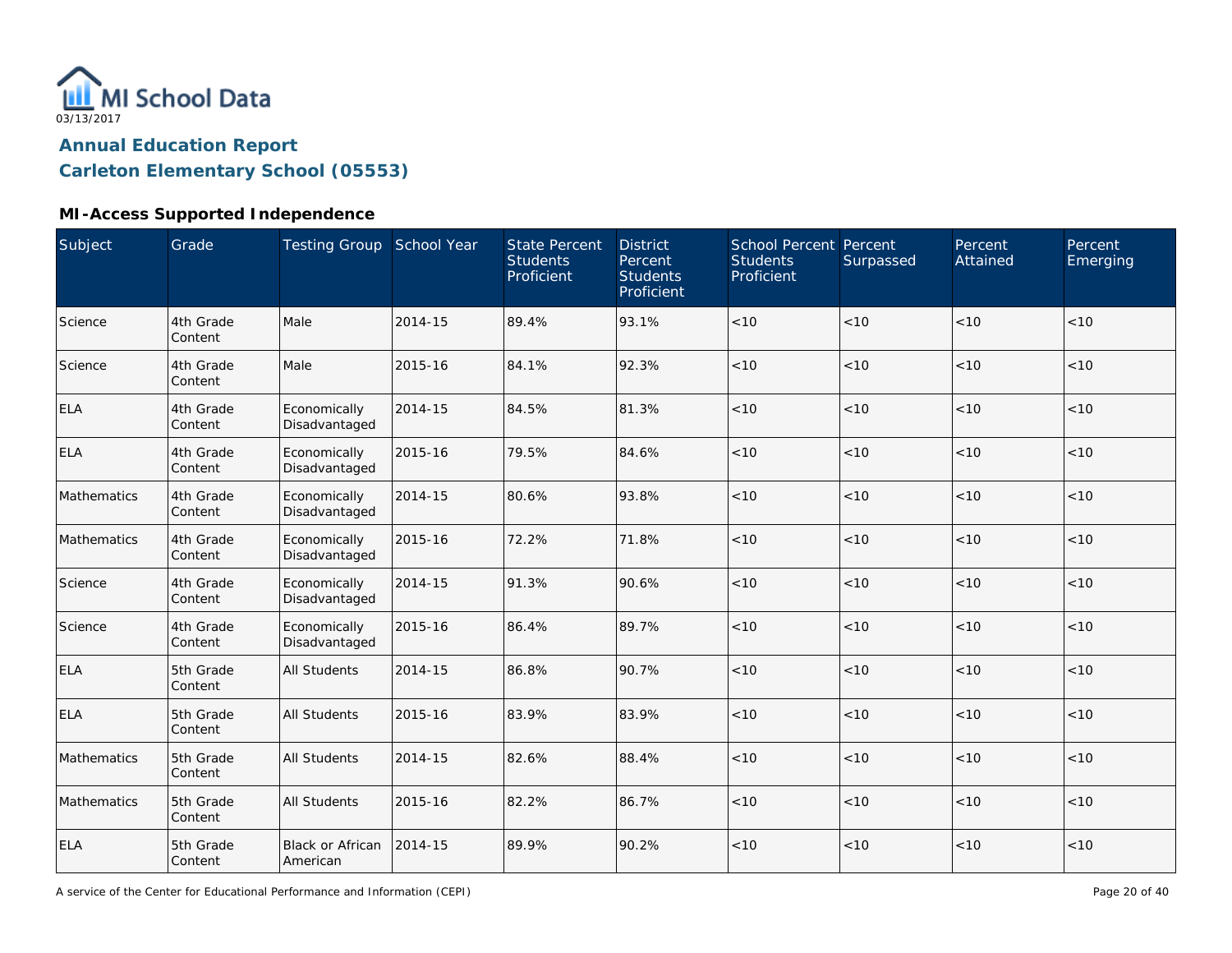

#### **MI-Access Supported Independence**

| Subject     | Grade                | <b>Testing Group</b>                | School Year | <b>State Percent</b><br><b>Students</b><br>Proficient | <b>District</b><br>Percent<br><b>Students</b><br>Proficient | <b>School Percent Percent</b><br><b>Students</b><br>Proficient | Surpassed | Percent<br>Attained | Percent<br>Emerging |
|-------------|----------------------|-------------------------------------|-------------|-------------------------------------------------------|-------------------------------------------------------------|----------------------------------------------------------------|-----------|---------------------|---------------------|
| <b>ELA</b>  | 5th Grade<br>Content | Black or African<br><b>American</b> | 2015-16     | 81.3%                                                 | 82.8%                                                       | < 10                                                           | < 10      | < 10                | < 10                |
| Mathematics | 5th Grade<br>Content | Black or African<br>American        | 2014-15     | 88.2%                                                 | 90.2%                                                       | < 10                                                           | < 10      | < 10                | < 10                |
| Mathematics | 5th Grade<br>Content | Black or African<br>American        | 2015-16     | 85.4%                                                 | 85.7%                                                       | < 10                                                           | < 10      | < 10                | < 10                |
| <b>ELA</b>  | 5th Grade<br>Content | Male                                | 2014-15     | 85.6%                                                 | 87.5%                                                       | < 10                                                           | < 10      | < 10                | < 10                |
| <b>ELA</b>  | 5th Grade<br>Content | Male                                | 2015-16     | 81.8%                                                 | 81.8%                                                       | < 10                                                           | < 10      | < 10                | < 10                |
| Mathematics | 5th Grade<br>Content | Male                                | 2014-15     | 82.6%                                                 | 87.5%                                                       | < 10                                                           | < 10      | < 10                | < 10                |
| Mathematics | 5th Grade<br>Content | Male                                | 2015-16     | 81.3%                                                 | 85.7%                                                       | < 10                                                           | < 10      | < 10                | < 10                |
| <b>ELA</b>  | 5th Grade<br>Content | Economically<br>Disadvantaged       | 2015-16     | 83.7%                                                 | 85.7%                                                       | < 10                                                           | < 10      | < 10                | < 10                |
| Mathematics | 5th Grade<br>Content | Economically<br>Disadvantaged       | 2015-16     | 82.5%                                                 | 85.2%                                                       | < 10                                                           | < 10      | < 10                | < 10                |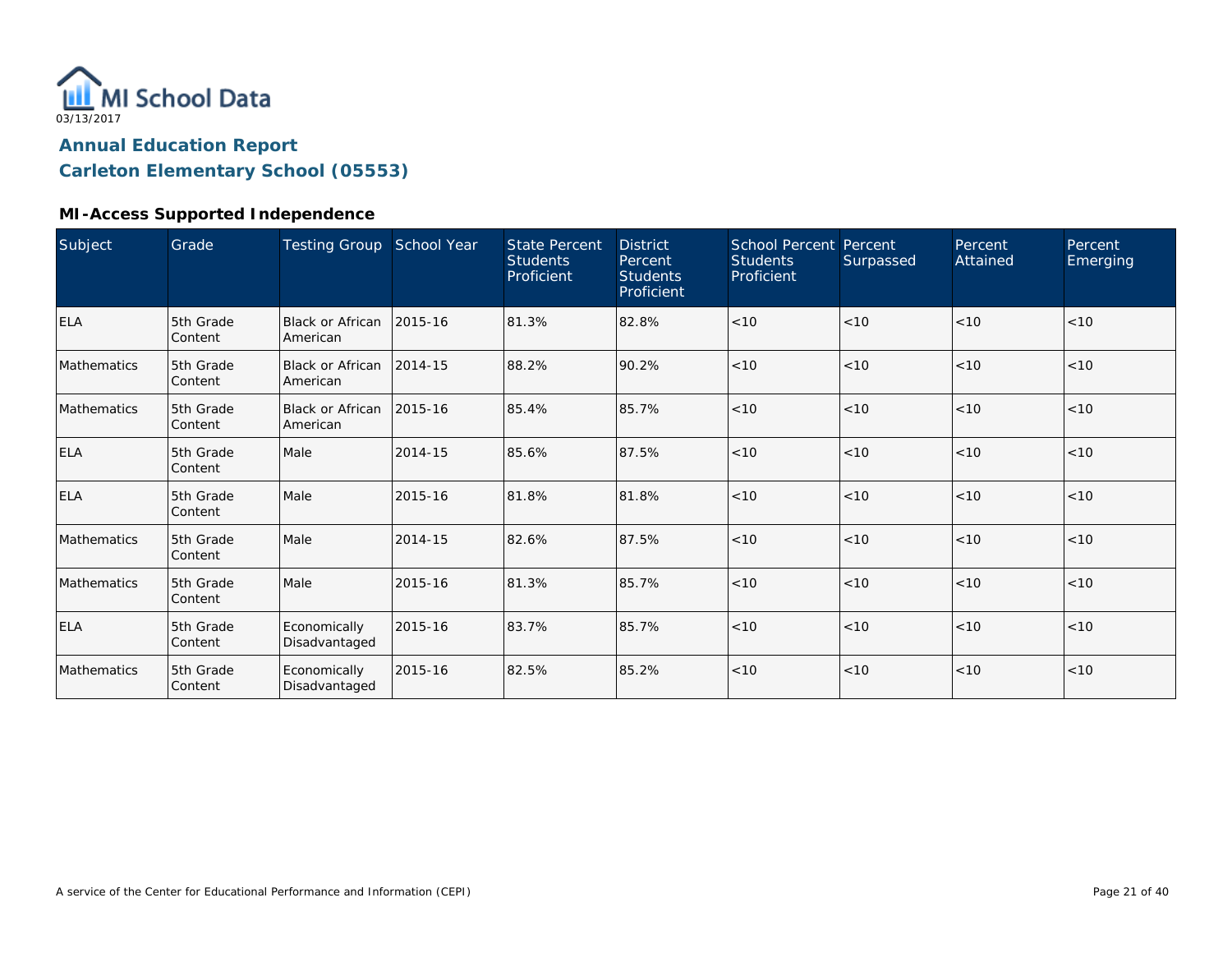

### **MI-Access Participation**

| Subject     | Grade                | Testing Group School Year           |         | <b>State Percent</b><br><b>Students</b><br>Proficient | <b>District</b><br>Percent<br><b>Students</b><br>Proficient | School Percent Percent<br><b>Students</b><br>Proficient | Surpassed | Percent<br>Attained | Percent<br>Emerging |
|-------------|----------------------|-------------------------------------|---------|-------------------------------------------------------|-------------------------------------------------------------|---------------------------------------------------------|-----------|---------------------|---------------------|
| <b>ELA</b>  | 3rd Grade<br>Content | <b>All Students</b>                 | 2014-15 | 62.3%                                                 | 59.6%                                                       | $<10$                                                   | < 10      | < 10                | < 10                |
| <b>ELA</b>  | 3rd Grade<br>Content | <b>All Students</b>                 | 2015-16 | 59.8%                                                 | 57.1%                                                       | $<10$                                                   | < 10      | < 10                | < 10                |
| Mathematics | 3rd Grade<br>Content | <b>All Students</b>                 | 2014-15 | 56.3%                                                 | 57.7%                                                       | < 10                                                    | < 10      | < 10                | < 10                |
| Mathematics | 3rd Grade<br>Content | <b>All Students</b>                 | 2015-16 | 52.2%                                                 | 48.2%                                                       | < 10                                                    | < 10      | < 10                | < 10                |
| <b>ELA</b>  | 3rd Grade<br>Content | Black or African<br>American        | 2014-15 | 58.7%                                                 | 61.2%                                                       | $<10$                                                   | $<10$     | < 10                | $<10$               |
| <b>ELA</b>  | 3rd Grade<br>Content | Black or African<br>American        | 2015-16 | 58.5%                                                 | 58.3%                                                       | $<10$                                                   | < 10      | < 10                | < 10                |
| Mathematics | 3rd Grade<br>Content | <b>Black or African</b><br>American | 2014-15 | 51.9%                                                 | 59.2%                                                       | $<10$                                                   | < 10      | < 10                | < 10                |
| Mathematics | 3rd Grade<br>Content | <b>Black or African</b><br>American | 2015-16 | 46.9%                                                 | 47.9%                                                       | < 10                                                    | < 10      | < 10                | < 10                |
| ELA         | 3rd Grade<br>Content | Female                              | 2014-15 | 63.2%                                                 | 62.5%                                                       | $<10$                                                   | < 10      | < 10                | < 10                |
| <b>ELA</b>  | 3rd Grade<br>Content | Female                              | 2015-16 | 51.9%                                                 | 56.3%                                                       | $<10$                                                   | < 10      | < 10                | < 10                |
| Mathematics | 3rd Grade<br>Content | Female                              | 2014-15 | 53.3%                                                 | 56.3%                                                       | $<10$                                                   | < 10      | < 10                | < 10                |
| Mathematics | 3rd Grade<br>Content | Female                              | 2015-16 | 42.0%                                                 | 56.3%                                                       | $<10$                                                   | < 10      | < 10                | < 10                |
| <b>ELA</b>  | 3rd Grade<br>Content | Male                                | 2015-16 | 63.4%                                                 | 57.5%                                                       | < 10                                                    | < 10      | < 10                | < 10                |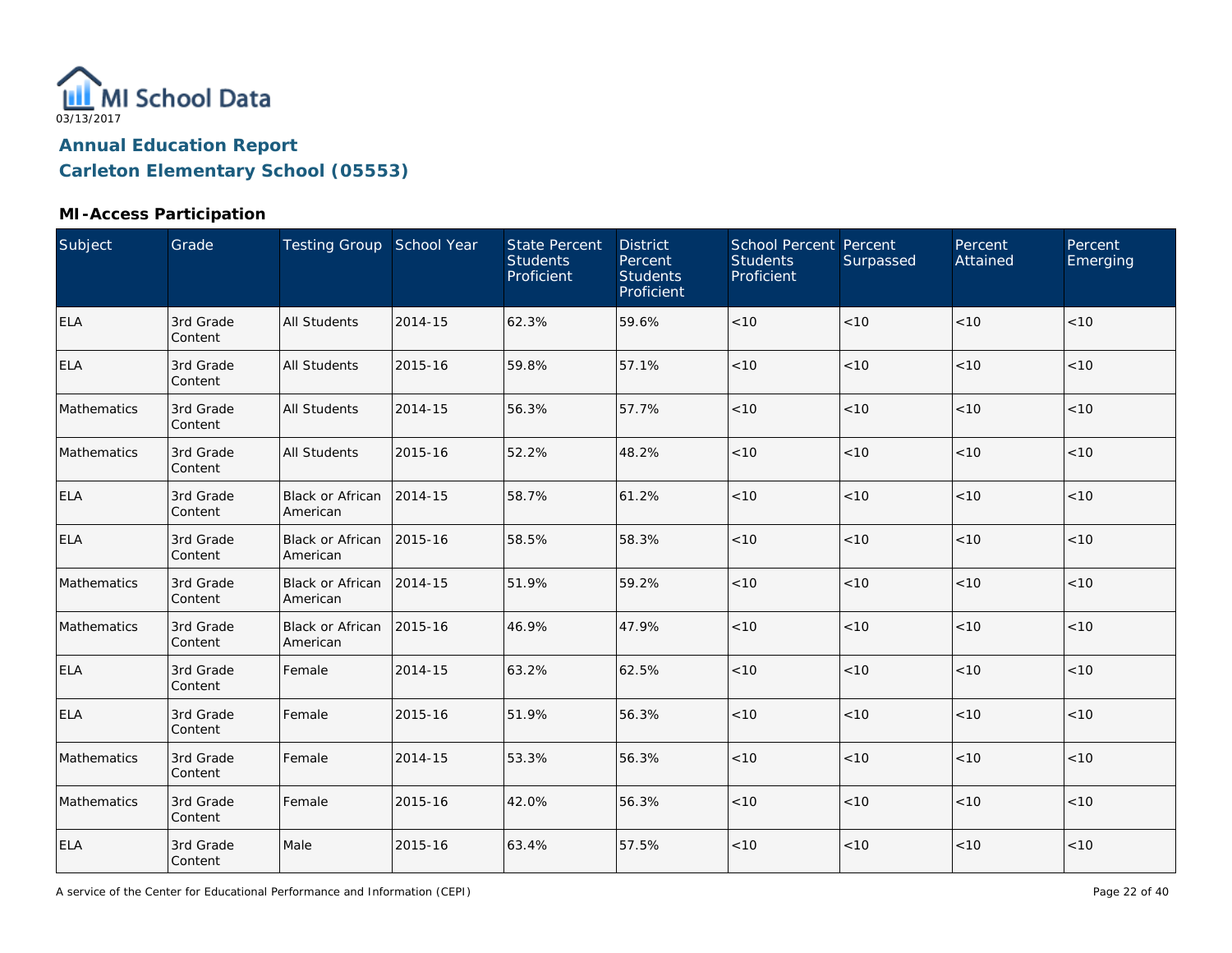

#### **MI-Access Participation**

| Subject     | Grade                | Testing Group School Year     |         | <b>State Percent</b><br><b>Students</b><br>Proficient | <b>District</b><br>Percent<br><b>Students</b><br>Proficient | School Percent Percent<br><b>Students</b><br>Proficient | Surpassed | Percent<br>Attained | Percent<br>Emerging |
|-------------|----------------------|-------------------------------|---------|-------------------------------------------------------|-------------------------------------------------------------|---------------------------------------------------------|-----------|---------------------|---------------------|
| Mathematics | 3rd Grade<br>Content | Male                          | 2015-16 | 56.8%                                                 | 45.0%                                                       | < 10                                                    | < 10      | < 10                | < 10                |
| <b>ELA</b>  | 3rd Grade<br>Content | Economically<br>Disadvantaged | 2014-15 | 60.6%                                                 | 56.8%                                                       | < 10                                                    | < 10      | < 10                | < 10                |
| <b>ELA</b>  | 3rd Grade<br>Content | Economically<br>Disadvantaged | 2015-16 | 60.6%                                                 | 59.1%                                                       | < 10                                                    | < 10      | < 10                | < 10                |
| Mathematics | 3rd Grade<br>Content | Economically<br>Disadvantaged | 2014-15 | 55.2%                                                 | 56.8%                                                       | < 10                                                    | < 10      | < 10                | < 10                |
| Mathematics | 3rd Grade<br>Content | Economically<br>Disadvantaged | 2015-16 | 53.6%                                                 | 50.0%                                                       | < 10                                                    | < 10      | < 10                | $<10$               |
| <b>ELA</b>  | 4th Grade<br>Content | <b>All Students</b>           | 2014-15 | 66.1%                                                 | 68.2%                                                       | < 10                                                    | < 10      | < 10                | < 10                |
| <b>ELA</b>  | 4th Grade<br>Content | <b>All Students</b>           | 2015-16 | 69.1%                                                 | 66.1%                                                       | < 10                                                    | < 10      | < 10                | < 10                |
| Mathematics | 4th Grade<br>Content | <b>All Students</b>           | 2014-15 | 56.5%                                                 | 59.1%                                                       | < 10                                                    | < 10      | < 10                | < 10                |
| Mathematics | 4th Grade<br>Content | <b>All Students</b>           | 2015-16 | 47.7%                                                 | 50.0%                                                       | < 10                                                    | < 10      | < 10                | < 10                |
| Science     | 4th Grade<br>Content | <b>All Students</b>           | 2014-15 | 61.0%                                                 | 64.9%                                                       | $<10$                                                   | < 10      | < 10                | < 10                |
| Science     | 4th Grade<br>Content | <b>All Students</b>           | 2015-16 | 58.4%                                                 | 51.8%                                                       | < 10                                                    | < 10      | < 10                | < 10                |
| <b>ELA</b>  | 4th Grade<br>Content | Black or African<br>American  | 2014-15 | 74.3%                                                 | 71.8%                                                       | $<10$                                                   | < 10      | < 10                | < 10                |
| <b>ELA</b>  | 4th Grade<br>Content | Black or African<br>American  | 2015-16 | 70.5%                                                 | 70.6%                                                       | $<10$                                                   | < 10      | < 10                | < 10                |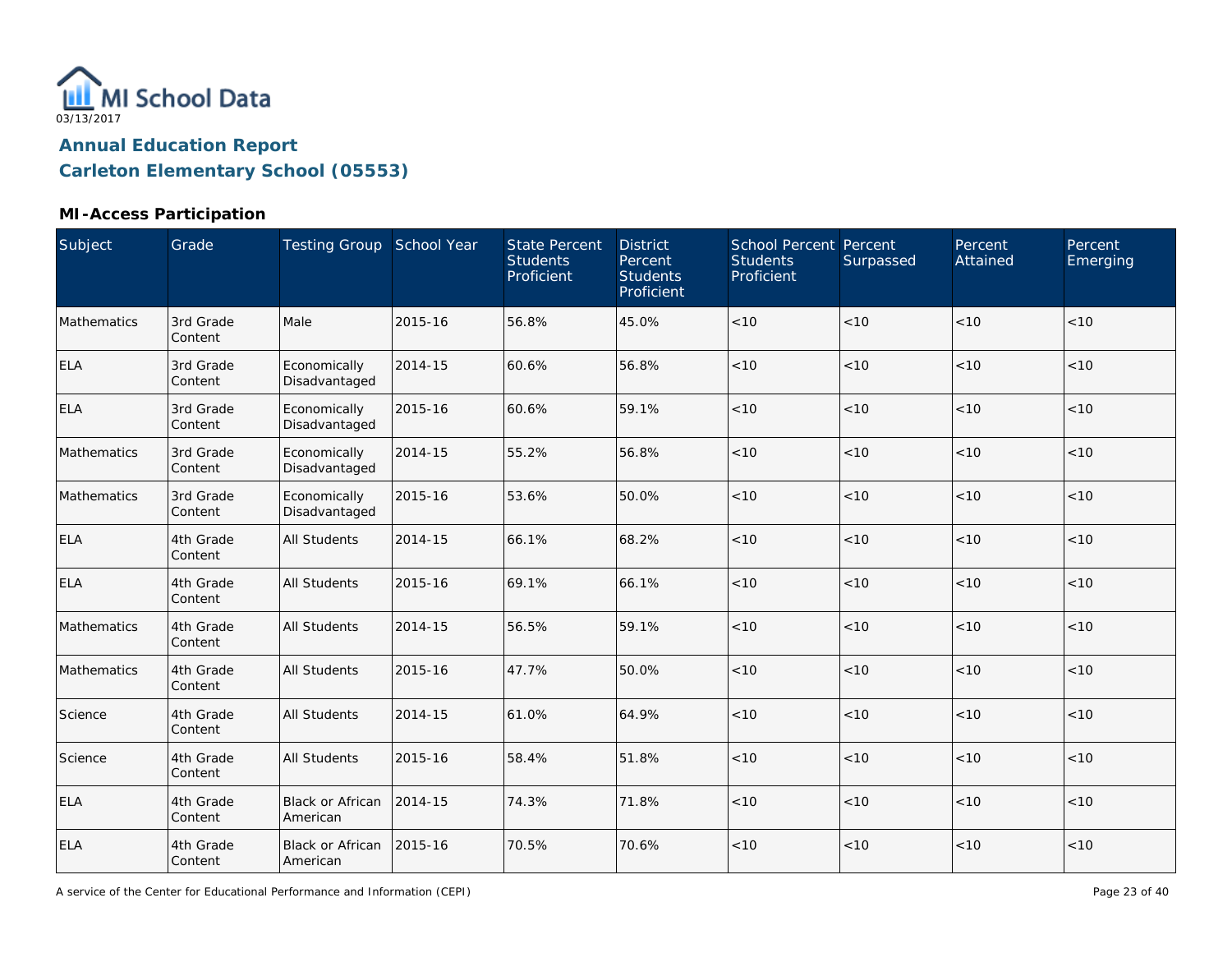

#### **MI-Access Participation**

| Subject     | Grade                | Testing Group School Year            |         | <b>State Percent</b><br><b>Students</b><br>Proficient | <b>District</b><br>Percent<br><b>Students</b><br>Proficient | School Percent Percent<br><b>Students</b><br>Proficient | Surpassed | Percent<br>Attained | Percent<br>Emerging |
|-------------|----------------------|--------------------------------------|---------|-------------------------------------------------------|-------------------------------------------------------------|---------------------------------------------------------|-----------|---------------------|---------------------|
| Mathematics | 4th Grade<br>Content | <b>Black or African</b><br>American  | 2014-15 | 63.4%                                                 | 64.1%                                                       | $<10$                                                   | < 10      | < 10                | < 10                |
| Mathematics | 4th Grade<br>Content | Black or African 2015-16<br>American |         | 52.7%                                                 | 52.9%                                                       | $<10$                                                   | < 10      | < 10                | < 10                |
| Science     | 4th Grade<br>Content | Black or African<br>American         | 2014-15 | 72.0%                                                 | 69.7%                                                       | $<10$                                                   | $<10$     | < 10                | < 10                |
| Science     | 4th Grade<br>Content | Black or African 2015-16<br>American |         | 59.8%                                                 | 54.9%                                                       | < 10                                                    | < 10      | < 10                | $<10$               |
| <b>ELA</b>  | 4th Grade<br>Content | Female                               | 2015-16 | 67.2%                                                 | 60.0%                                                       | < 10                                                    | < 10      | < 10                | < 10                |
| Mathematics | 4th Grade<br>Content | Female                               | 2015-16 | 44.3%                                                 | 50.0%                                                       | < 10                                                    | < 10      | < 10                | < 10                |
| Science     | 4th Grade<br>Content | Female                               | 2015-16 | 56.2%                                                 | 50.0%                                                       | < 10                                                    | $<10$     | < 10                | < 10                |
| <b>ELA</b>  | 4th Grade<br>Content | Male                                 | 2014-15 | 62.0%                                                 | 55.2%                                                       | < 10                                                    | < 10      | < 10                | < 10                |
| <b>ELA</b>  | 4th Grade<br>Content | Male                                 | 2015-16 | 70.0%                                                 | 69.4%                                                       | $<10$                                                   | $<10$     | < 10                | $<10$               |
| Mathematics | 4th Grade<br>Content | Male                                 | 2014-15 | 54.1%                                                 | 48.3%                                                       | < 10                                                    | < 10      | < 10                | < 10                |
| Mathematics | 4th Grade<br>Content | Male                                 | 2015-16 | 49.4%                                                 | 50.0%                                                       | $<10$                                                   | < 10      | < 10                | < 10                |
| Science     | 4th Grade<br>Content | Male                                 | 2014-15 | 57.6%                                                 | 56.5%                                                       | $<10$                                                   | < 10      | < 10                | < 10                |
| Science     | 4th Grade<br>Content | Male                                 | 2015-16 | 59.5%                                                 | 52.8%                                                       | < 10                                                    | < 10      | < 10                | < 10                |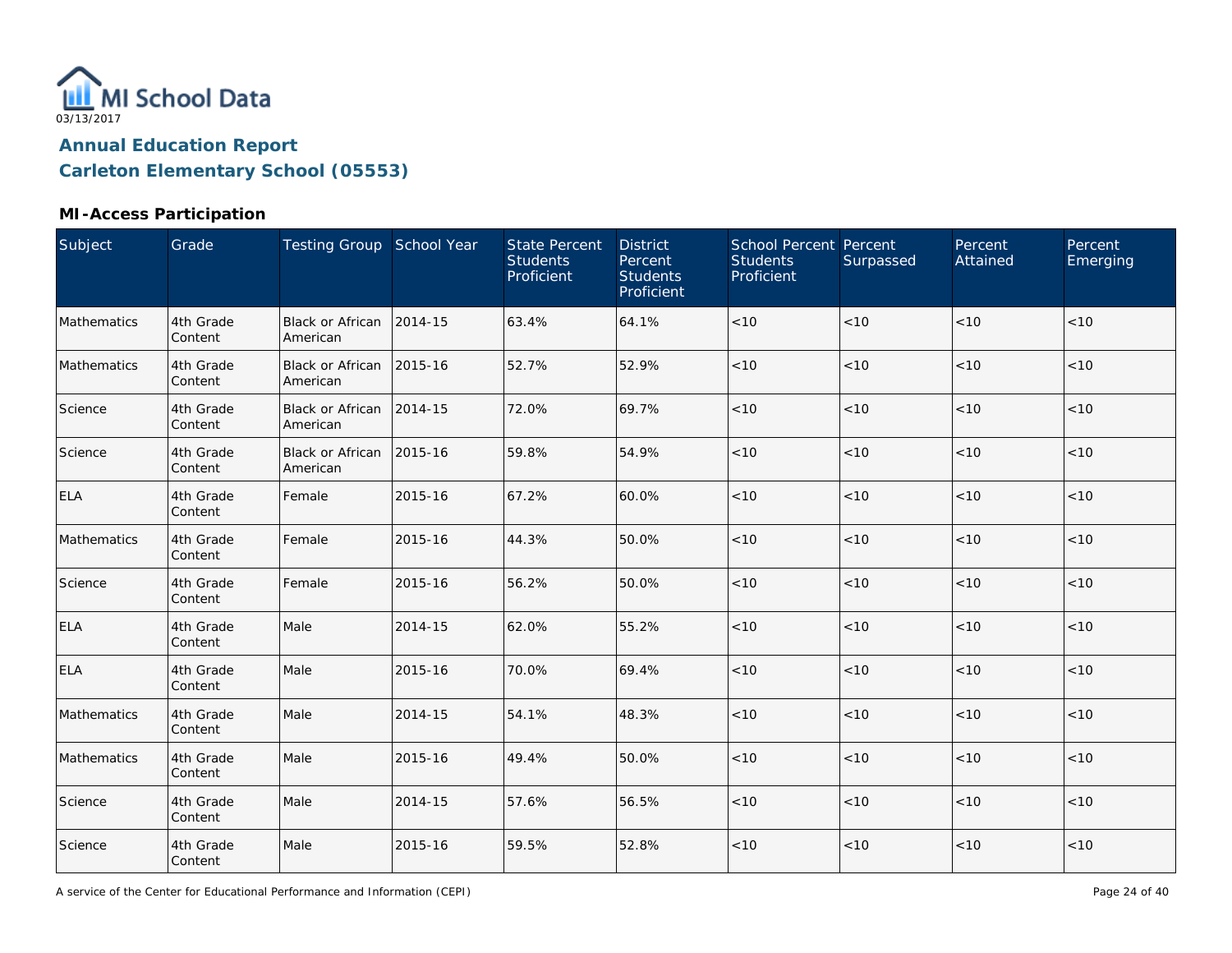

#### **MI-Access Participation**

| Subject     | Grade                | Testing Group School Year     |         | <b>State Percent</b><br><b>Students</b><br>Proficient | <b>District</b><br>Percent<br><b>Students</b><br>Proficient | School Percent Percent<br><b>Students</b><br>Proficient | Surpassed | Percent<br>Attained | Percent<br>Emerging |
|-------------|----------------------|-------------------------------|---------|-------------------------------------------------------|-------------------------------------------------------------|---------------------------------------------------------|-----------|---------------------|---------------------|
| <b>ELA</b>  | 4th Grade<br>Content | Economically<br>Disadvantaged | 2014-15 | 66.5%                                                 | 67.6%                                                       | < 10                                                    | < 10      | <10                 | < 10                |
| <b>ELA</b>  | 4th Grade<br>Content | Economically<br>Disadvantaged | 2015-16 | 63.1%                                                 | 65.9%                                                       | < 10                                                    | < 10      | <10                 | < 10                |
| Mathematics | 4th Grade<br>Content | Economically<br>Disadvantaged | 2014-15 | 56.0%                                                 | 58.8%                                                       | < 10                                                    | < 10      | < 10                | < 10                |
| Mathematics | 4th Grade<br>Content | Economically<br>Disadvantaged | 2015-16 | 45.6%                                                 | 51.2%                                                       | < 10                                                    | < 10      | < 10                | < 10                |
| Science     | 4th Grade<br>Content | Economically<br>Disadvantaged | 2014-15 | 62.8%                                                 | 65.5%                                                       | < 10                                                    | < 10      | < 10                | < 10                |
| Science     | 4th Grade<br>Content | Economically<br>Disadvantaged | 2015-16 | 55.9%                                                 | 58.5%                                                       | $<10$                                                   | < 10      | < 10                | < 10                |
| <b>ELA</b>  | 5th Grade<br>Content | <b>All Students</b>           | 2014-15 | 61.9%                                                 | 62.9%                                                       | < 10                                                    | < 10      | < 10                | < 10                |
| Mathematics | 5th Grade<br>Content | <b>All Students</b>           | 2014-15 | 53.1%                                                 | 54.3%                                                       | $<10$                                                   | < 10      | < 10                | < 10                |
| <b>ELA</b>  | 5th Grade<br>Content | Black or African<br>American  | 2014-15 | 60.4%                                                 | 65.5%                                                       | < 10                                                    | <10       | < 10                | < 10                |
| Mathematics | 5th Grade<br>Content | Black or African<br>American  | 2014-15 | 49.4%                                                 | 55.2%                                                       | $<10$                                                   | < 10      | < 10                | < 10                |
| <b>ELA</b>  | 5th Grade<br>Content | Female                        | 2014-15 | 63.0%                                                 | 50.0%                                                       | < 10                                                    | <10       | < 10                | < 10                |
| Mathematics | 5th Grade<br>Content | Female                        | 2014-15 | 48.7%                                                 | 50.0%                                                       | < 10                                                    | < 10      | < 10                | < 10                |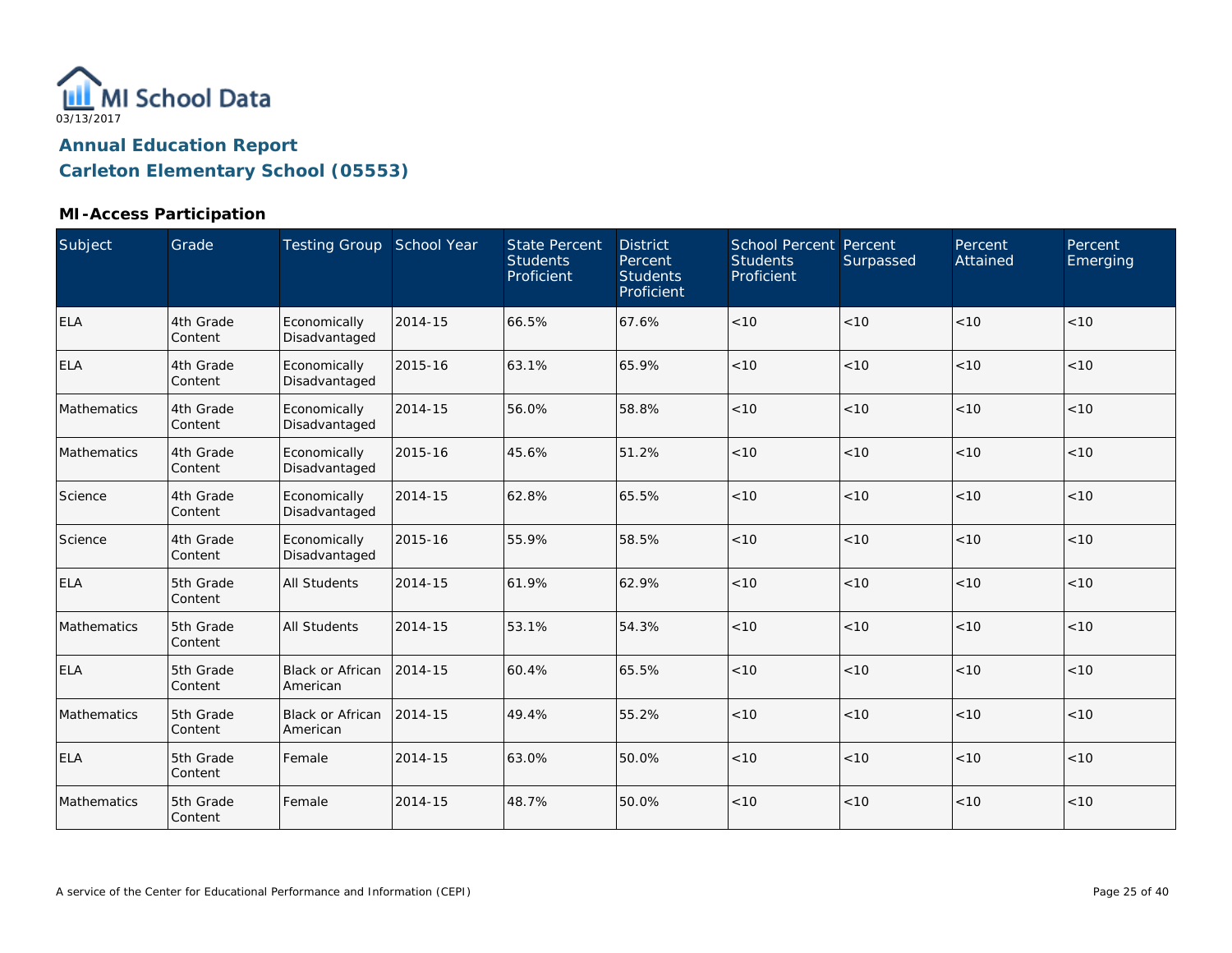

#### **Accountability Details Subject Data**

| Testing<br>Group                            | Subject               | State Tested<br>Total | State Percent<br>Proficient | <b>District</b><br><b>Tested Total</b> | <b>District</b><br>Percent<br>Proficient* | <b>School Tested School</b><br>Total | Percent<br>Proficient** |
|---------------------------------------------|-----------------------|-----------------------|-----------------------------|----------------------------------------|-------------------------------------------|--------------------------------------|-------------------------|
| <b>All Students</b>                         | <b>ELA</b>            | 98.7%                 | 69.6%                       | 96.0%                                  | 34.9%                                     | 99.3%                                | 31.7%                   |
| <b>All Students</b>                         | Mathematics           | 98.6%                 | 62.1%                       | 95.4%                                  | 28.2%                                     | 99.3%                                | 25.0%                   |
| <b>All Students</b>                         | Science               | 98.1%                 | 50.0%                       | 94.5%                                  | 16.7%                                     | 93.6%                                | 12.9%                   |
| All Students                                | Social Studies        | 98.1%                 | 59.3%                       | 94.0%                                  | 26.2%                                     | 100.0%                               | 16.7%                   |
| Bottom 30%                                  | <b>ELA</b>            | N/A                   | 25.1%                       | N/A                                    | 0.8%                                      | N/A                                  | 0.0%                    |
| Bottom 30%                                  | Mathematics           | N/A                   | 19.0%                       | N/A                                    | 1.2%                                      | N/A                                  | 3.2%                    |
| Bottom 30%                                  | Science               | N/A                   | 9.8%                        | N/A                                    | 0.0%                                      | N/A                                  | <30                     |
| Bottom 30%                                  | Social Studies        | N/A                   | 13.3%                       | N/A                                    | 0.0%                                      | N/A                                  | <30                     |
| American<br>Indian or<br>Alaska Native      | <b>ELA</b>            | 98.4%                 | 63.4%                       | 91.7%                                  | 43.9%                                     | <30                                  | <30                     |
| American<br>Indian or<br>Alaska Native      | <b>Mathematics</b>    | 98.4%                 | 55.9%                       | 95.8%                                  | 32.6%                                     | <30                                  | <30                     |
| American<br>Indian or<br>Alaska Native      | Science               | 98.0%                 | 46.3%                       | < 30                                   | <30                                       | N/A                                  | N/A                     |
| American<br>Indian or<br>Alaska Native      | Social Studies        | 97.3%                 | 54.5%                       | <30                                    | <30                                       | < 30                                 | <30                     |
| Asian                                       | <b>ELA</b>            | 99.3%                 | 84.3%                       | 96.8%                                  | 62.6%                                     | N/A                                  | N/A                     |
| Asian                                       | <b>Mathematics</b>    | 99.4%                 | 83.7%                       | 98.3%                                  | 59.5%                                     | N/A                                  | N/A                     |
| Asian                                       | Science               | 99.3%                 | 65.5%                       | 98.9%                                  | 48.0%                                     | N/A                                  | N/A                     |
| Asian                                       | <b>Social Studies</b> | 99.3%                 | 76.0%                       | 98.4%                                  | 66.7%                                     | N/A                                  | N/A                     |
| Black or African ELA<br>American            |                       | 97.7%                 | 46.9%                       | 95.7%                                  | 33.4%                                     | 99.3%                                | 31.4%                   |
| Black or African Mathematics<br>American    |                       | 97.4%                 | 37.3%                       | 95.0%                                  | 26.2%                                     | 99.3%                                | 23.5%                   |
| Black or African Science<br>American        |                       | 96.5%                 | 23.9%                       | 94.1%                                  | 15.3%                                     | 93.6%                                | 12.9%                   |
| Black or African Social Studies<br>American |                       | 96.6%                 | 33.6%                       | 93.6%                                  | 24.1%                                     | 100.0%                               | 14.3%                   |
| Hispanic of Any ELA<br>Race                 |                       | 98.8%                 | 60.8%                       | 97.8%                                  | 39.1%                                     | N/A                                  | N/A                     |
| Hispanic of Any Mathematics<br>Race         |                       | 98.8%                 | 51.1%                       | 97.2%                                  | 34.0%                                     | N/A                                  | N/A                     |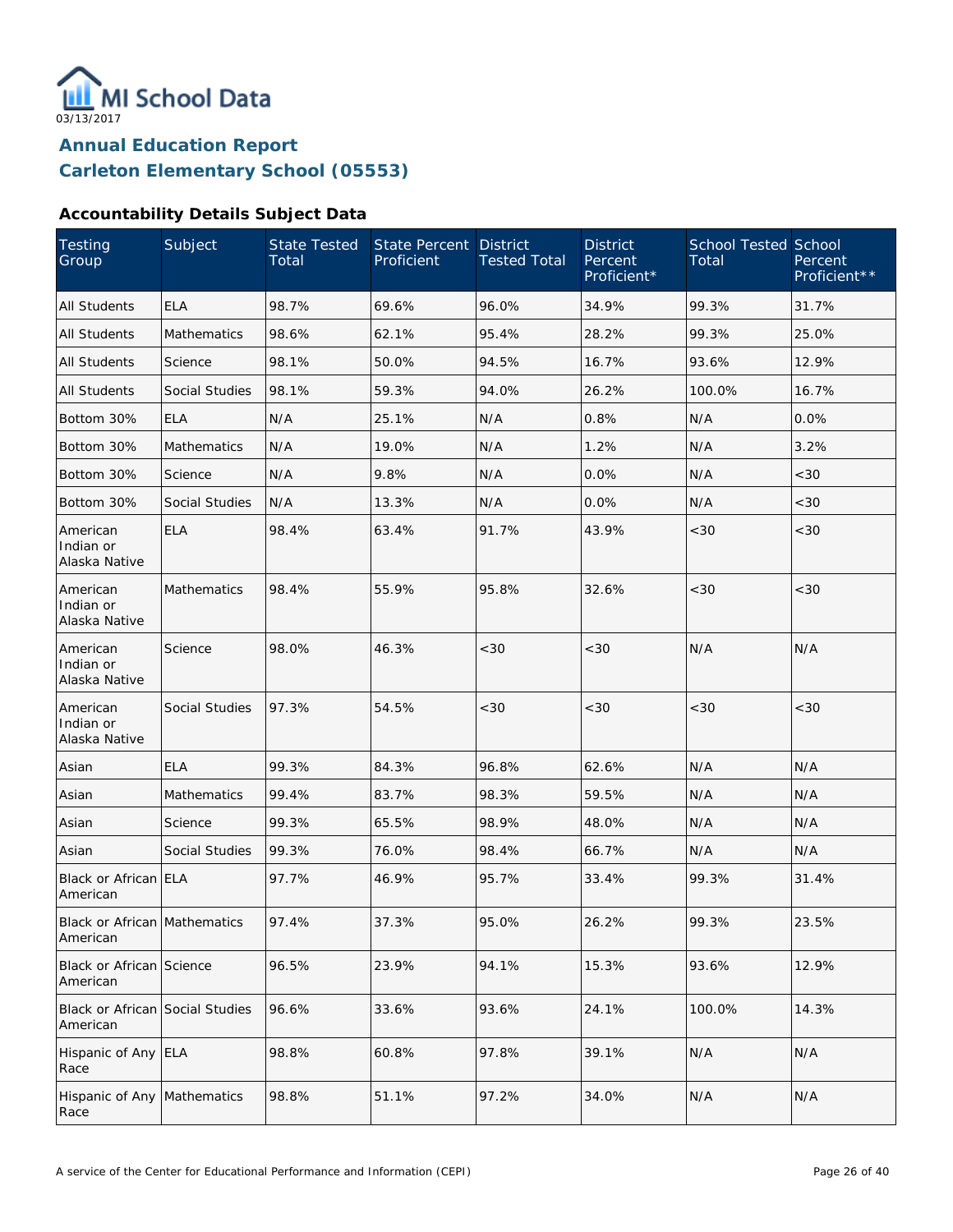

#### **Accountability Details Subject Data**

| <b>Testing</b><br>Group                            | Subject        | <b>State Tested</b><br>Total | State Percent<br>Proficient | <b>District</b><br><b>Tested Total</b> | <b>District</b><br>Percent<br>Proficient* | <b>School Tested School</b><br>Total | Percent<br>Proficient** |
|----------------------------------------------------|----------------|------------------------------|-----------------------------|----------------------------------------|-------------------------------------------|--------------------------------------|-------------------------|
| Hispanic of Any Science<br>Race                    |                | 98.1%                        | 36.7%                       | 96.0%                                  | 19.3%                                     | N/A                                  | N/A                     |
| Hispanic of Any Social Studies<br>Race             |                | 98.0%                        | 47.7%                       | 96.0%                                  | 31.3%                                     | N/A                                  | N/A                     |
| Native<br>Hawaiian or<br>Other Pacific<br>Islander | <b>ELA</b>     | 99.5%                        | 72.4%                       | <30                                    | <30                                       | N/A                                  | N/A                     |
| Native<br>Hawaiian or<br>Other Pacific<br>Islander | Mathematics    | 99.7%                        | 65.9%                       | < 30                                   | < 30                                      | N/A                                  | N/A                     |
| Native<br>Hawaiian or<br>Other Pacific<br>Islander | Science        | 99.7%                        | 59.6%                       | <30                                    | < 30                                      | N/A                                  | N/A                     |
| Native<br>Hawaiian or<br>Other Pacific<br>Islander | Social Studies | 99.6%                        | 65.7%                       | <30                                    | < 30                                      | N/A                                  | N/A                     |
| Two or More<br>Races                               | <b>ELA</b>     | 98.9%                        | 67.8%                       | 100.0%                                 | 29.1%                                     | N/A                                  | N/A                     |
| Two or More<br>Races                               | Mathematics    | 98.7%                        | 59.2%                       | 95.1%                                  | 15.1%                                     | N/A                                  | N/A                     |
| Two or More<br>Races                               | Science        | 98.5%                        | 45.2%                       | <30                                    | < 30                                      | N/A                                  | N/A                     |
| Two or More<br>Races                               | Social Studies | 98.5%                        | 57.3%                       | <30                                    | < 30                                      | N/A                                  | N/A                     |
| White                                              | <b>ELA</b>     | 99.0%                        | 75.6%                       | 92.9%                                  | 37.0%                                     | <30                                  | <30                     |
| White                                              | Mathematics    | 98.9%                        | 68.4%                       | 95.5%                                  | 32.3%                                     | <30                                  | $<30$                   |
| White                                              | Science        | 98.6%                        | 57.1%                       | 93.3%                                  | 21.5%                                     | N/A                                  | N/A                     |
| White                                              | Social Studies | 98.5%                        | 65.8%                       | 92.5%                                  | 30.2%                                     | <30                                  | N/A                     |
| Economically<br>Disadvantaged                      | <b>ELA</b>     | 98.3%                        | 56.8%                       | 96.0%                                  | 32.6%                                     | 99.2%                                | 29.8%                   |
| Economically<br>Disadvantaged                      | Mathematics    | 98.2%                        | 48.5%                       | 95.3%                                  | 26.6%                                     | 99.2%                                | 23.4%                   |
| Economically<br>Disadvantaged                      | Science        | 97.5%                        | 35.0%                       | 94.4%                                  | 15.8%                                     | 93.2%                                | <30                     |
| Economically<br>Disadvantaged                      | Social Studies | 97.5%                        | 43.9%                       | 94.1%                                  | 24.0%                                     | 100.0%                               | 12.9%                   |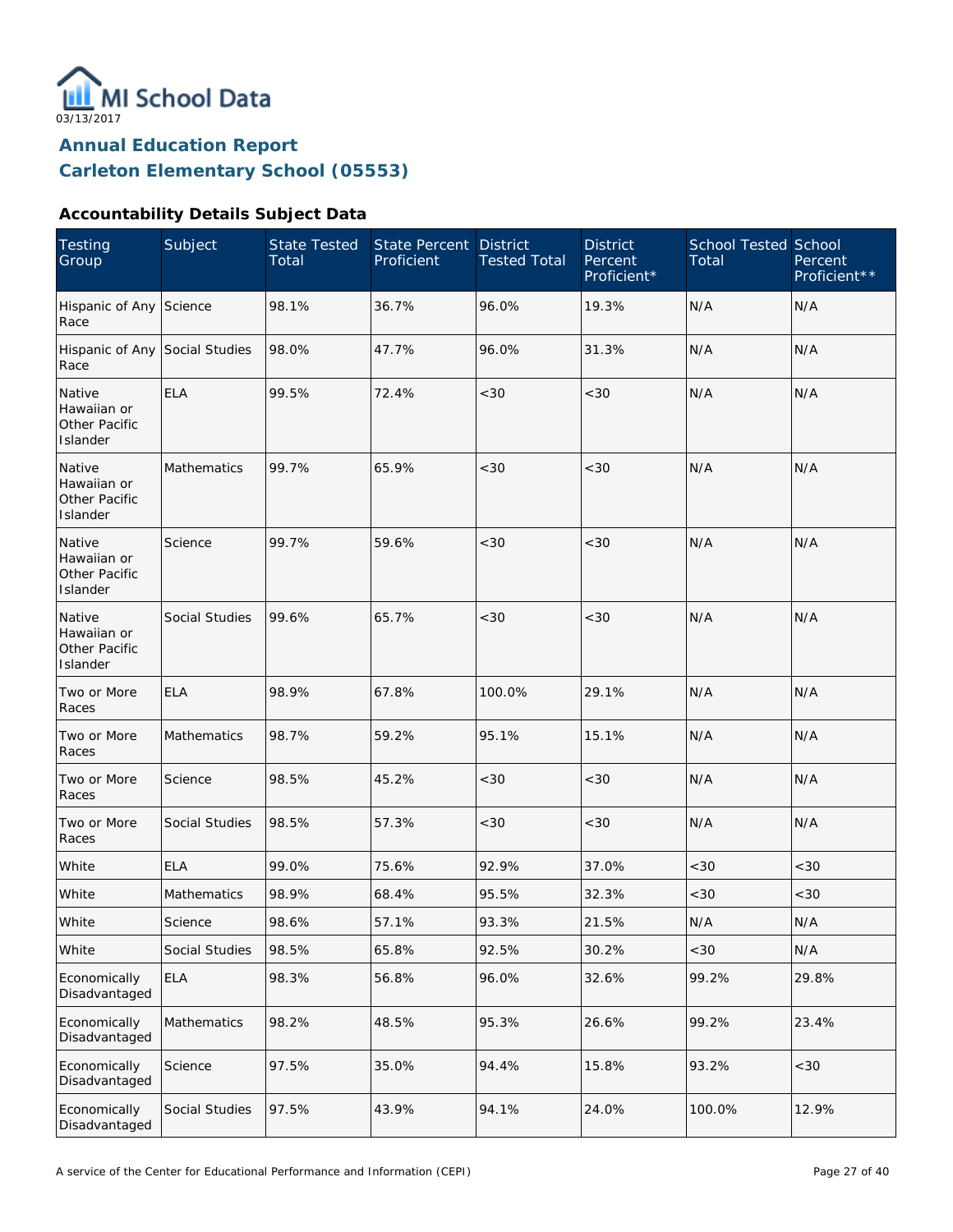

#### **Accountability Details Subject Data**

| <b>Testing</b><br>Group                     | Subject            | <b>State Tested</b><br>Total | State Percent<br>Proficient | <b>District</b><br><b>Tested Total</b> | <b>District</b><br>Percent<br>Proficient* | <b>School Tested School</b><br>Total | Percent<br>Proficient** |
|---------------------------------------------|--------------------|------------------------------|-----------------------------|----------------------------------------|-------------------------------------------|--------------------------------------|-------------------------|
| English<br>Language<br>Learners             | <b>ELA</b>         | 98.8%                        | 49.5%                       | 97.8%                                  | 34.3%                                     | < 30                                 | <30                     |
| English<br>Language<br>Learners             | <b>Mathematics</b> | 99.0%                        | 48.4%                       | 97.0%                                  | 32.2%                                     | < 30                                 | <30                     |
| English<br>Language<br>Learners             | Science            | 98.5%                        | 22.0%                       | 95.8%                                  | 15.5%                                     | N/A                                  | N/A                     |
| English<br>Language<br>Learners             | Social Studies     | 98.2%                        | 30.9%                       | 95.9%                                  | 25.0%                                     | N/A                                  | N/A                     |
| <b>Students With</b><br><b>Disabilities</b> | <b>ELA</b>         | 97.2%                        | 40.1%                       | 92.4%                                  | 18.7%                                     | 100.0%                               | < 30                    |
| <b>Students With</b><br><b>Disabilities</b> | <b>Mathematics</b> | 97.1%                        | 36.5%                       | 90.7%                                  | 18.8%                                     | 100.0%                               | <30                     |
| <b>Students With</b><br><b>Disabilities</b> | Science            | 97.0%                        | 26.5%                       | 92.6%                                  | 11.0%                                     | < 30                                 | <30                     |
| <b>Students With</b><br><b>Disabilities</b> | Social Studies     | 96.6%                        | 30.8%                       | 90.7%                                  | 12.2%                                     | < 30                                 | <30                     |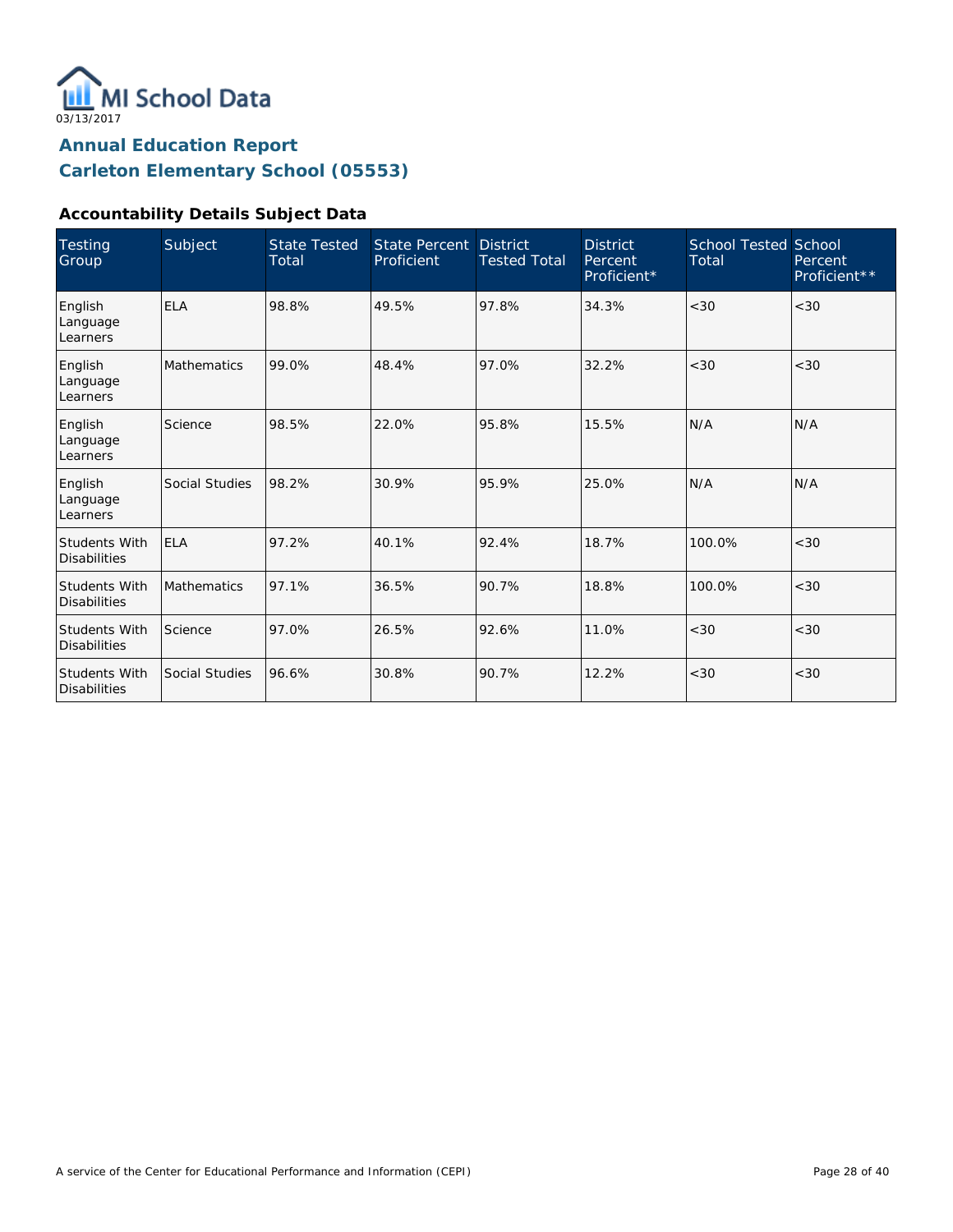

#### **Accountability Details Graduation Data**

| Student Group                                        | Statewide | <b>District</b> | School |
|------------------------------------------------------|-----------|-----------------|--------|
| All Students                                         | 79.65%    | N/A             | N/A    |
| American Indian or Alaska<br>Native                  | 66.57%    | N/A             | N/A    |
| Asian                                                | 90.20%    | N/A             | N/A    |
| Black or African American                            | 67.36%    | N/A             | N/A    |
| Hispanic of Any Race                                 | 72.60%    | N/A             | N/A    |
| Native Hawaiian or Other Pacific 177.68%<br>Islander |           | N/A             | N/A    |
| Two or More Races                                    | 73.67%    | N/A             | N/A    |
| White                                                | 83.38%    | N/A             | N/A    |
| Female                                               | 83.46%    | N/A             | N/A    |
| Male                                                 | 76.04%    | N/A             | N/A    |
| Economically Disadvantaged                           | 67.10%    | N/A             | N/A    |
| English Language Learners                            | 72.11%    | N/A             | N/A    |
| <b>Students With Disabilities</b>                    | 55.35%    | N/A             | N/A    |
| Bottom 30%                                           | N/A       | N/A             | N/A    |

*\* All data based on students enrolled for a full academic year.*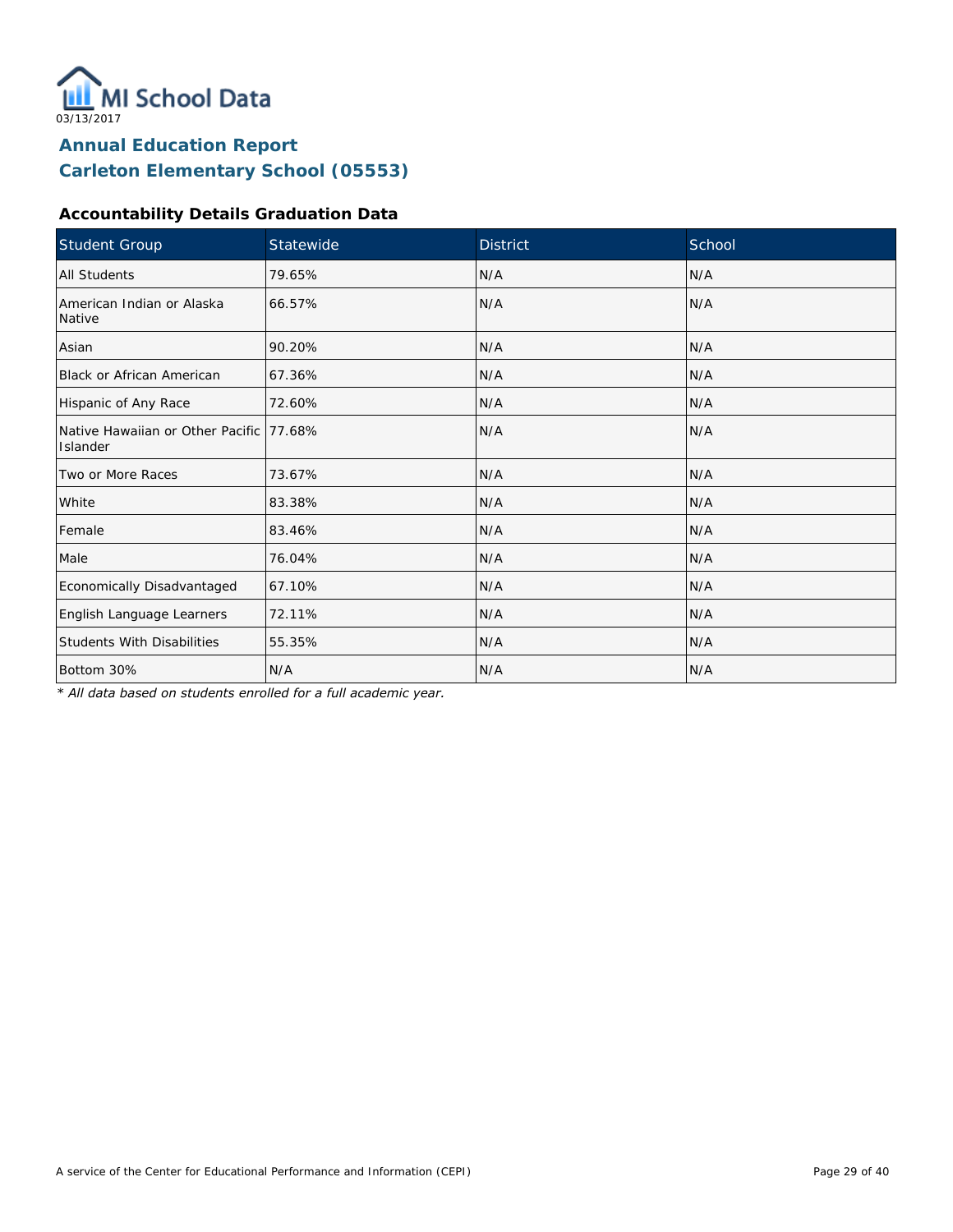

#### **Accountability Details Attendance Data**

| <b>Student Group</b> | Statewide, | <b>District</b> | School <sup>1</sup> |
|----------------------|------------|-----------------|---------------------|
| All Students         | 94.32%     | 87.02%          | 82.22%              |

*\* All data based on students enrolled for a full academic year.*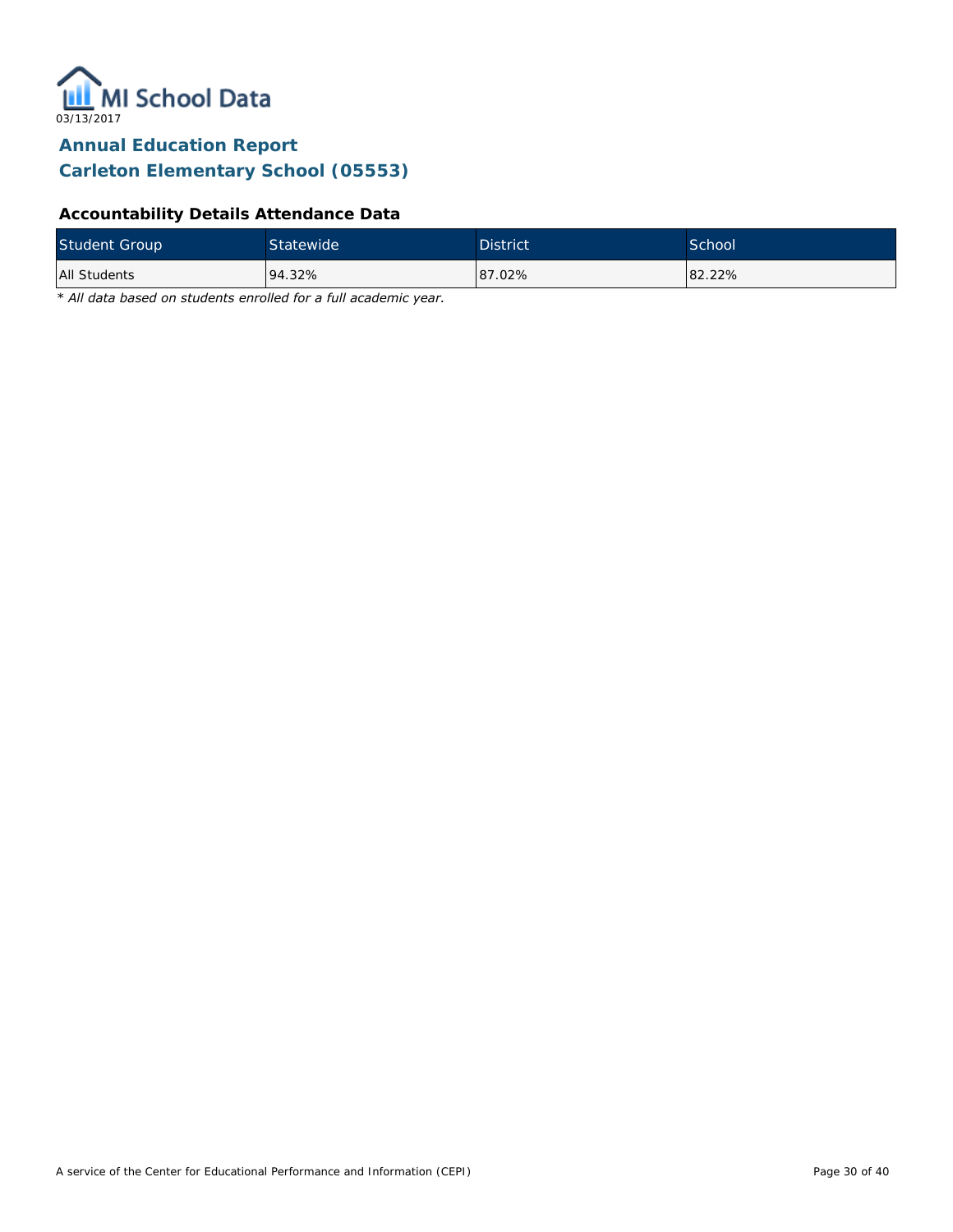

#### **Accountability Status District Data**

| <b>District</b><br><b>Name</b> | <b>ELA Status</b> | <b>ELA Score</b> | Math Status Math Score |  | Science<br><b>Status</b> | Science<br>Score | Social<br><b>Studies</b><br><b>Status</b> | Social<br><b>Studies</b><br><b>Score</b> | <b>Overall</b><br><b>Status</b> | Overall Score |
|--------------------------------|-------------------|------------------|------------------------|--|--------------------------|------------------|-------------------------------------------|------------------------------------------|---------------------------------|---------------|
|--------------------------------|-------------------|------------------|------------------------|--|--------------------------|------------------|-------------------------------------------|------------------------------------------|---------------------------------|---------------|

No Data to Display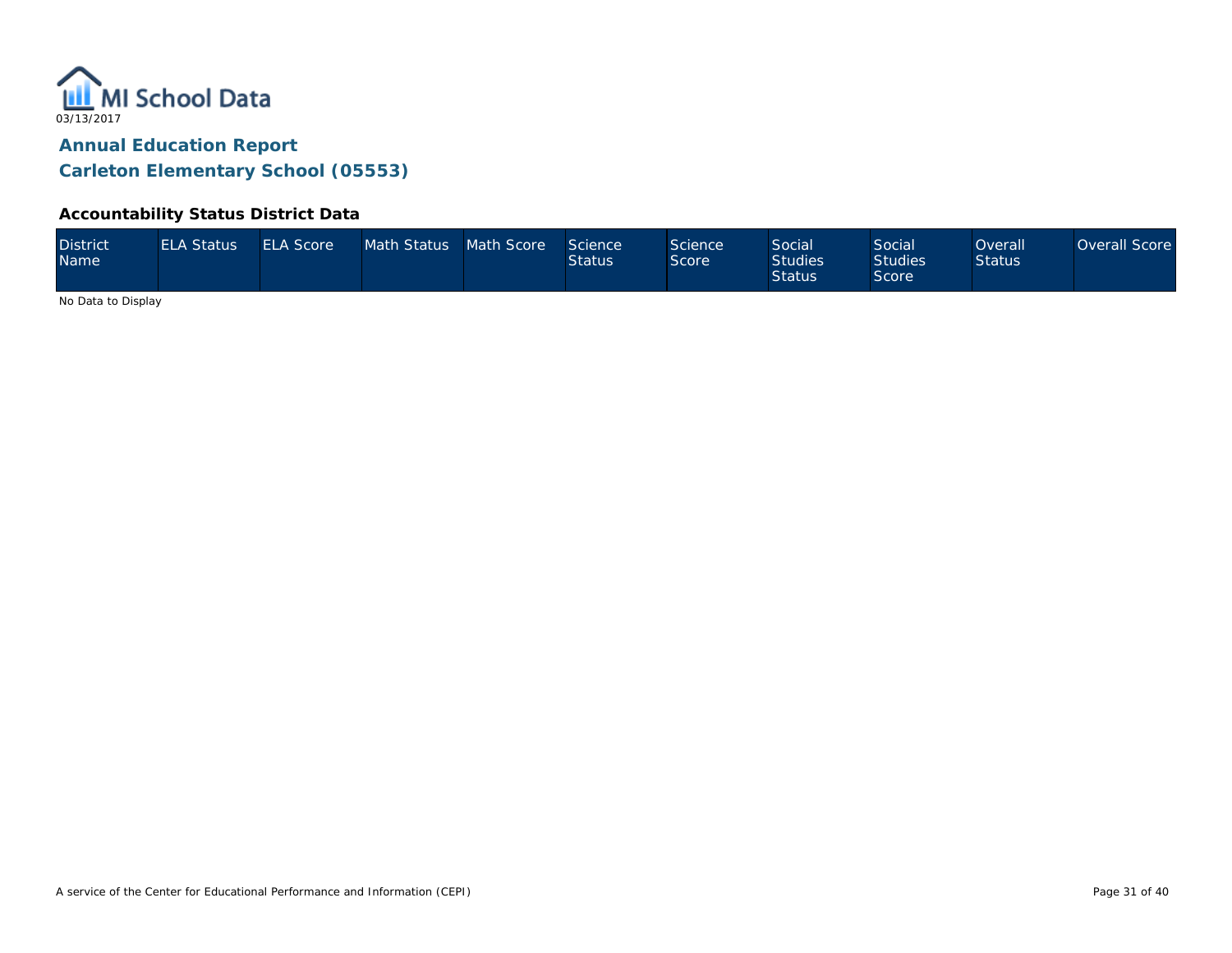

#### **Accountability Status School Data**

| School Name ELA Status                  |         | <b>ELA Score</b> | Math Status | Math Score | Science<br><b>Status</b> | <b>Science</b><br>Score | Social<br><b>Studies</b><br><b>Status</b> | Social<br><b>Studies</b><br>Score | Overall<br><b>Status</b> | Overall Score |
|-----------------------------------------|---------|------------------|-------------|------------|--------------------------|-------------------------|-------------------------------------------|-----------------------------------|--------------------------|---------------|
| <b>Carleton</b><br>Elementary<br>School | l Green |                  | Green       |            | Red                      |                         | Green                                     |                                   | Orange                   | 18            |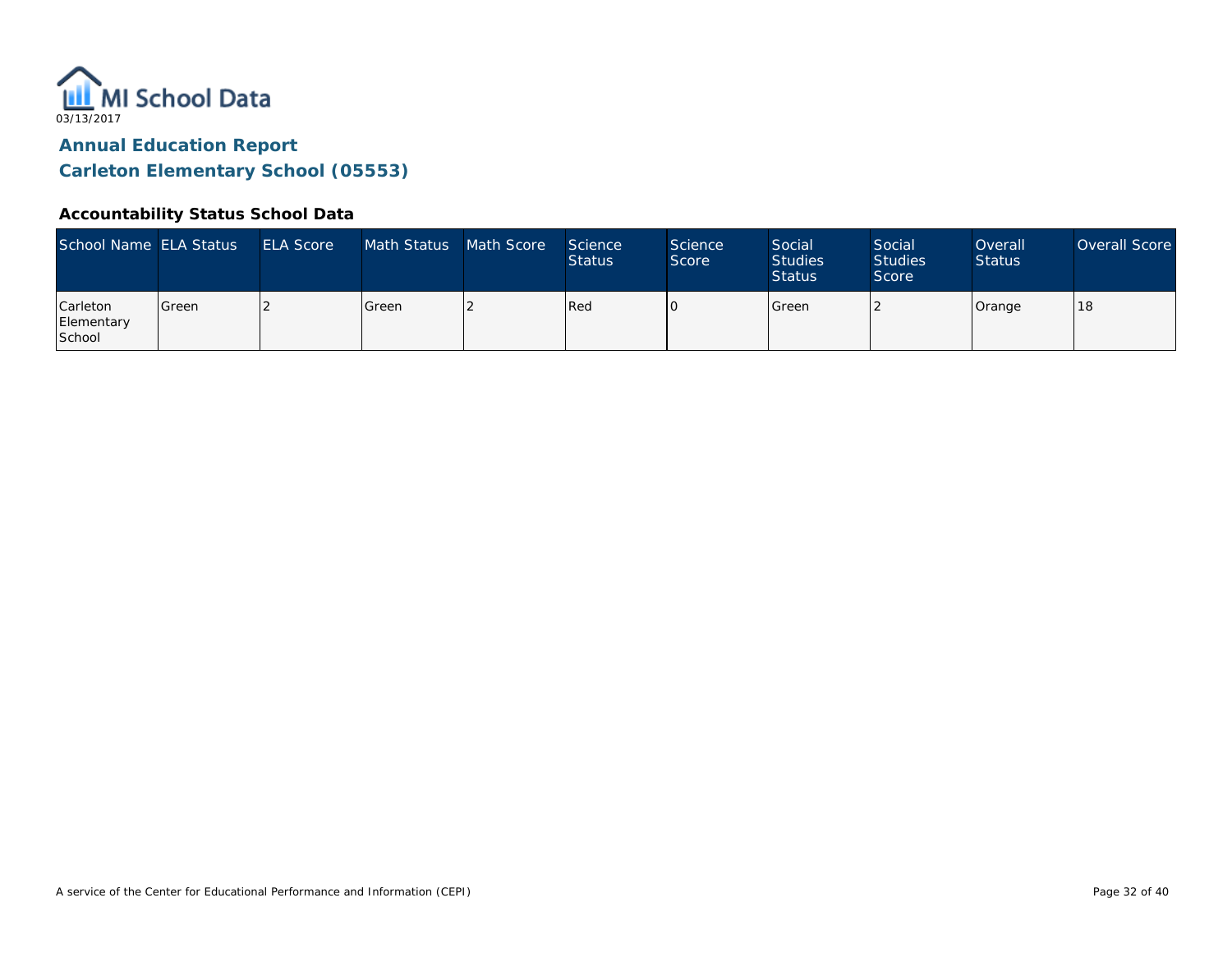

#### **Teacher Quality - Qualification**

|                                                                                                              | Other | B.A. | M.A. | P.H.D. |
|--------------------------------------------------------------------------------------------------------------|-------|------|------|--------|
| Professional<br>Qualifications of All Public<br>Elementary and<br>Secondary School<br>Teachers in the School |       | O    | - 4  |        |

*Professional Qualifications are defined by the State and may include information such as the degrees of public school teachers (e.g., percentage of teachers with Bachelors Degrees or Masters Degrees) or the percentage of fully certified teachers*

#### **Teacher Quality - Class**

|                                                                                                                                   | School Aggregate | <b>High-Poverty Schools</b> | Low-Poverty Schools |
|-----------------------------------------------------------------------------------------------------------------------------------|------------------|-----------------------------|---------------------|
| Percentage of Core Academic<br>Subject Elementary and<br>Secondary School Classes not<br>Taught by Highly Qualified<br>l Teachers | $0.0\%$          | $0.0\%$                     | IN/A                |

#### **Teacher Quality - Provisional**

|                                                                                                                    | <b>Certification Percent</b> |
|--------------------------------------------------------------------------------------------------------------------|------------------------------|
| Percentage of Public Elementary and Secondary School Teachers   0.0%<br>in the School with Emergency Certification |                              |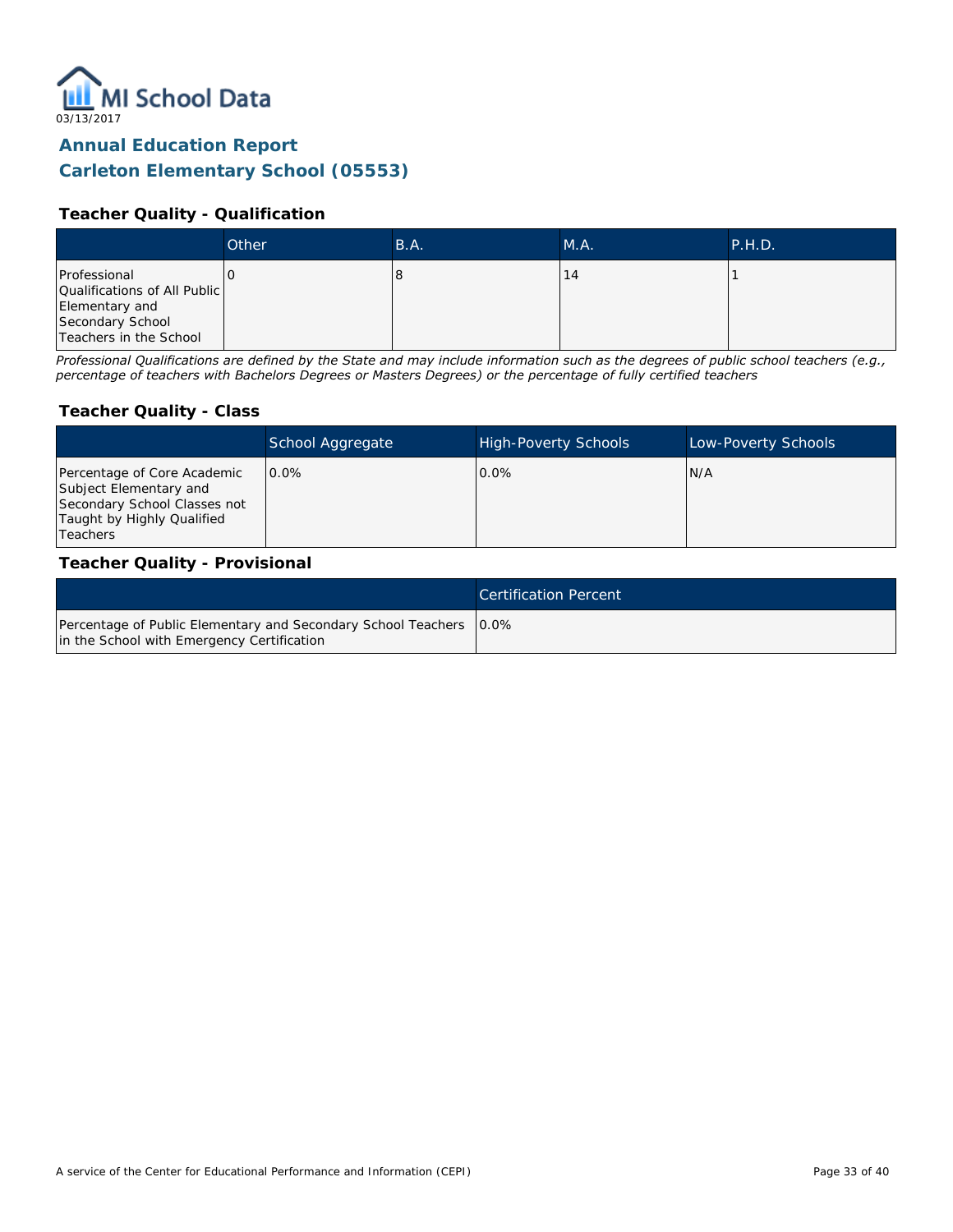

#### **NAEP Grade 4 Math**

|                                                                                                                                                                                                    | Percent of<br><b>Students</b> | Percent below<br><b>Basic</b>                         | <b>Percent Basic</b>                                  | Percent Proficient                                             | Percent Advanced                             |
|----------------------------------------------------------------------------------------------------------------------------------------------------------------------------------------------------|-------------------------------|-------------------------------------------------------|-------------------------------------------------------|----------------------------------------------------------------|----------------------------------------------|
| <b>All Students</b>                                                                                                                                                                                | 100                           | 23                                                    | 77                                                    | 34                                                             | 5                                            |
| Male<br>Female                                                                                                                                                                                     | 51<br>49                      | 22<br>23                                              | 78<br>77                                              | 36<br>32                                                       | 6<br>4                                       |
| National Lunch<br>Program Eligibility<br>Eligible<br>Not Eligible<br>Info not available                                                                                                            | 47<br>53<br>#                 | 36<br>10<br>$\ddagger$                                | 64<br>90<br>$\ddagger$                                | 17<br>49<br>$\ddagger$                                         | 9<br>$\ddagger$                              |
| Race/Ethnicity<br>White<br><b>Black or African</b><br>American<br>Hispanic<br>Asian<br>American Indian or<br>Alaska Native<br>Native Hawaiian or<br>Other Pacific<br>Islander<br>Two or More Races | 72<br>15<br>6<br>4<br>#<br>3  | 15<br>53<br>38<br>11<br>$\ddagger$<br>ŧ<br>$\ddagger$ | 85<br>47<br>62<br>89<br>ŧ<br>$\ddagger$<br>$\ddagger$ | 39<br>10<br>21<br>58<br>$\ddagger$<br>$\ddagger$<br>$\ddagger$ | 5<br>8#35<br>3<br>19<br>ŧ<br>$\ddagger$<br>‡ |
| Student classified as<br>having a disability<br><b>SD</b><br>Not SD                                                                                                                                | 12<br>88                      | 47<br>19                                              | 53<br>81                                              | 14<br>37                                                       | 5                                            |
| Student is an English<br>Language Learner<br>ELL<br>Not ELL                                                                                                                                        | 5<br>95                       | 42<br>22                                              | 58<br>78                                              | 16<br>35                                                       | 5                                            |

*‡ Reporting Standards not met. Note: Observed differences are not necessarily statistically significant. Detail may not sum to total because of rounding. SOURCE: U.S. Department of Education. Institute for Education Sciences. National Center for Education Statistics. National Assessment of Educational Progress (NAEP) 2015 Mathematics Achievement.*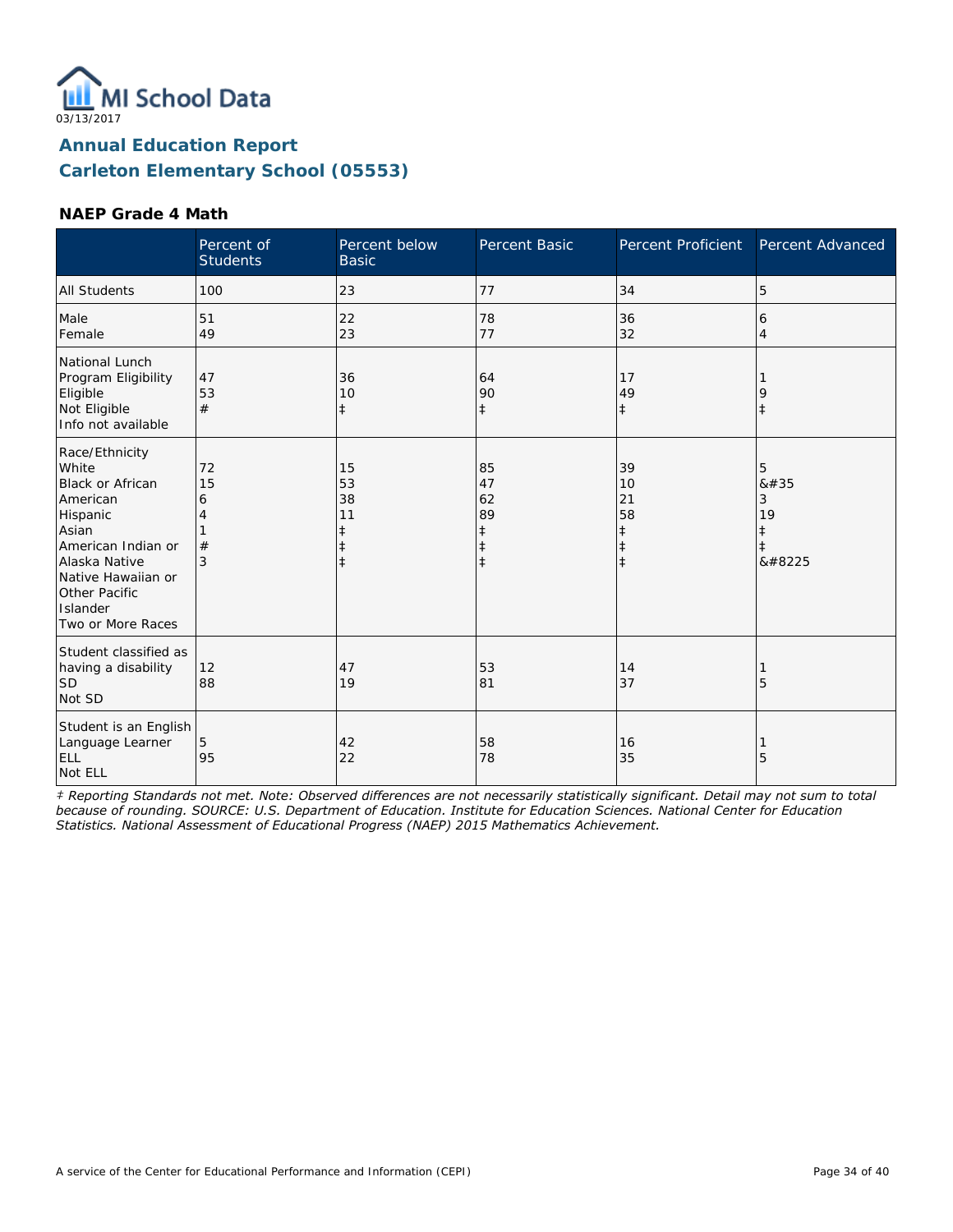

#### **NAEP Grade 8 Math**

|                                                                                                                                                                                                    | Percent of<br><b>Students</b>             | Percent below<br><b>Basic</b>                         | Percent Basic                                         | Percent Proficient                     | Percent Advanced               |
|----------------------------------------------------------------------------------------------------------------------------------------------------------------------------------------------------|-------------------------------------------|-------------------------------------------------------|-------------------------------------------------------|----------------------------------------|--------------------------------|
| <b>All Students</b>                                                                                                                                                                                | 100                                       | 32                                                    | 39                                                    | 22                                     | 7                              |
| Male<br>Female                                                                                                                                                                                     | 51<br>49                                  | 31<br>34                                              | 39<br>39                                              | 23<br>21                               | 6                              |
| National Lunch<br>Program Eligibility<br>Eligible<br>Not Eligible<br>Info not available                                                                                                            | 45<br>55<br>#                             | 48<br>19<br>$\ddagger$                                | 39<br>40<br>$\ddagger$                                | 12<br>30<br>$\ddagger$                 | 2<br>11<br>$\ddagger$          |
| Race/Ethnicity<br>White<br><b>Black or African</b><br>American<br>Hispanic<br>Asian<br>American Indian or<br>Alaska Native<br>Native Hawaiian or<br>Other Pacific<br>Islander<br>Two or More Races | 69<br>20<br>4<br>3<br>#<br>$\overline{2}$ | 23<br>66<br>38<br>11<br>ŧ<br>$\ddagger$<br>$\ddagger$ | 43<br>29<br>44<br>18<br>ŧ<br>$\ddagger$<br>$\ddagger$ | 26<br>5<br>15<br>39<br>ŧ<br>$\ddagger$ | #<br>$\overline{4}$<br>32<br>ŧ |
| Student classified as<br>having a disability<br><b>SD</b><br>Not SD                                                                                                                                | 11<br>89                                  | 77<br>27                                              | 19<br>41                                              | 3<br>24                                | $^{\#}$<br>7                   |
| Student is an English<br>Language Learner<br>ELL<br>Not ELL                                                                                                                                        | 3<br>97                                   | 54<br>32                                              | 33<br>39                                              | 11<br>22                               | 2<br>$\overline{7}$            |

*‡ Reporting Standards not met. NOTE: Observed differences are not necessarily statistically significant. Detail may not sum to total because of rounding. SOURCE: U.S. Department of Education. Institute for Education Sciences. National Center for Education Statistics. National Assessment of Educational Progress (NAEP) 2015 Mathematics Achievement.*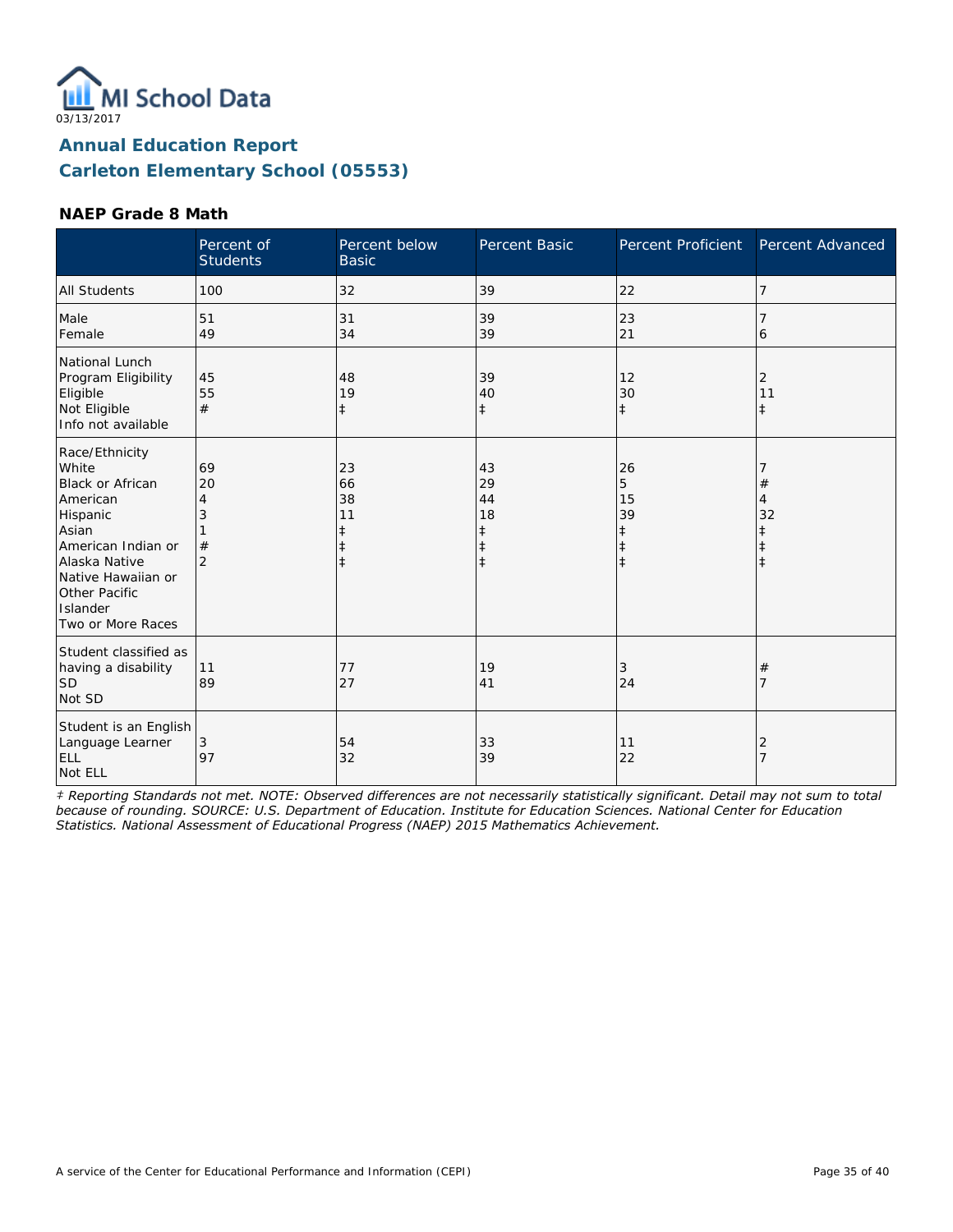

#### **NAEP Grade 12 Math**

|                                                                                                                                                                                                    | Percent of<br><b>Students</b>       | Percent below<br><b>Basic</b>                   | Percent Basic                                  | Percent Proficient                                              | Percent Advanced                               |
|----------------------------------------------------------------------------------------------------------------------------------------------------------------------------------------------------|-------------------------------------|-------------------------------------------------|------------------------------------------------|-----------------------------------------------------------------|------------------------------------------------|
| <b>All Students</b>                                                                                                                                                                                | 100                                 | 34                                              | 41                                             | 23                                                              | $\overline{2}$                                 |
| Male<br>Female                                                                                                                                                                                     | 51<br>49                            | 32<br>35                                        | 41<br>42                                       | 26<br>22                                                        |                                                |
| National Lunch<br>Program Eligibility<br>Eligible<br>Not Eligible<br>Info not available                                                                                                            | 35<br>64<br>$\Omega$                | 54<br>22<br>$\overline{O}$                      | 37<br>44<br>$\overline{O}$                     | 9<br>32<br>$\mathbf{O}$                                         | 0<br>2<br>$\mathbf{O}$                         |
| Race/Ethnicity<br>White<br><b>Black or African</b><br>American<br>Hispanic<br>Asian<br>American Indian or<br>Alaska Native<br>Native Hawaiian or<br>Other Pacific<br>Islander<br>Two or More Races | 76<br>14<br>5<br>3<br>$\mathcal{O}$ | 26<br>68<br>58<br>26<br>0<br>0<br>$\mathcal{O}$ | 42<br>27<br>33<br>32<br>0<br>0<br>$\mathbf{O}$ | 30<br>5<br>9<br>35<br>$\mathcal{O}$<br>$\mathbf{O}$<br>$\Omega$ | 2<br>$\overline{O}$<br>0<br>0<br>0<br>$\Omega$ |
| Student classified as<br>having a disability<br><b>SD</b><br>Not SD                                                                                                                                | 9<br>91                             | 78<br>30                                        | 19<br>43                                       | 3<br>25                                                         | 0<br>$\overline{2}$                            |
| Student is an English<br>Language Learner<br>ELL<br>Not ELL                                                                                                                                        | $\overline{2}$<br>98                | 0<br>33                                         | 0<br>41                                        | 0<br>24                                                         | 0<br>$\overline{2}$                            |

*‡ Reporting Standards not met. NOTE: Observed differences are not necessarily statistically significant. Detail may not sum to total because of rounding. SOURCE: U.S. Department of Education. Institute for Education Sciences. National Center for Education Statistics. National Assessment of Educational Progress (NAEP) 2015 Mathematics Achievement.*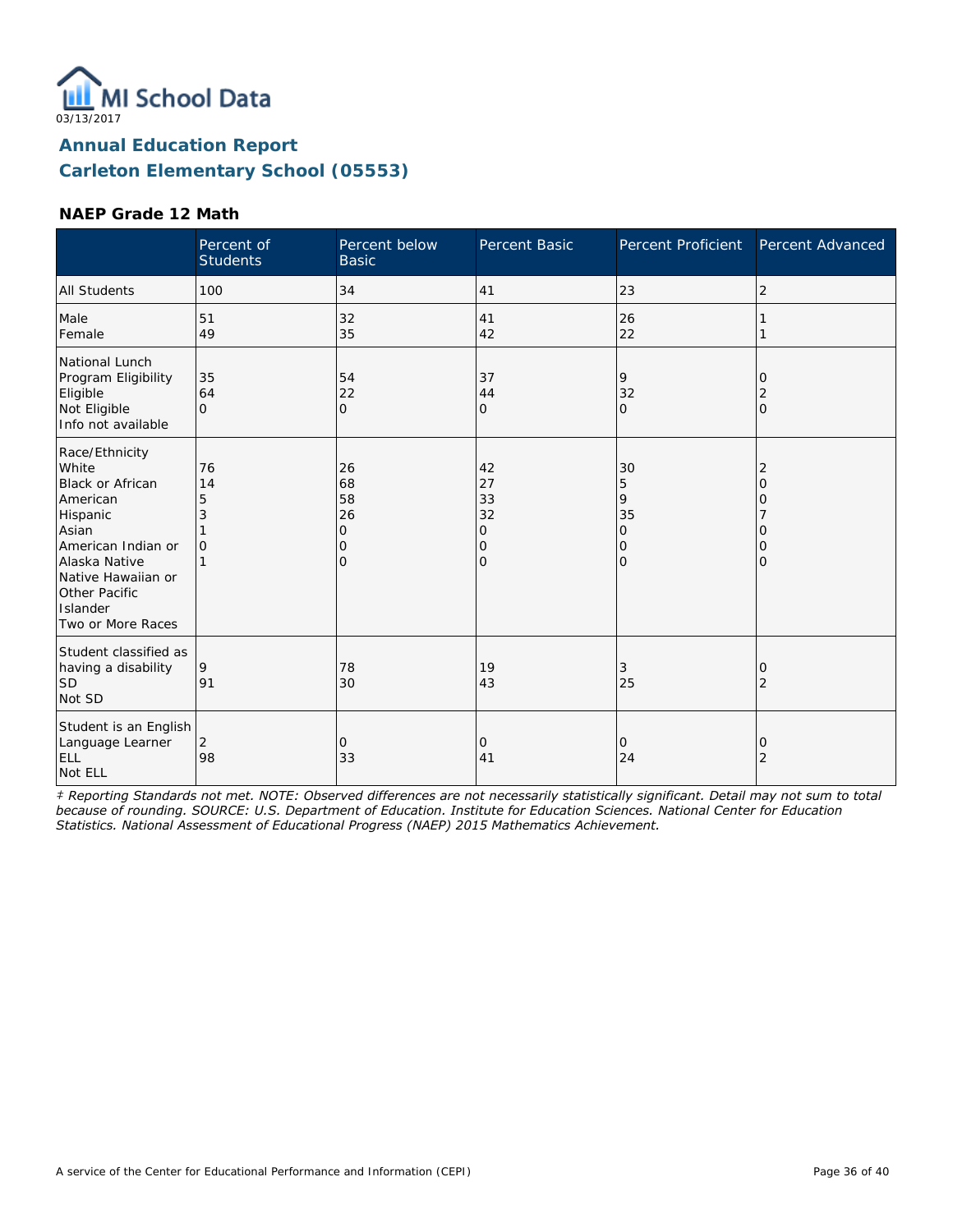

#### **NAEP Grade 4 Reading**

|                                                                                                                                                                                                    | Percent of<br><b>Students</b> | Percent below<br><b>Basic</b>                 | Percent Basic                                          | <b>Percent Proficient</b>                    | Percent Advanced                |
|----------------------------------------------------------------------------------------------------------------------------------------------------------------------------------------------------|-------------------------------|-----------------------------------------------|--------------------------------------------------------|----------------------------------------------|---------------------------------|
| <b>All Students</b>                                                                                                                                                                                | 100                           | 37                                            | 63                                                     | 29                                           | 5                               |
| Male<br>Female                                                                                                                                                                                     | 50<br>50                      | 39<br>34                                      | 61<br>66                                               | 26<br>31                                     | 5<br>6                          |
| National Lunch<br>Program Eligibility<br>Eligible<br>Not Eligible<br>Info not available                                                                                                            | 48<br>52<br>#                 | 50<br>24<br>$\ddagger$                        | 50<br>76<br>$\ddagger$                                 | 16<br>40<br>$\ddagger$                       | 8                               |
| Race/Ethnicity<br>White<br><b>Black or African</b><br>American<br>Hispanic<br>Asian<br>American Indian or<br>Alaska Native<br>Native Hawaiian or<br>Other Pacific<br>Islander<br>Two or More Races | 72<br>14<br>6<br>4<br>#<br>3  | 32<br>66<br>49<br>16<br>ŧ<br>$\ddagger$<br>30 | 68<br>34<br>51<br>84<br>$\ddagger$<br>$\ddagger$<br>70 | 32<br>9<br>17<br>49<br>‡<br>$\ddagger$<br>37 | 6<br>15<br>ŧ<br>$\ddagger$<br>8 |
| Student classified as<br>having a disability<br><b>SD</b><br>Not SD                                                                                                                                | 12<br>88                      | 76<br>32                                      | 24<br>68                                               | 7<br>31                                      | #<br>6                          |
| Student is an English<br>Language Learner<br>ELL<br>Not ELL                                                                                                                                        | 4<br>96                       | 52<br>36                                      | 48<br>64                                               | 16<br>29                                     | 2<br>5                          |

*# Rounds to zero*

*‡ Reporting Standards not met. NOTE: Observed differences are not necessarily statistically significant. Detail may not sum to total because of rounding. SOURCE: U.S. Department of Education, Institute of Education Sciences, National Center for Education Statistics, National Assessment of Educational Progress (NAEP), 2015 Reading Assessment.*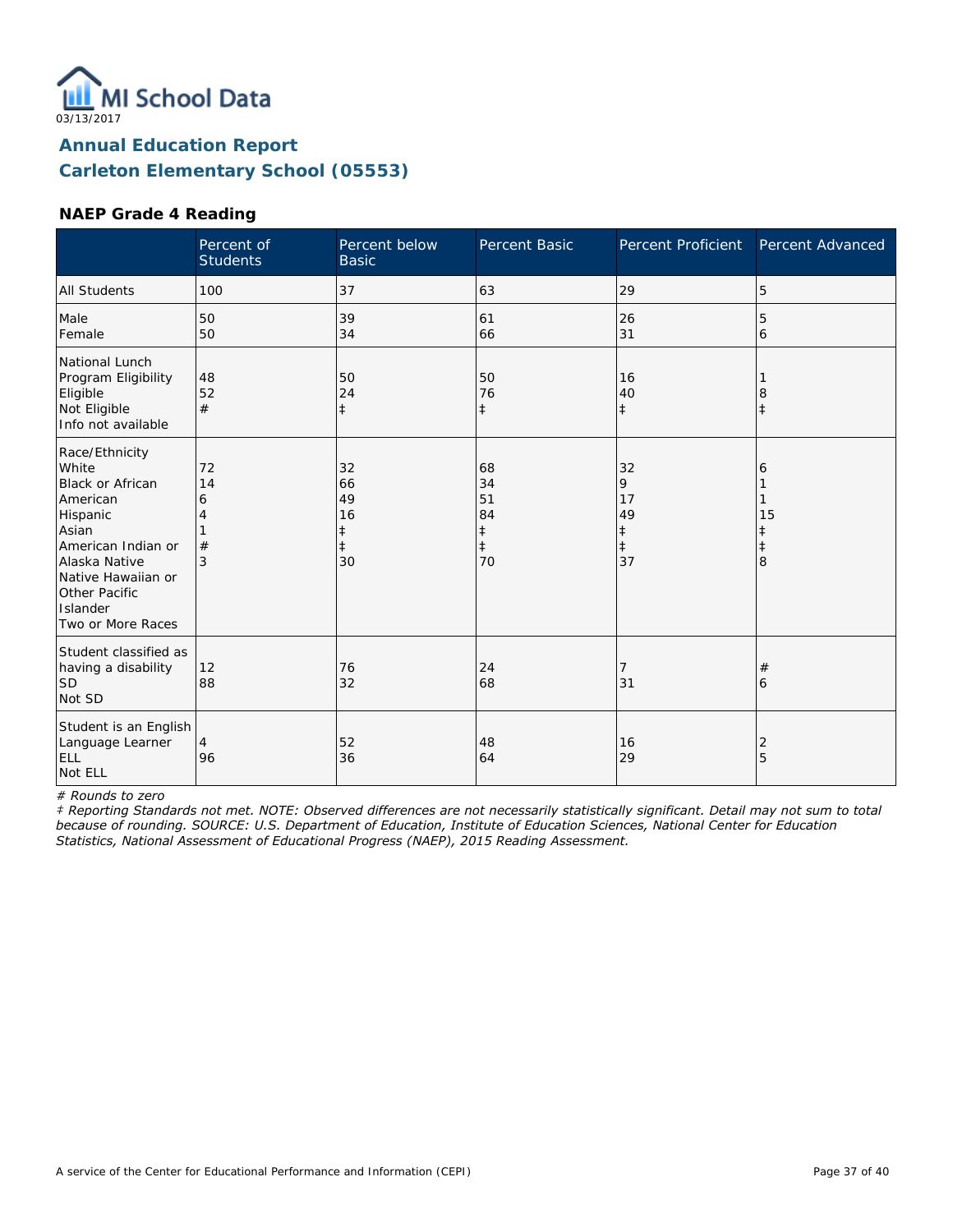

#### **NAEP Grade 8 Reading**

|                                                                                                                                                                                          | Percent of<br><b>Students</b>        | Percent below<br><b>Basic</b>                    | Percent Basic                                    | Percent Proficient                              | Percent Advanced                        |
|------------------------------------------------------------------------------------------------------------------------------------------------------------------------------------------|--------------------------------------|--------------------------------------------------|--------------------------------------------------|-------------------------------------------------|-----------------------------------------|
| <b>All Students</b>                                                                                                                                                                      | 100                                  | 24                                               | 44                                               | 29                                              | 3                                       |
| Male<br>Female                                                                                                                                                                           | 51<br>49                             | 29<br>20                                         | 45<br>42                                         | 25<br>34                                        | 2<br>$\overline{4}$                     |
| National Lunch<br>Program Eligibility<br>Eligible<br>Not Eligible<br>Info not available                                                                                                  | 45<br>55<br>#                        | 37<br>14<br>$\ddagger$                           | 45<br>43<br>$\ddagger$                           | 17<br>39<br>$\ddagger$                          | $\ddagger$                              |
| Race/Ethnicity<br>White<br><b>Black or Afican</b><br>American<br>Hispanic<br>Asian/Native<br>Hawaiian or Pacific<br>Islander<br>American Indian or<br>Alaska Native<br>Two or More Races | 69<br>20<br>4<br>3<br>$\overline{2}$ | 18<br>47<br>27<br>13<br>$\ddagger$<br>$\ddagger$ | 44<br>44<br>41<br>35<br>$\ddagger$<br>$\ddagger$ | 34<br>9<br>29<br>41<br>$\ddagger$<br>$\ddagger$ | 3<br>8#35<br>3<br>10<br>ŧ<br>$\ddagger$ |
| Student classified as<br>having a disability<br>lsd<br>Not SD                                                                                                                            | 10<br>90                             | 64<br>20                                         | 30<br>45                                         | 5<br>32                                         | #<br>3                                  |
| Student is an English<br>Language Learner<br>ELL<br>Not ELL                                                                                                                              | 3<br>97                              | 57<br>23                                         | 37<br>44                                         | 6<br>30                                         | $^{\#}$<br>3                            |

*# Rounds to zero*

*‡ Reporting Standards not met. NOTE: Observed differences are not necessarily statistically significant. Detail may not sum to total because of rounding. SOURCE: U.S. Department of Education, Institute of Education Sciences, National Center for Education Statistics, National Assessment of Educational Progress (NAEP), 2015 Reading Assessment.*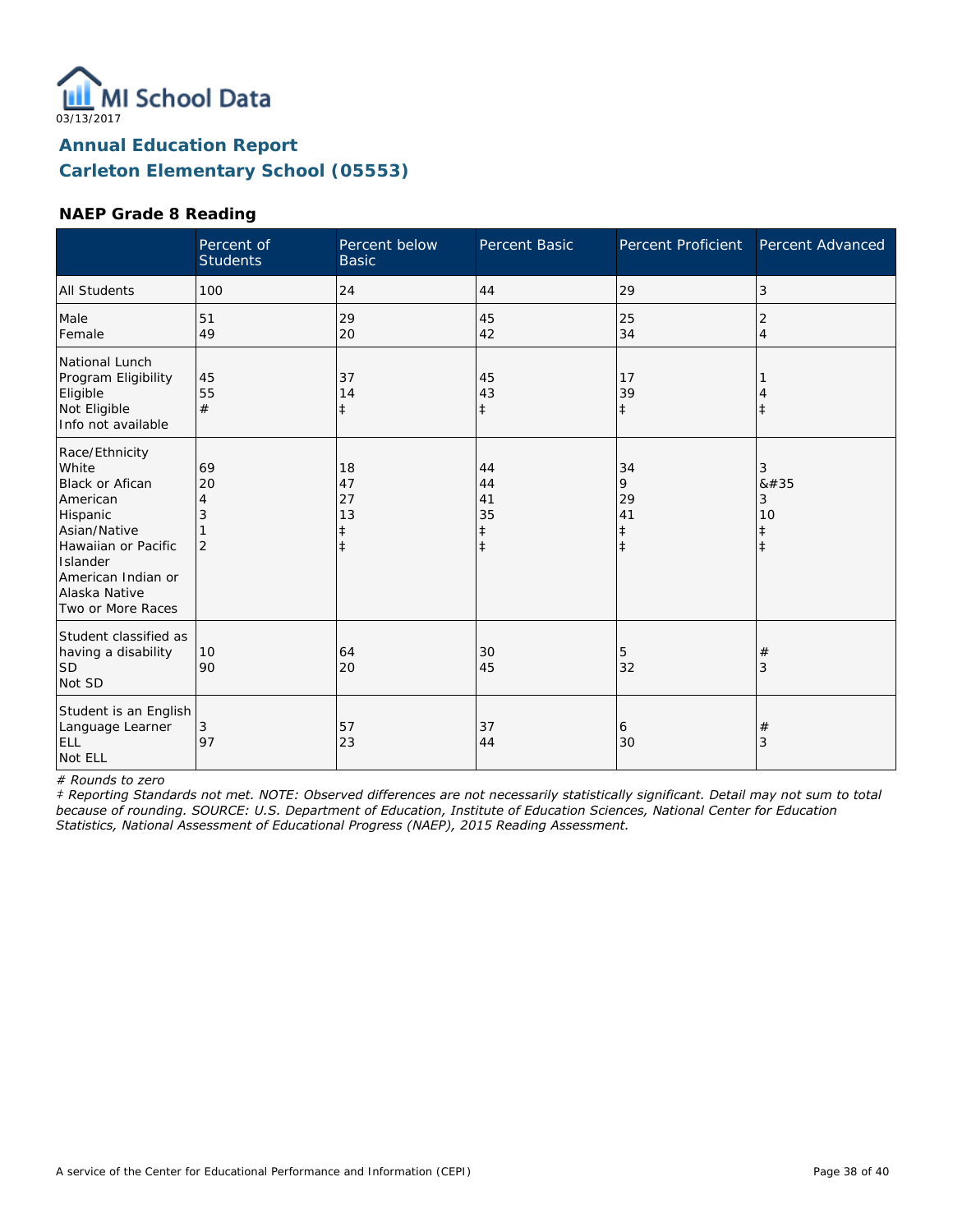

#### **NAEP Grade 12 Reading**

|                                                                                                                                                                                             | Percent of<br><b>Students</b>              | Percent below<br><b>Basic</b>                    | Percent Basic                                    | <b>Percent Proficient</b>            | Percent Advanced                   |
|---------------------------------------------------------------------------------------------------------------------------------------------------------------------------------------------|--------------------------------------------|--------------------------------------------------|--------------------------------------------------|--------------------------------------|------------------------------------|
| <b>All Students</b>                                                                                                                                                                         | 100                                        | 26                                               | 5                                                | 27                                   | 5                                  |
| Male<br>Female                                                                                                                                                                              | 50<br>50                                   | 31<br>20                                         | 37<br>37                                         | 28<br>37                             | 4<br>6                             |
| National Lunch<br>Program Eligibility<br>Eligible<br>Not Eligible<br>Info not available                                                                                                     | 35<br>64<br>1                              | 37<br>19<br>$\mathbf{O}$                         | 39<br>36<br>O                                    | 22<br>38<br>$\mathbf{O}$             | 2<br>O                             |
| Race/Ethnicity<br>White<br>Black or African<br>American<br>Hispanic<br>Asian<br>American Indian or<br>Alaska Native<br>Native Hawaiian or<br>Other Pacific<br>Islander<br>Two or More Races | 76<br>14<br>5<br>3<br>$\Omega$<br>$\Omega$ | 20<br>52<br>34<br>21<br>0<br>0<br>$\overline{O}$ | 38<br>36<br>44<br>26<br>0<br>0<br>$\overline{O}$ | 36<br>12<br>21<br>41<br>0<br>0<br>lo | 6<br>0<br>12<br>0<br>0<br>$\Omega$ |
| Student classified as<br>having a disability<br><b>SD</b><br>Not SD                                                                                                                         | 93                                         | 66<br>23                                         | 25<br>38                                         | 8<br>34                              | 5                                  |
| Student is an English<br>Language Learner<br>ELL<br>Not ELL                                                                                                                                 | 2<br>98                                    | 0<br>25                                          | 0<br>37                                          | 0<br>33                              | 0<br>5                             |

*# Rounds to zero*

*‡ Reporting Standards not met. NOTE: Observed differences are not necessarily statistically significant. Detail may not sum to total because of rounding. SOURCE: U.S. Department of Education, Institute of Education Sciences, National Center for Education Statistics, National Assessment of Educational Progress (NAEP), 2015 Reading Assessment.*